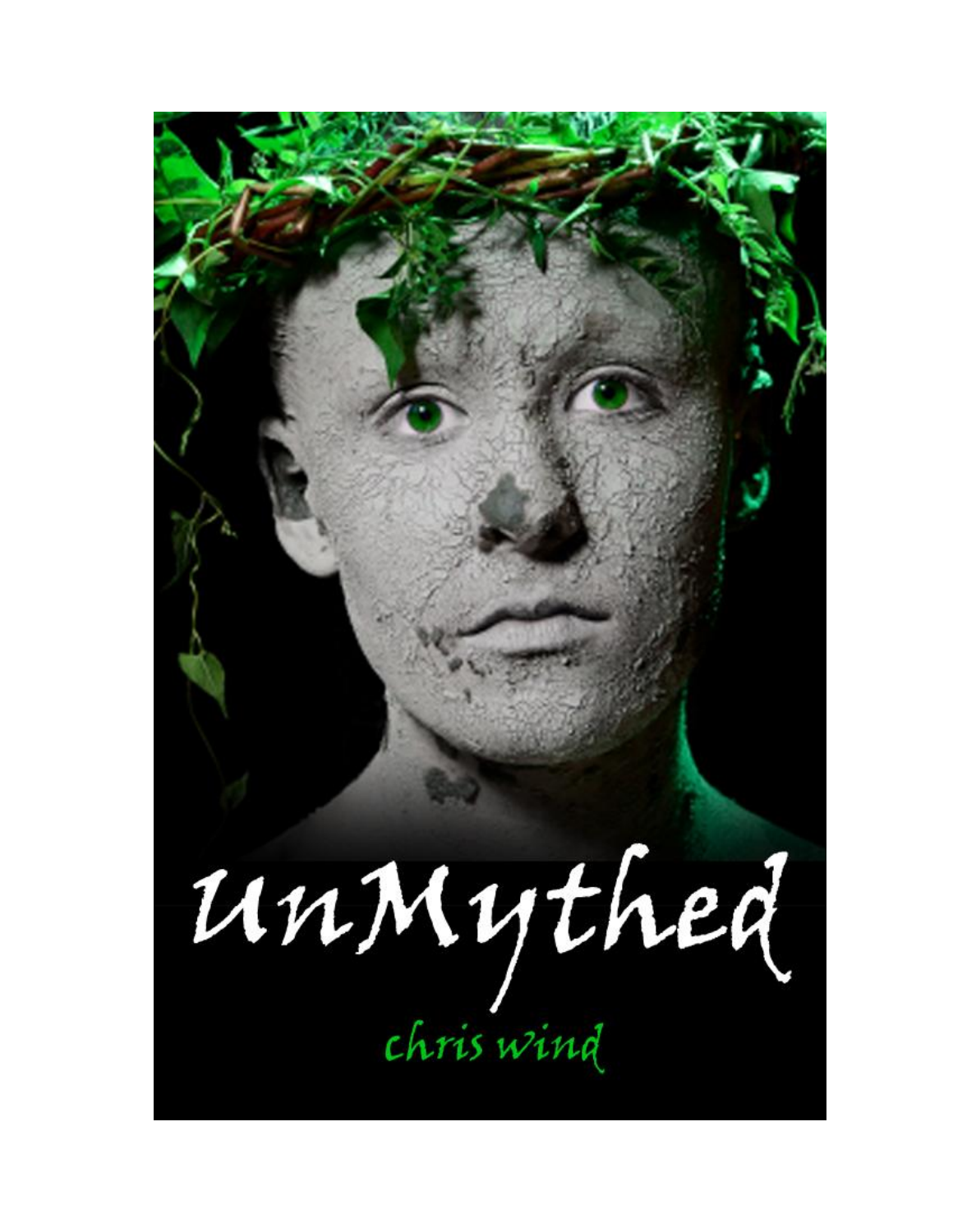# **UNMYTHED**

chris wind

Magenta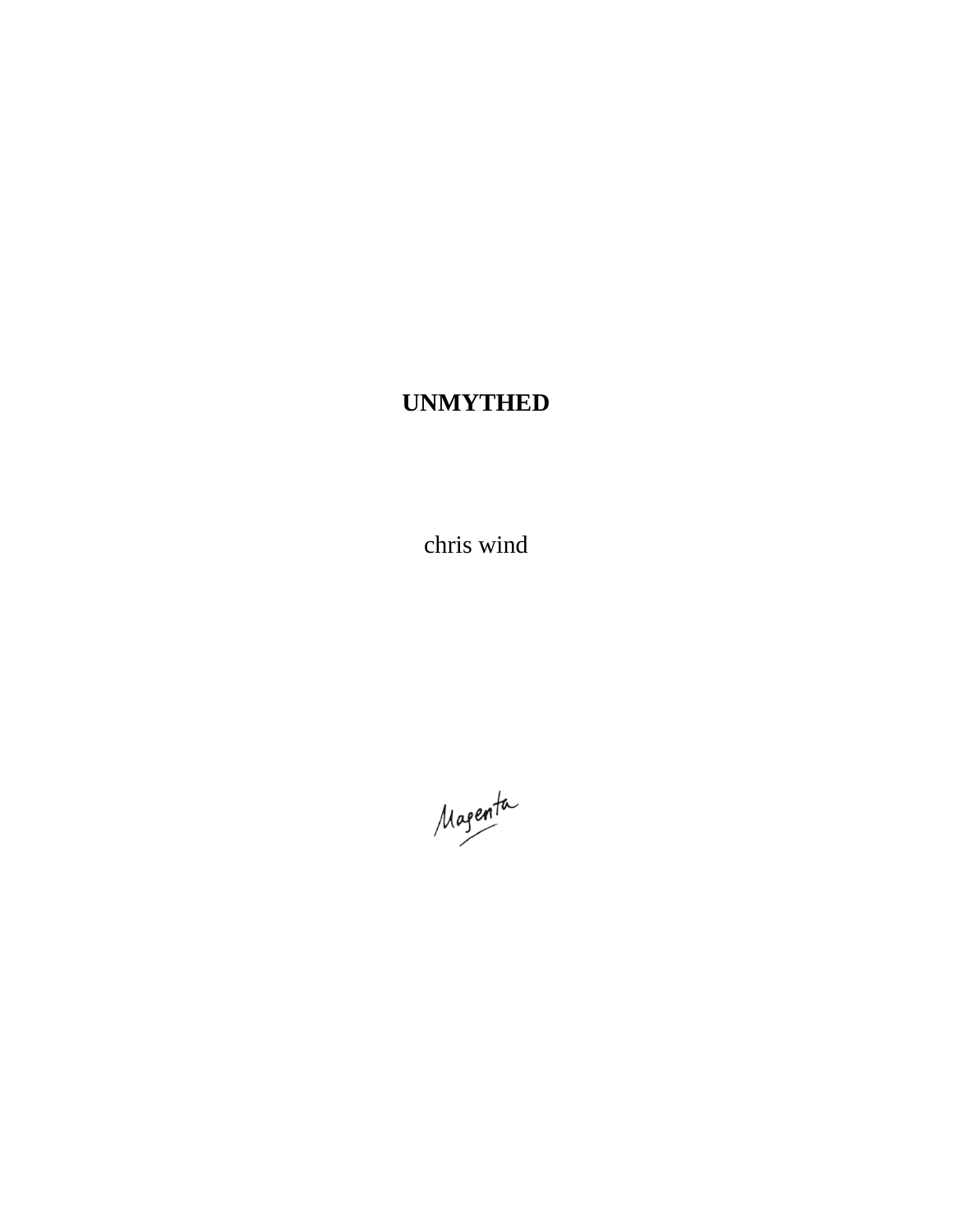UnMythed

chris wind

© 1991, 2011 by chris wind

www.chriswind.net

published by

Magenta

Magenta

ISBN: 978-1-926891-22-4

Cover concept and design by chris wind Formatting and layout design by Elizabeth Beeton

All rights reserved. Without limiting the rights under copyright reserved above, no part of this publication may be reproduced, stored in, or introduced into a retrieval system, or transmitted, in any form, or by any means (electronic, mechanical, photocopying, recording, or otherwise) without the prior written permission of both the copyright owner and the above publisher of this book.

This is a work of fiction. Names, characters, places, brands, media, and incidents are either the product of the author"s imagination or are used fictitiously. The author acknowledges the trademarked status and trademark owners of various products referenced in this work of fiction, which have been used without permission. The publication/use of these trademarks is not authorized, associated with, or sponsored by the trademark owners.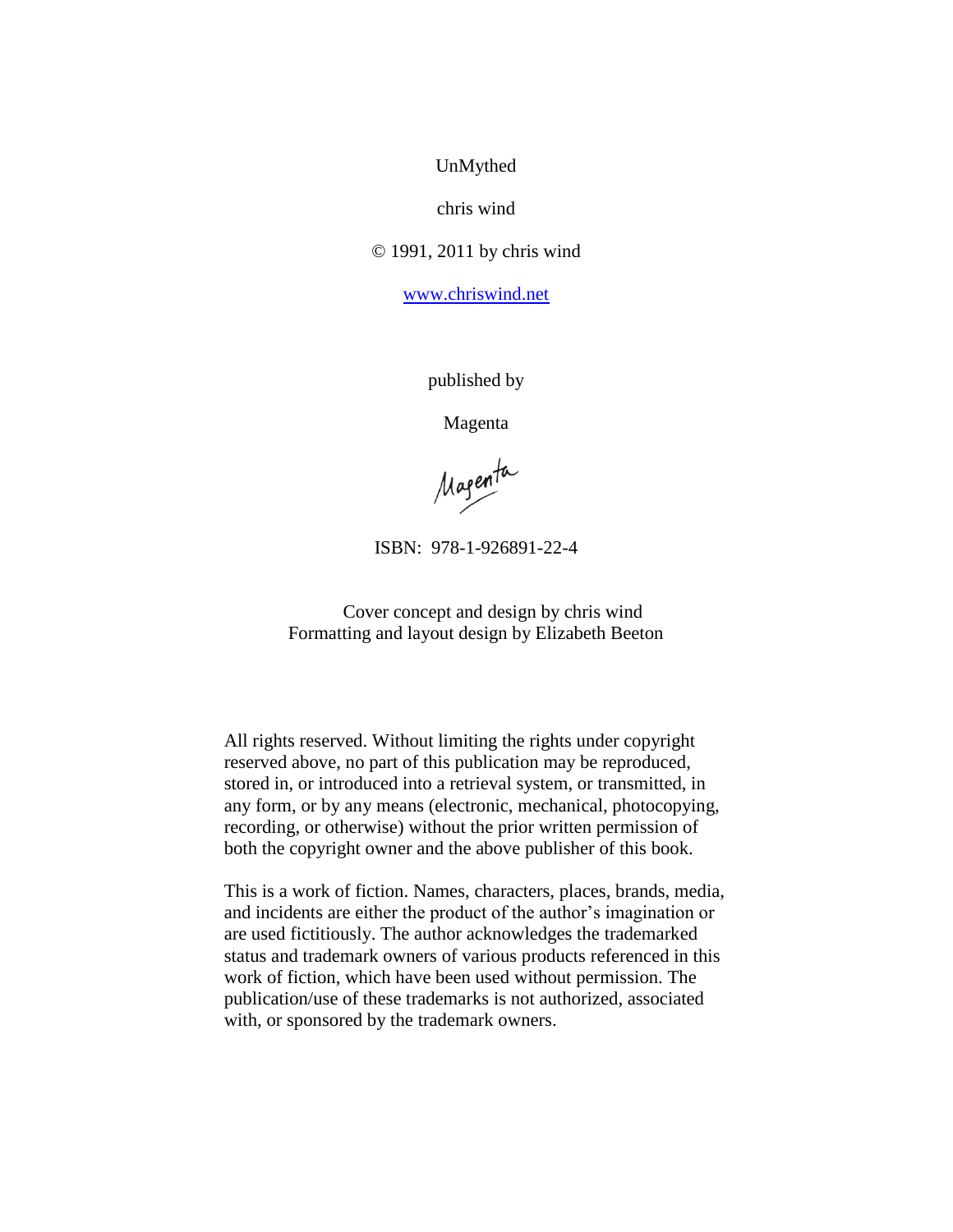#### **also by chris wind**

*Thus Saith Eve Deare Sister Soliloquies: The Lady Doth Indeed Protest Snow White Gets Her Say Satellites Out of Orbit\* Particivision and other stories Paintings and Sculptures Excerpts dreaming of kaleidoscopes*

"UnMythed" is available in print as part of chris wind"s *Satellites Out of Orbit* (2nd edition), titled "Myths".

\* *Satellites Out of Orbit* contains the four books listed above it as well as this book.

#### **Acknowledgements**

"Atalanta" *Girlistic Magazine* Spring 2008 "Menelaus" *Canadian Dimension* December 1995, vol. 29 no.6 "Daedalus" *CCPNW Quarterly* Spring/Summer 1992, vol.7 no.1 "Daphne" *The New Quarterly* Fall 1988, vol.VIII no.3 "Circe" *The New Quarterly* Fall 1988, vol.VIII no.3 "Galatea" *The Wascana Review* Spring 1988, vol.23 no.1 "Penelope" *The Wascana Review* Spring 1988, vol.23 no.1 "Siren" *The Wascana Review* Spring 1988, vol.23 no.1 "Prometheus" *Visions of Poesy* (ed. Dennis Gould) 1988 "Iphegenia II" *Visions of Poesy* (ed. Dennis Gould) 1988 "Daedalus" *Visions of Poesy* (ed. Dennis Gould) 1988 "Persephone" *Atlantis* Fall 1987, vol.10 no.2 "Gaia" *Contemporary Verse 2* Fall 1987, vol.10 no.2 "chryseis and briseis" *The Antigonish Review* May 1987 "a classic tragedy" ("Philomel") *University of Toronto Review* Spring 1985 vol.9

An earlier version of *UnMythed* appeared as *Myths,* most of which also appeared in the first edition of *Satellites Out of Orbit.*

Thanks to The Ontario Arts Council, Wolsak and Wynn Publishers Ltd., and Brick Books for their support.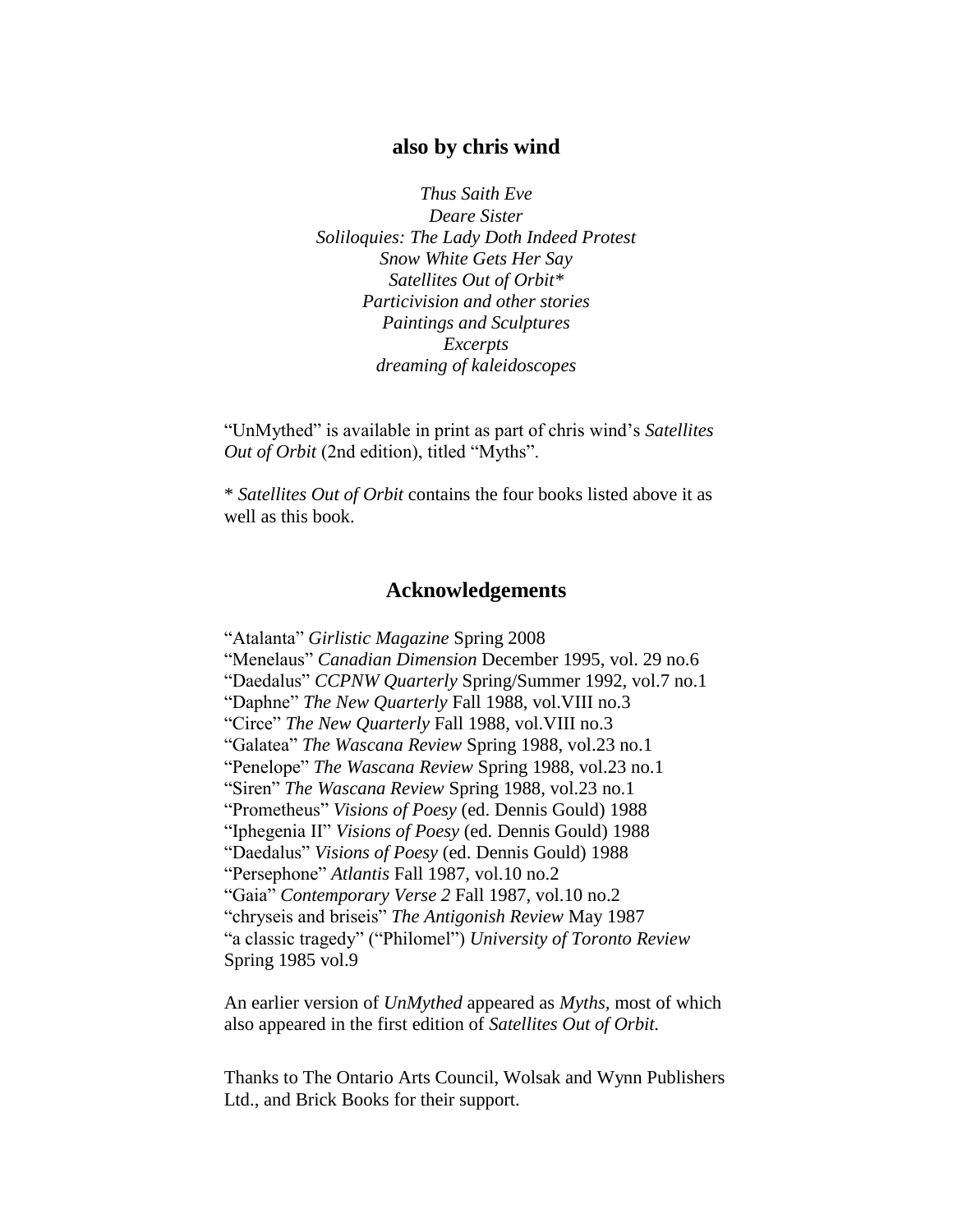## **CONTENTS**

**Gaia Narcissus** Pandora Daphne **Daedalus** Ismene Poseidon **Athena and Orestes Circe** The Muses **Omphale Hyacinth** Philomel **Clytie Eurydice The Danaids** Amphion **Galatea Gorgons Dido Menelaus** Psyche **Hylas** Atalanta Penelope Macha Jason—I **Penthisilea**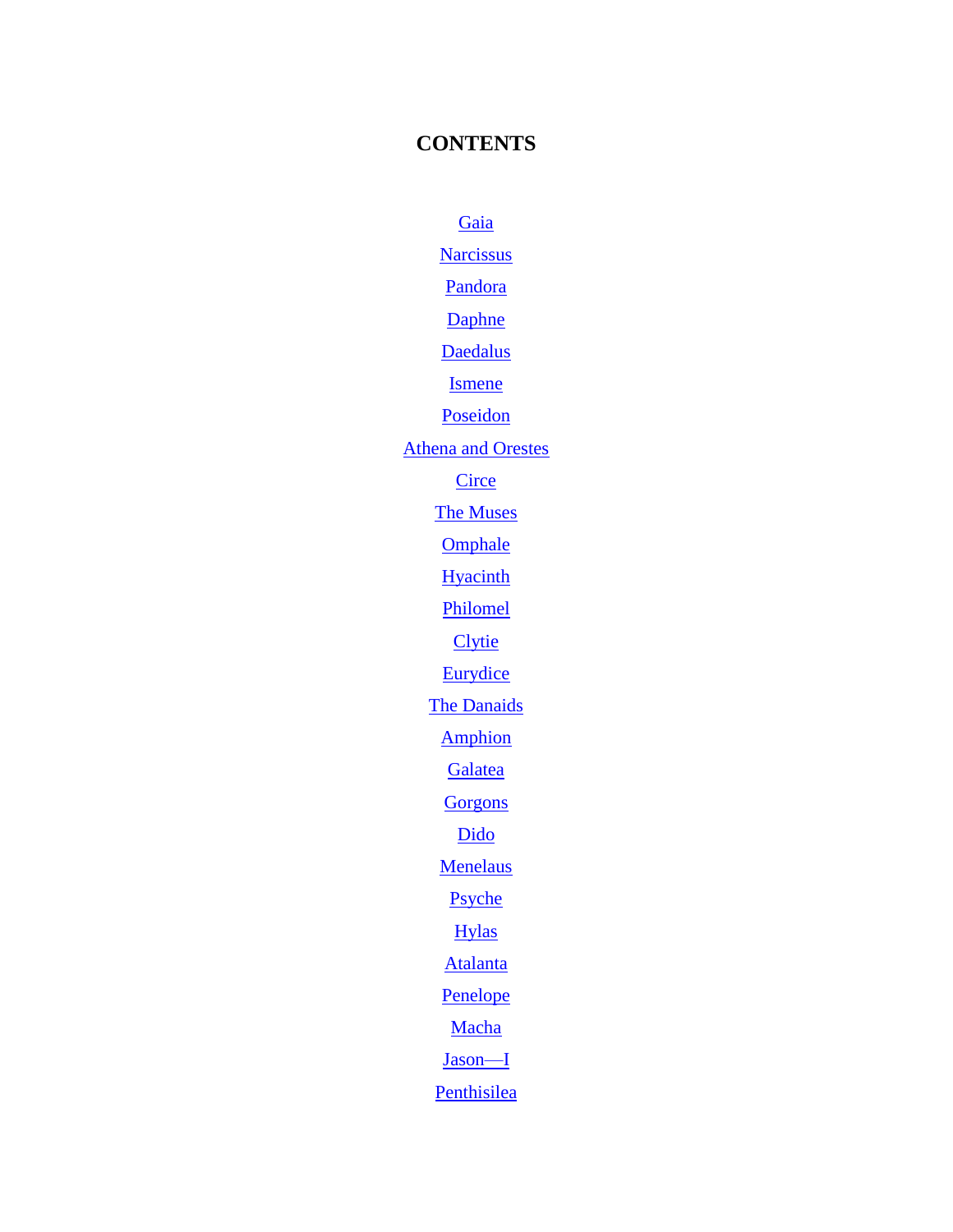**Persephone** Adonis Ares Siren **Acrisius** Iphigenia—I **Thetis** Chryseis and Briseis Jason—II **Chiron** Artemis Bellerophon Iphigenia—II **Prometheus** Sisyphus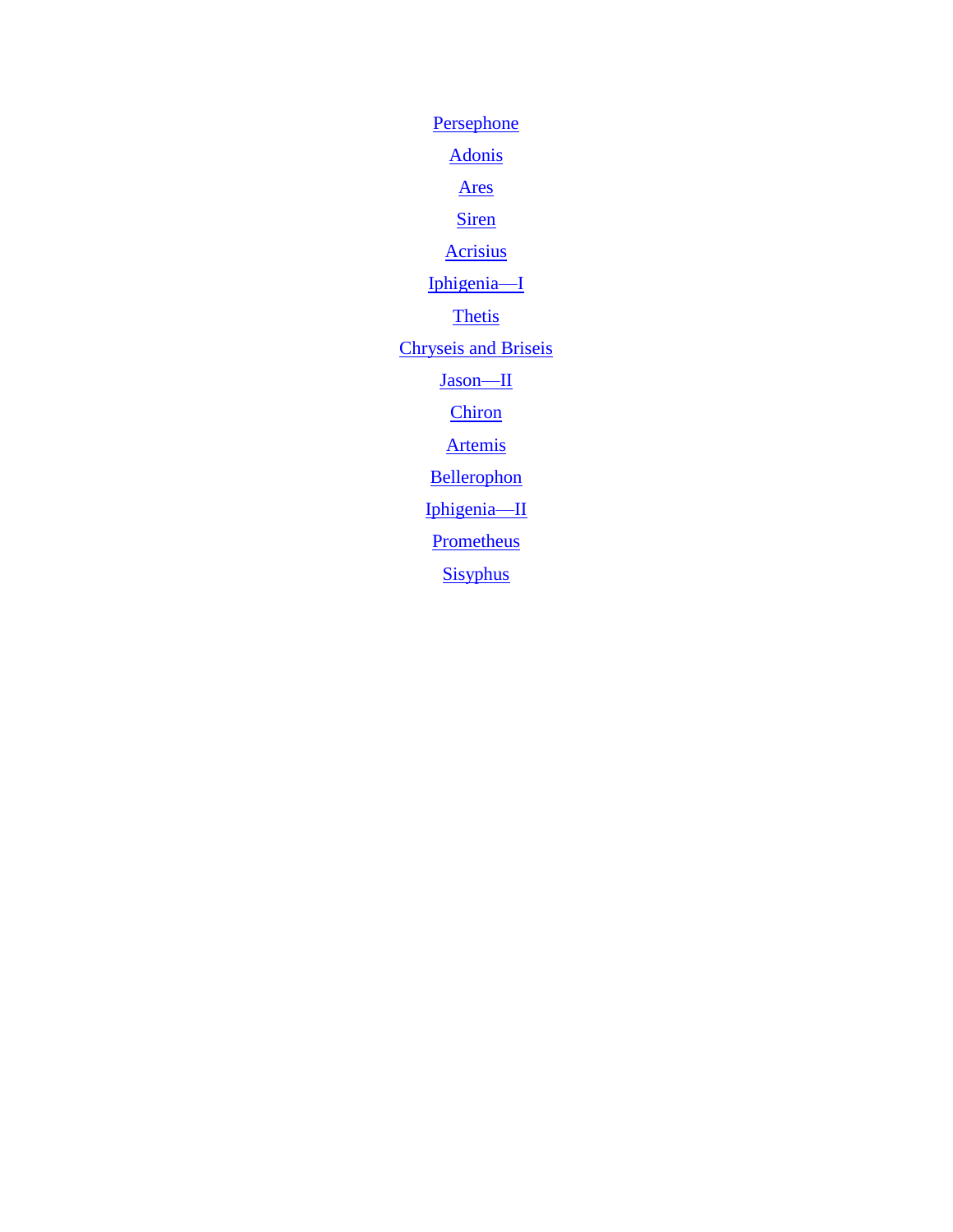### **Gaia**

for centuries I scraped the Sistine Chapel where God reaches out, touches, transfers, and Adam is born.

flake by flake, layer by layer, (one has to be careful to leave the original intact) the work was slow, tedious, painful.

 but eventually through ages of oil and acrylic I uncovered the truth:

a tiny head crowning between warm soft thighs.

> *Gaia is the Greek goddess, Mother Earth, believed to be the Creator.*

> > $\sim\sim\sim$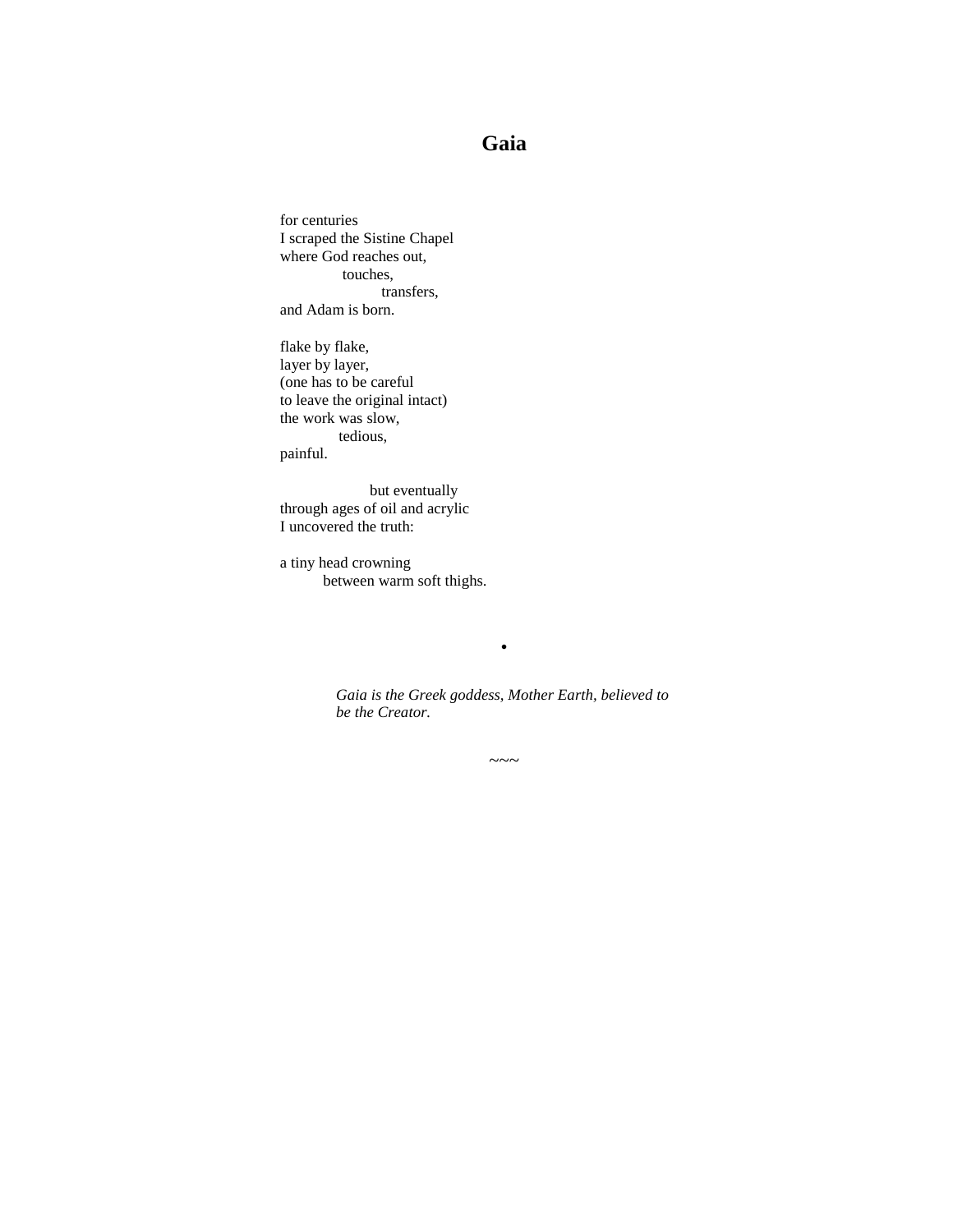#### **Narcissus**

she unwraps the traditional gifts: first, the brush-comb-and-mirror set, pale pink marbling with gilded edges they lie heavy in her hand; then the jewelry box, gold and cream lined with velvet it plays "Fascination"

the new thirteen-year-old hands them back to her mother and says "Narcissus was a man."

> *Narcissus was a man who fell in love with his own appearance—he spent all of his time gazing at his reflection in a pool of water.*

•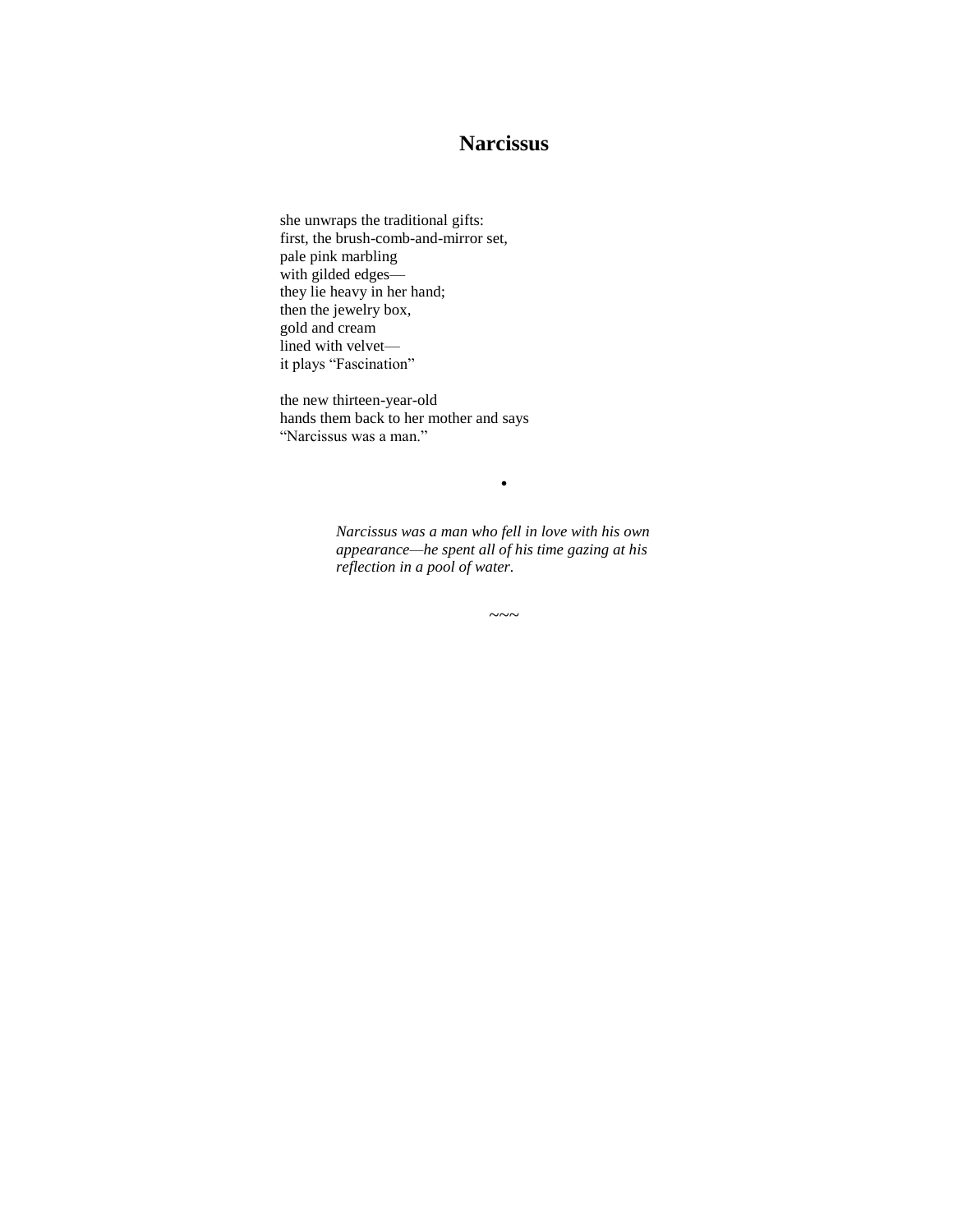### **Pandora**

everyone thinks yours is just another Eve story the first woman punished for desiring knowledge and for disobedience but people forget you were created by the gods as a gift of revenge for men, all beauty and mischief no, not "and" but 'therefore': it's boring to be bait: after a minimal amount of effort and imagination to maximize god-given qualities (the male sexual response being far from complex, this was far from challenging) what is there? it"s not easy to be satisfied with attracting men as a raison d"être—

so that's why.

*As a punishment for the possession of fire, Zeus ordered that a beautiful woman be made and given to mankind—she was named Pandora, "the gift of all". Each of the gods had given her some quality that would prove ruinous to man. In one version, these "gifts" were her incredible beauty, her goodness, and her youthful, shy, demeanour, which alone destroyed man for their power to distract and delight. In another version, the gods put the "gifts" in a box and forbid her to open it.*

 $\sim\sim\sim$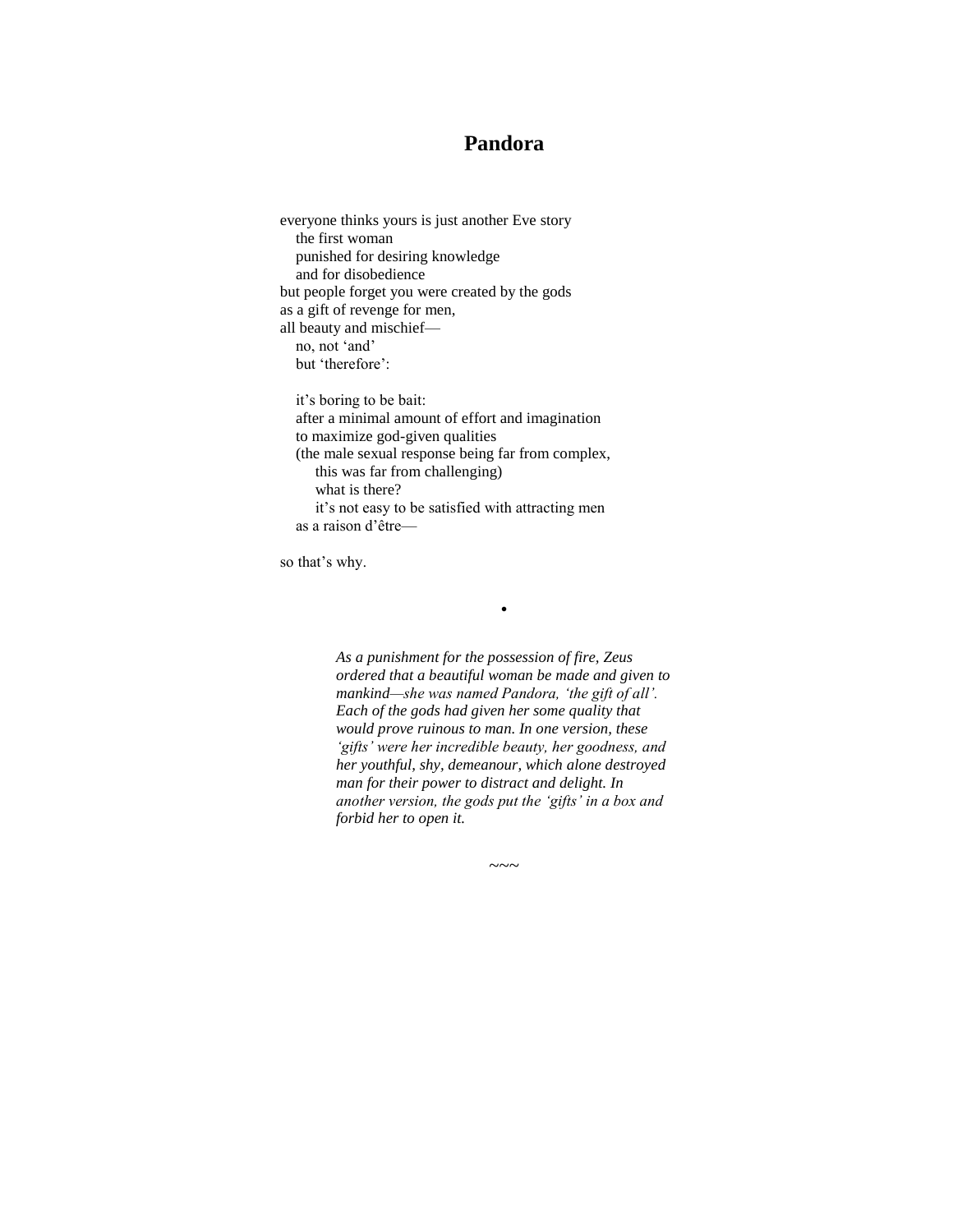#### **Daphne**

 —had to keep running—he was right behind me— I tore through the forest, bounding over rocks and roots, his breathing pounded heavy in my ears, but I was strong and fast, I imagined him—pressing himself onto me forcing himself into me anger surged through my muscles, stronger, faster, one more uphill, I caught sight of the river, felt his step still one stride behind, I knew I"d made it—

suddenly her legs felt numb wooden her knees locked she staggered on her arms stiffened confused clumsy she stumbled tripped

he grabbed at her tunic and a leaf came away in his hands.

 who? whose ego did this? Zeus? was it too much for a half-mortal to escape from a god? no, then Peneus? it was bad enough not having a son, was it too much to bear your only daughter choosing celibacy denying you a chance for, at least, a grandson?

 or Apollo, symbol of youthful manhood, was it too much to handle my not wanting you? or is defeat to a woman too much for your image?

he thrust both hands toward her and grabbed a handful of leaves delighted, he laughed, and plucked from her, leaf by leaf —while she stood rooted bound unable to move until she was naked.

lazily he wove them into a wreath and set it upon his head; it caught on and soon all the men of achievement sported a laurel wreath: her humiliation was their honour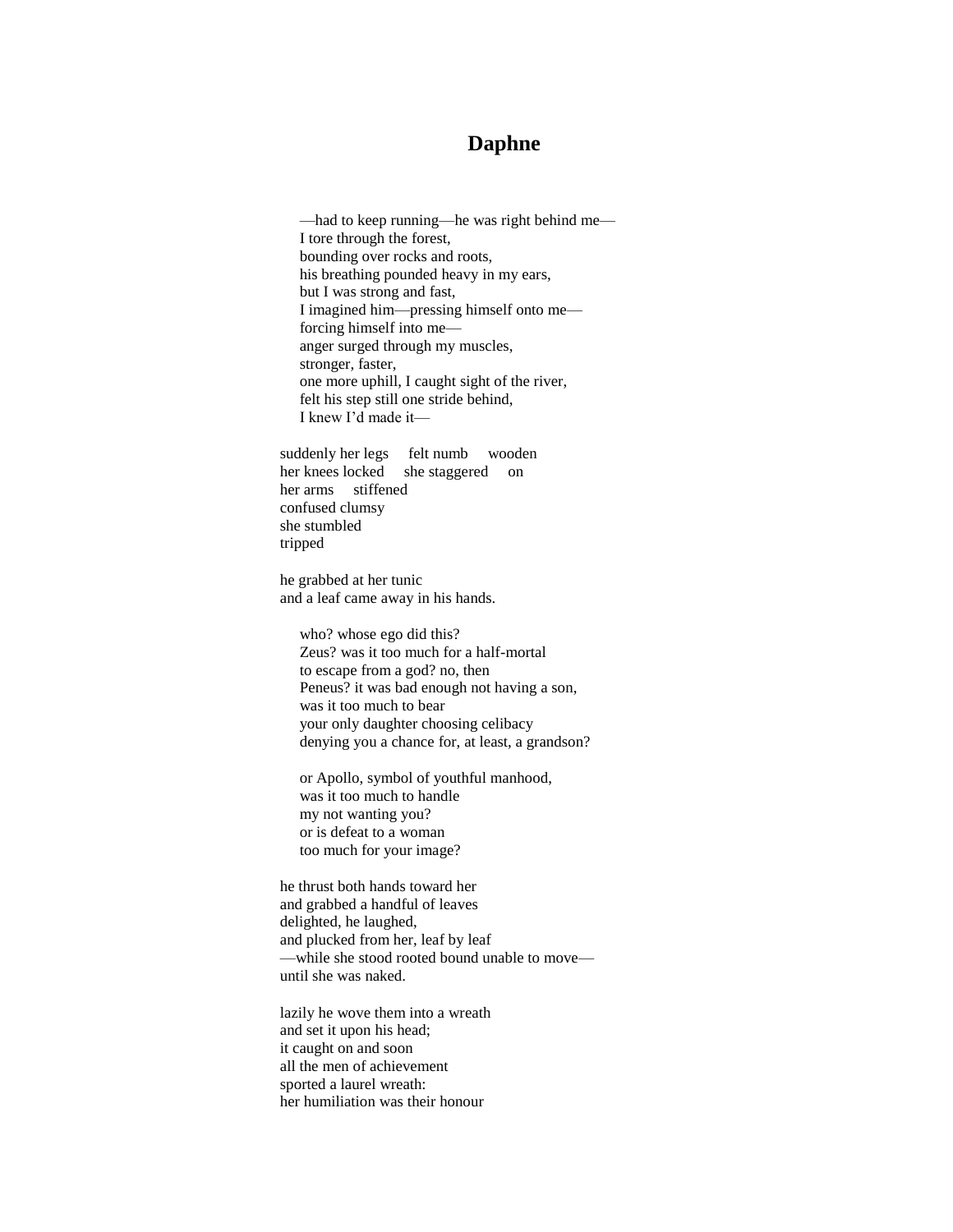—it became tradition.

*Daphne was an independent woods-lover who was not at all interested in men—mortal or otherwise. This distressed her father, Peneus the river god, who very much wanted a grandson. One day Apollo saw her, wanted her, and pursued her through the forest. Just before she reached her father"s river and safety, she was turned into a laurel tree. Apollo declared then "at least you shall be my tree—with your leaves my victors shall wreathe their brows".*

 $\sim\sim\sim$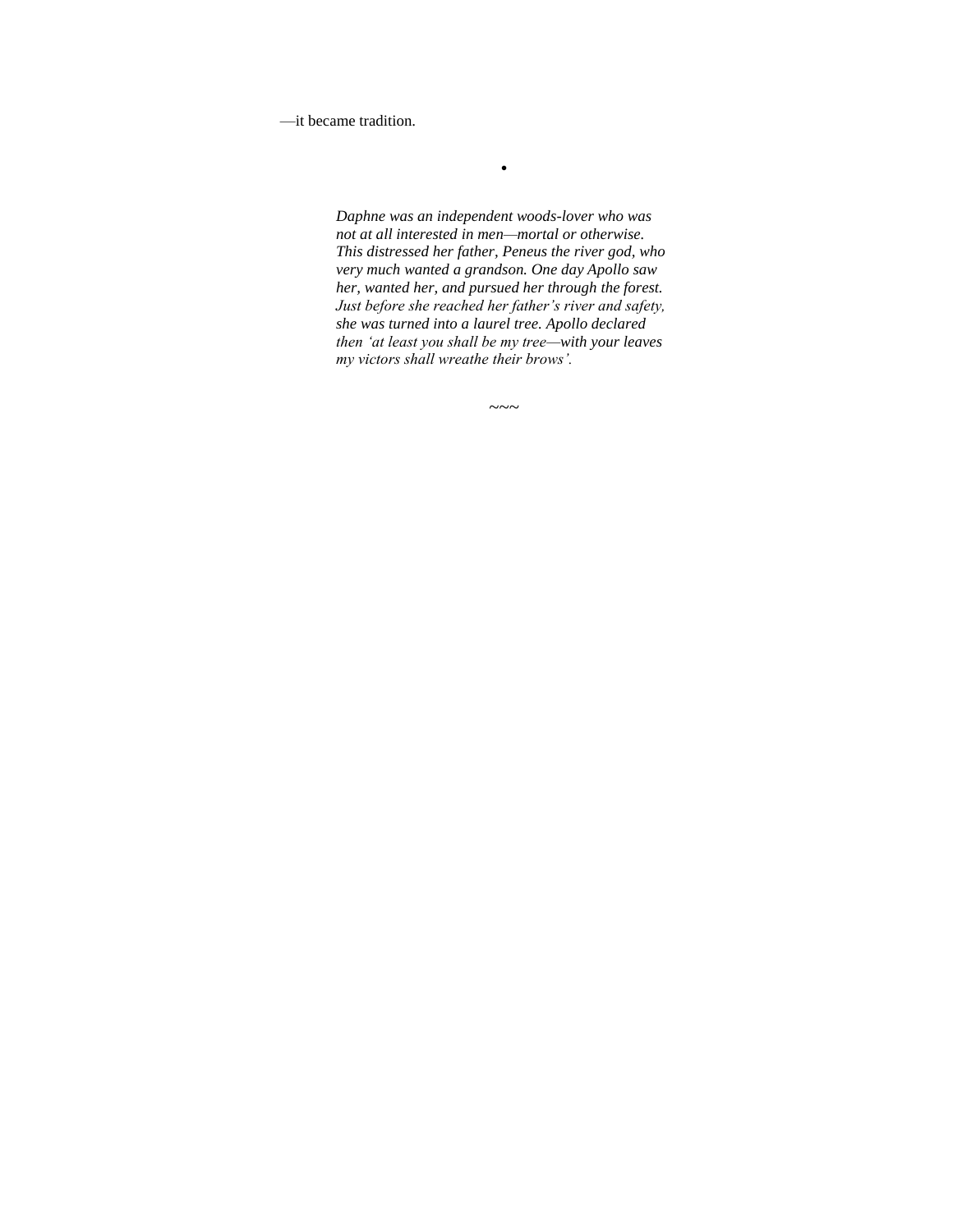#### **Daedalus**

I thought you would"ve learned all of you at Los Alamos, and the rest of you all over the world.

why was my story saved? why is it told and retold if not for that?

do you see in it just a lesson in ingenuity?

were you as blind to the deaths of those 14 Athenians year after year as you were to the 140,000 Japanese years after year—

of course I tried to destroy it but I couldn"t get close enough! they had taken away my security clearance and it was too well-guarded!

then I tried to amend (to amend— how could i?) I saved Theseus and the others one year (one year!)

DOES IT MEAN NOTHING TO YOU?

 the same government I helped, then— I was of no further use, then— I was a threat then—

> so when they come to you with money, for research and a lab with anthems with arguments, about the lesser of two evils with threats please say to them no it cannot be done.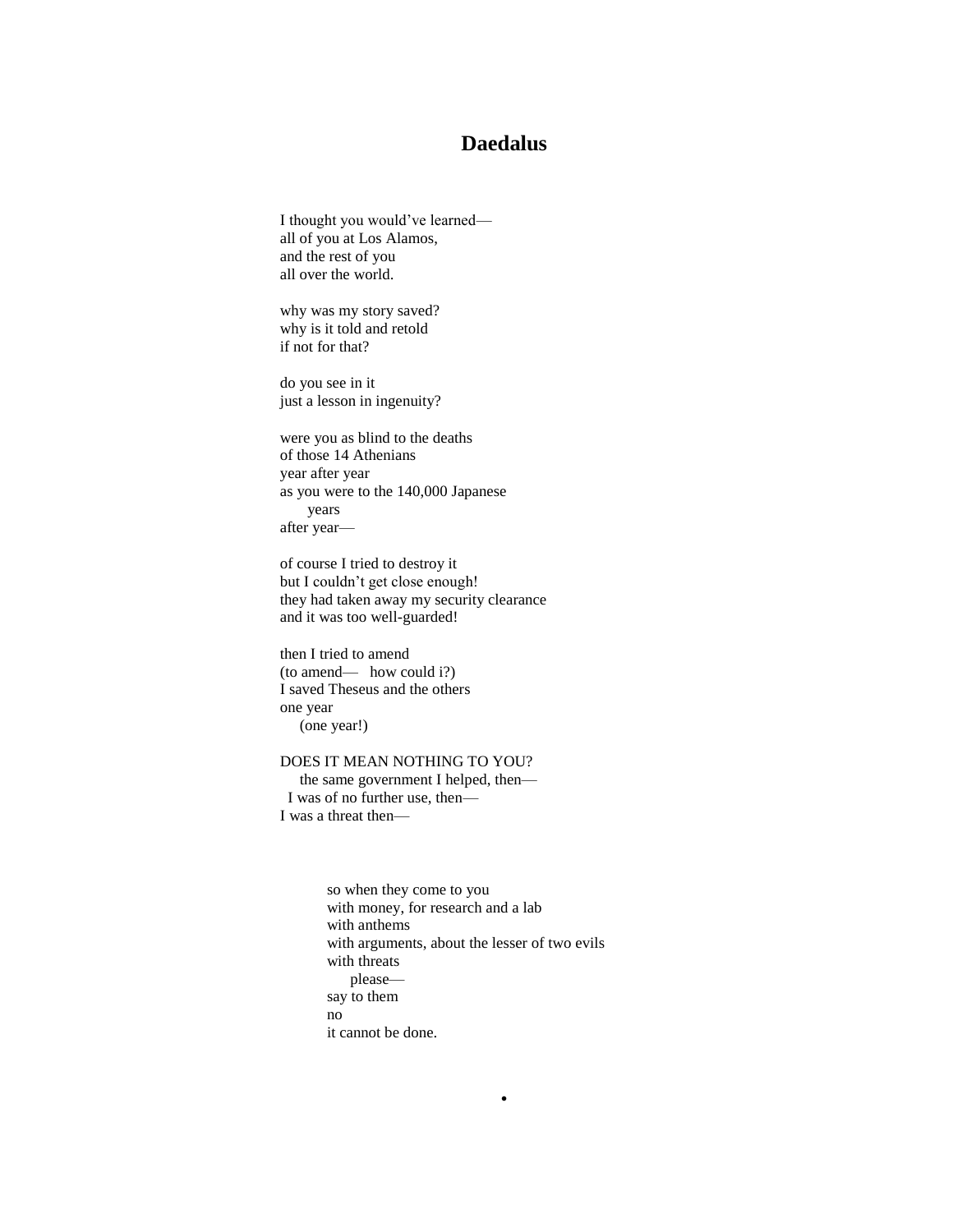*Daedalus was a great inventor, asked by King Minos to build a labyrinth in which the Minotaur would live—and in which seven young men and seven young women from Athens would be left to die each year, unable to find their way out. One year Daedalus helped the youths escape; for this he was punished by the King, who left him and his son in the labyrinth of his own making. They escaped, using wings Daedalus created, but Icarus (his son) flew too near the sun, the wax of the wings melted, and he fell to his death.*

*The reference to the Japanese is a reference to Hiroshima: it is estimated that initially 70,000 were killed and 70,000 injured; subsequently (and consequently) another 140,000 have died.*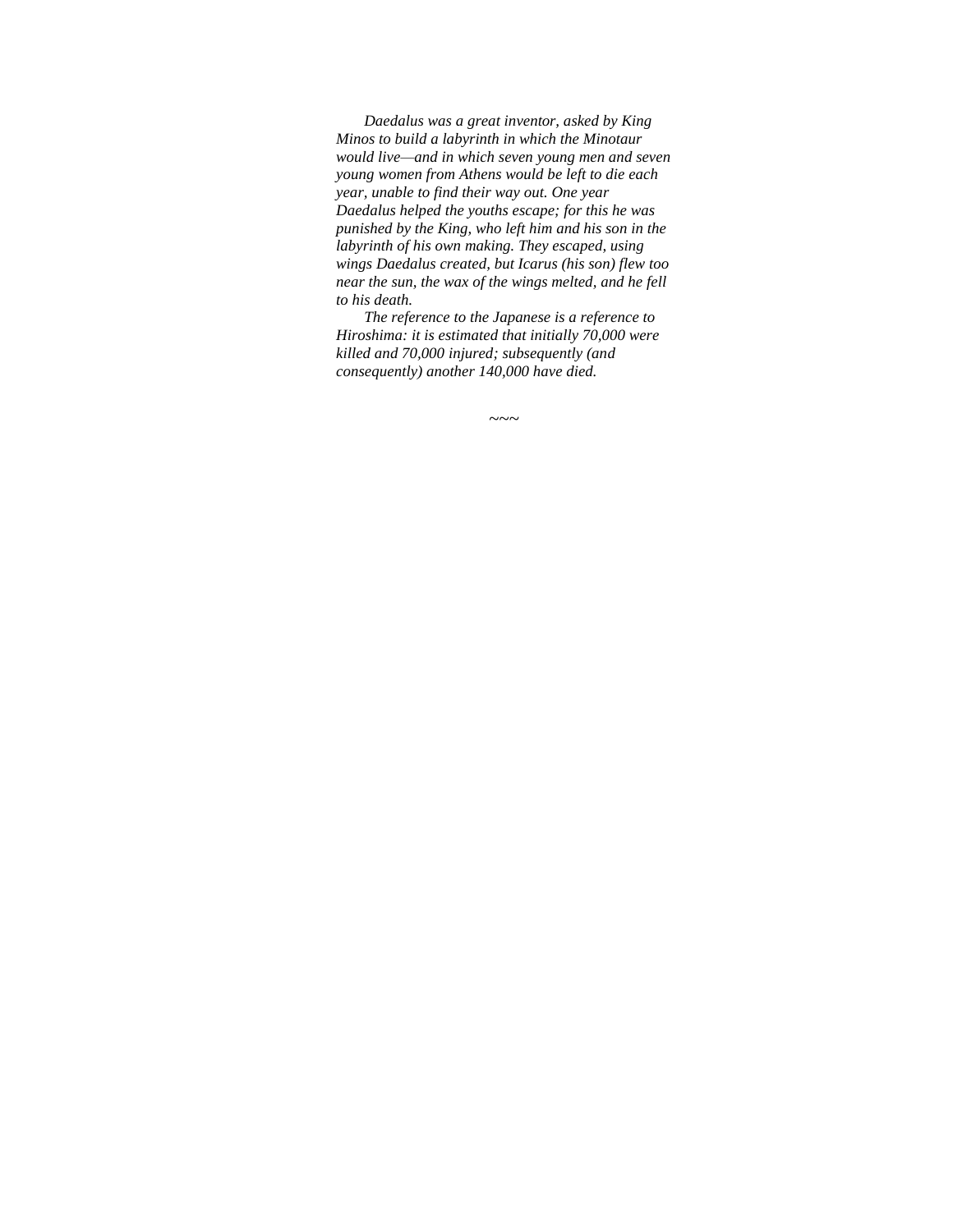#### **Ismene**

the first REAL woman: we are women, you said, we must obey, our position depends on it, besides we have no strength to defy the state —and so you didn"t

then seeing your sister, Antigone, succeed in an act of civil disobedience in an act of justice, honour, strength, love you regretted and tried to retract to change your position to come forward with her —but it was too late

and *you* were never mentioned again.

*When her sister, Antigone, sought her assistance to bury their brother (an act forbidden by law because he had fought against the city), Ismene refused. So Antigone did it herself, risking a death sentence. When Antigone was caught, Ismene regretted her earlier refusal and tried to stand with her sister. But Antigone declared that she alone was responsible; she was led to a heroic death and Ismene disappeared from further mythological accounts.*

•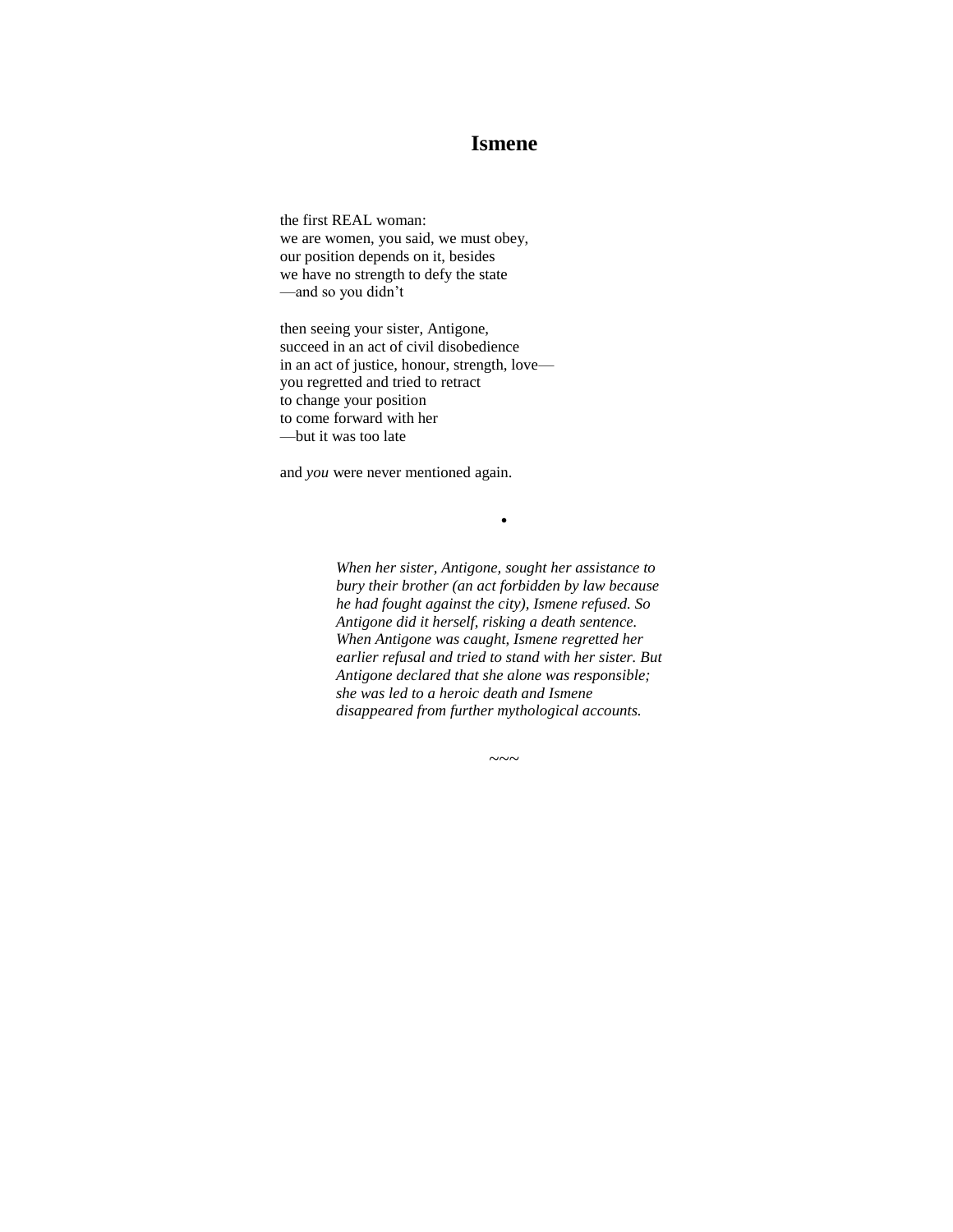## **Poseidon**

yes, I lost the election, no, I did *not* flood the land the sea was a bit turbulent for a while, but that's all—I was angry! to lose because of incompetence is one thing but to lose just because I'm a man well that's so stupid! who wouldn"t be angry?

> *In an election for ruler of Athens, all of the women voted for Athena and all of the men for Poseidon, but since there was one more woman than there were men, Athena won. Poseidon then flooded the land and the men took the vote away from the women.*

> > $\sim\sim\sim$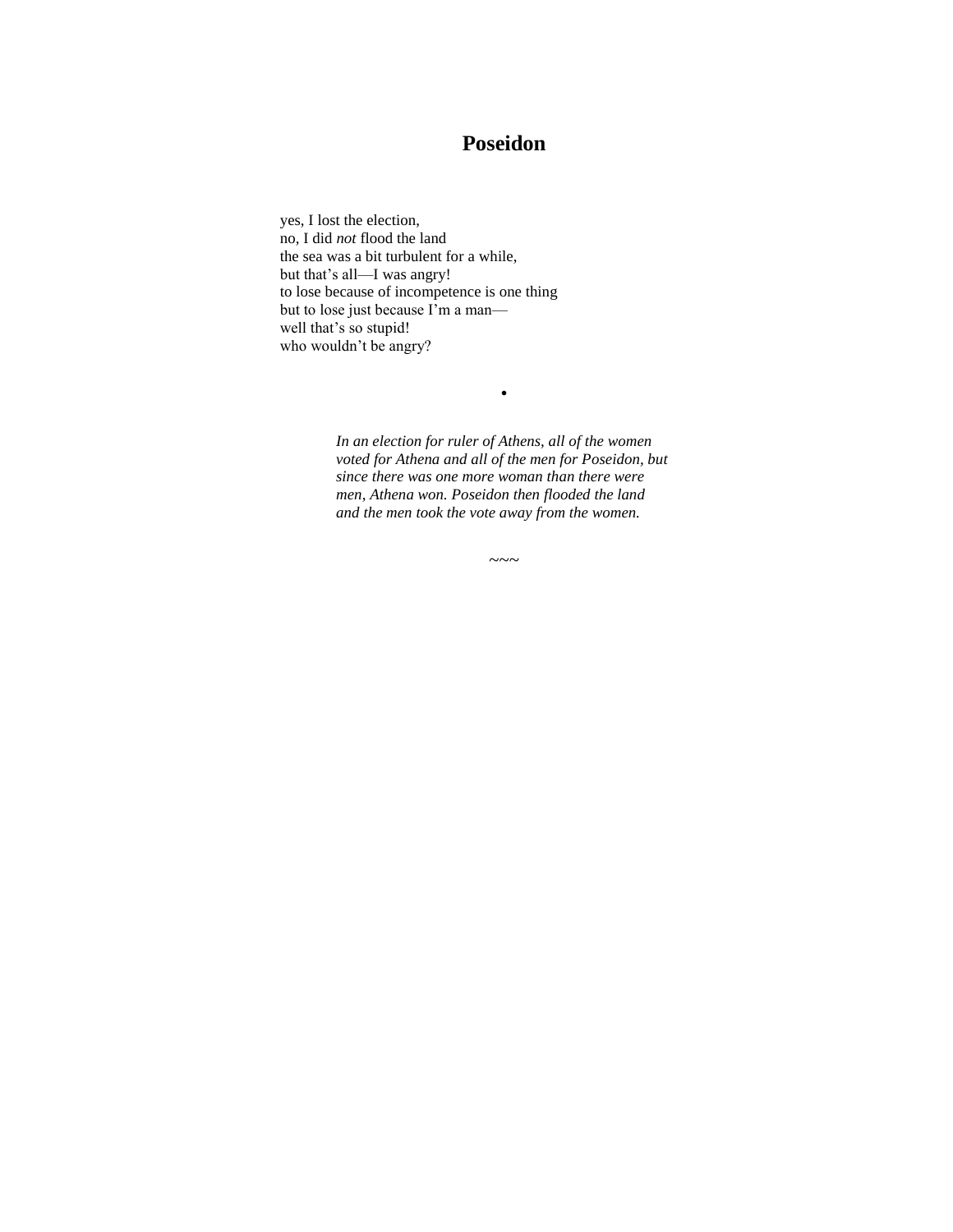### **Athena and Orestes**

In the Supreme Court today a precedent was set that will change the world.

The unusual case of Orestes was presented and recorded by the court as the first in which the accused suffered from guilt and sought purification.

Judge Athena, presiding, responded to the particulars of the case by instituting a new law of mercy and forgiveness.

As a result the Office of the Furies, until now merciless avengers zealous for justice, fair and square, became the Office of the Eumenides, benign powers capable of compassion.

> *Orestes avenged his father"s death (Agamemnon) by killing his murderer (Clytemnestra, Orestes" mother), then spent years in guilt and suffering seeking atonement and absolution. Eventually he came before Athena for judgement. Contrary to custom, which demanded justice by his death, she decided he was to be forgiven. She persuaded the Furies (who were pursuing him to enact this justice), and they became instead the Eumenides (The Kindly Ones).*

> > $\sim\sim\sim$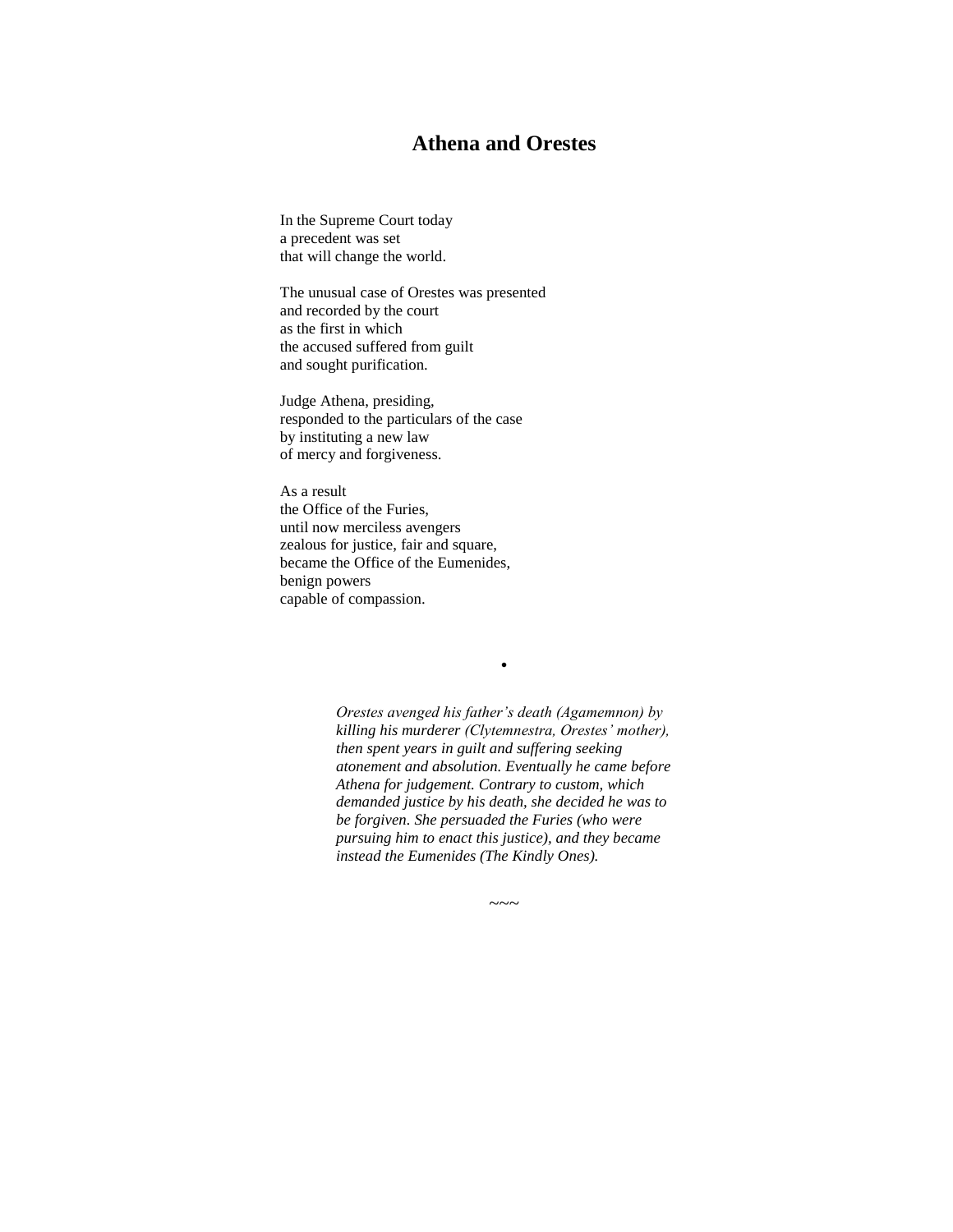## **Circe**

typical: the woman is blamed for the man"s behaviour as if he has no control over himself.

> maybe it all stems from his dick: one thing beyond his control, and unhappily for him (and stupidly, I might add) the one thing he has vested his entire manhood in;

 so no wonder he develops this complex: he compensates with this ridiculously no, dangerously distorted need to control and becomes, as an entire sex, dominating and domineering always seeking, taking, seizing control while at the same time denying control and charging the woman (who tempted, who provoked) with full responsibility for what happens

they say you turned them all into swine: but we know better when a group of men comes upon a woman alone, we know what they act like.

> *Circe lived alone on an island, and turned every man who approached her into a beast; notorious was the band of men sent by Odysseus—they were turned into pigs.*

•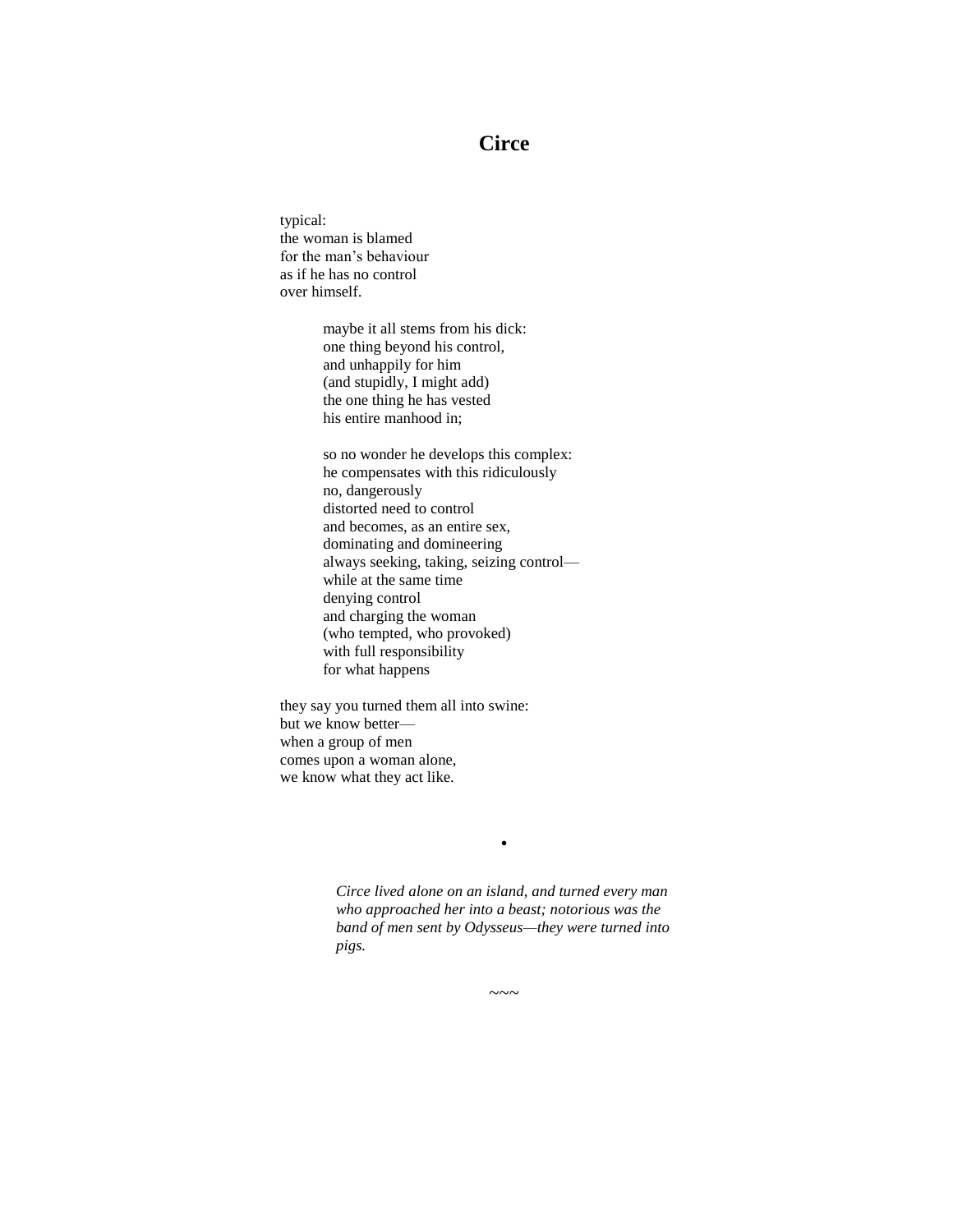#### **The Muses**

We are the nine forgotten muses: Selemon, muse of sculpture and ceramic, Amacles, muse of songs of love, Dextrete, muse of gymnastic and artful athletic, Prytes, muse of painting, Caleus, muse of numbers and their meaning, Florus, muse of botany and all of nature's beauty, Arachles, muse of tapestry and weaving, Ataeus, muse of physic, and Hestor, muse of alchemy that most magic art and science.

We too can delight and inspire like the Nine who are the gods' gift to men we are their gift to women.

> *The Nine Muses (daughters of Zeus and Mnemosyne) have been popularized as sources of inspiration to artists. Thalia is the muse of comedy, Melpomene of tragedy, Clio of history, Urania of astronomy, Terpsichore of dance, Calliope of epic poetry, Erato of love poetry, Polyhymnia of songs to the gods, and Euterpe of lyric poetry.*

> > $\sim\sim\sim$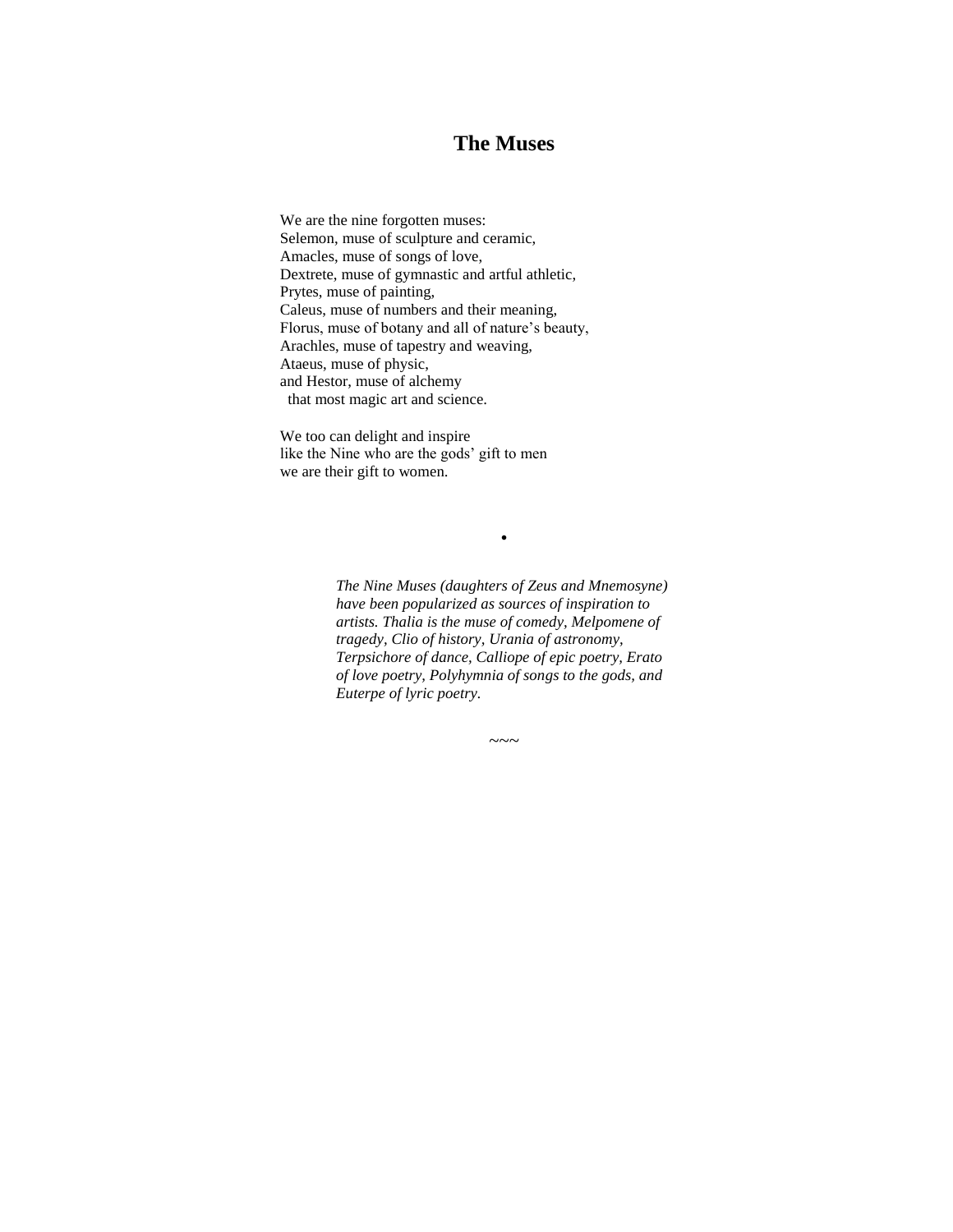#### **Omphale**

you were my slave and my stud and when I didn"t want you I didn"t want you around. you were stupid, insensitive, boring, immature so I kept sending you away you thought it great fun to get blood and shit all over your hands each joe job an adventure, a challenge, and since someone had to do it who was I to tell you different—

to tell you that what you did was no more Herculean than working on an assembly line in a slaughter-house plant, or trudging with toilet brush and scrub rag after carefree vacationers in a 26-storey five-star hotel jobs also done by no-names who are also being fucked by their employers.

> *Omphale was the queen of Lydia—she chose Hercules as her slave and sex object. Between sexual sessions, she sent him out on what became known as "the twelve labours" (which included killing the lion of Nemea, killing the nine-headed Hydra, cleaning out the Augean stables, and picking up the droppings of the Stymphalian birds) (from Elizabeth Gould Davis, The First Sex).*

•

*Regarding the reference to "no-names", "Hercules" (a version of "Heracles") is as anonymous as "Mrs. Bailey": son of Hera, like wife of Bailey.*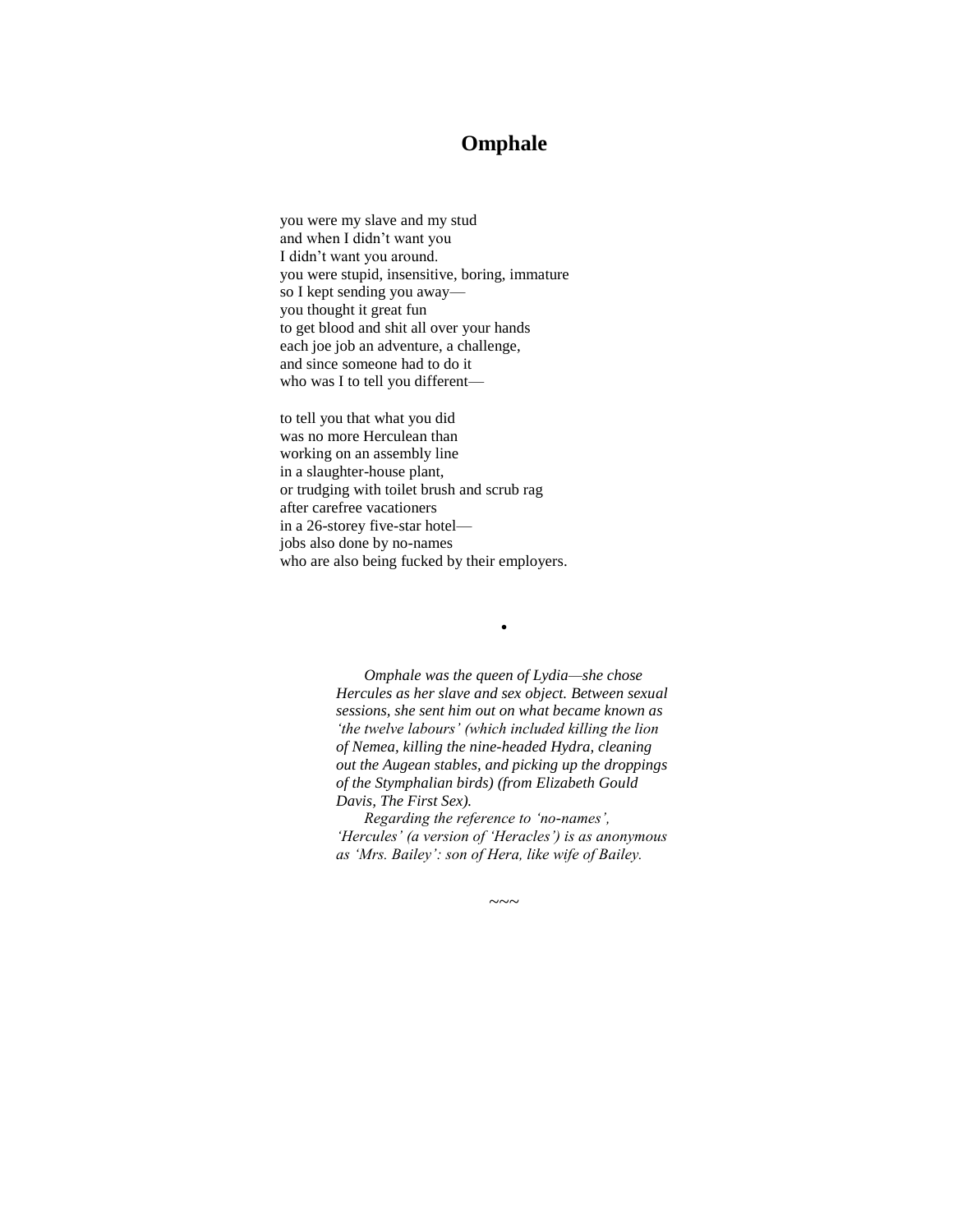### **Hyacinth**

it was a legal tackle it's not as if football is a dangerous sport, sure you have your injuries, but it"s not like boxing where the guys walk around brain-damaged, or look at hockey, they have more fights than goals, I mean even in skiing a non-contact sport you fall, you get hurt, or your knees don"t last past thirty

it was a legal tackle— Boomer was running with the ball it was twelve-seven we really needed this game and I knew I could take him we played in college together

it was just a quirk a freak accident that his neck snapped like that it wasn"t my fault it wasn"t because of how or where

I hit him

*Apollo and his best friend, Hyacinth, were engaged in a friendly contest to see who could throw the discus farther. Apollo"s throw hit Hyacinth in the forehead and killed him.*

 $\sim\sim\sim$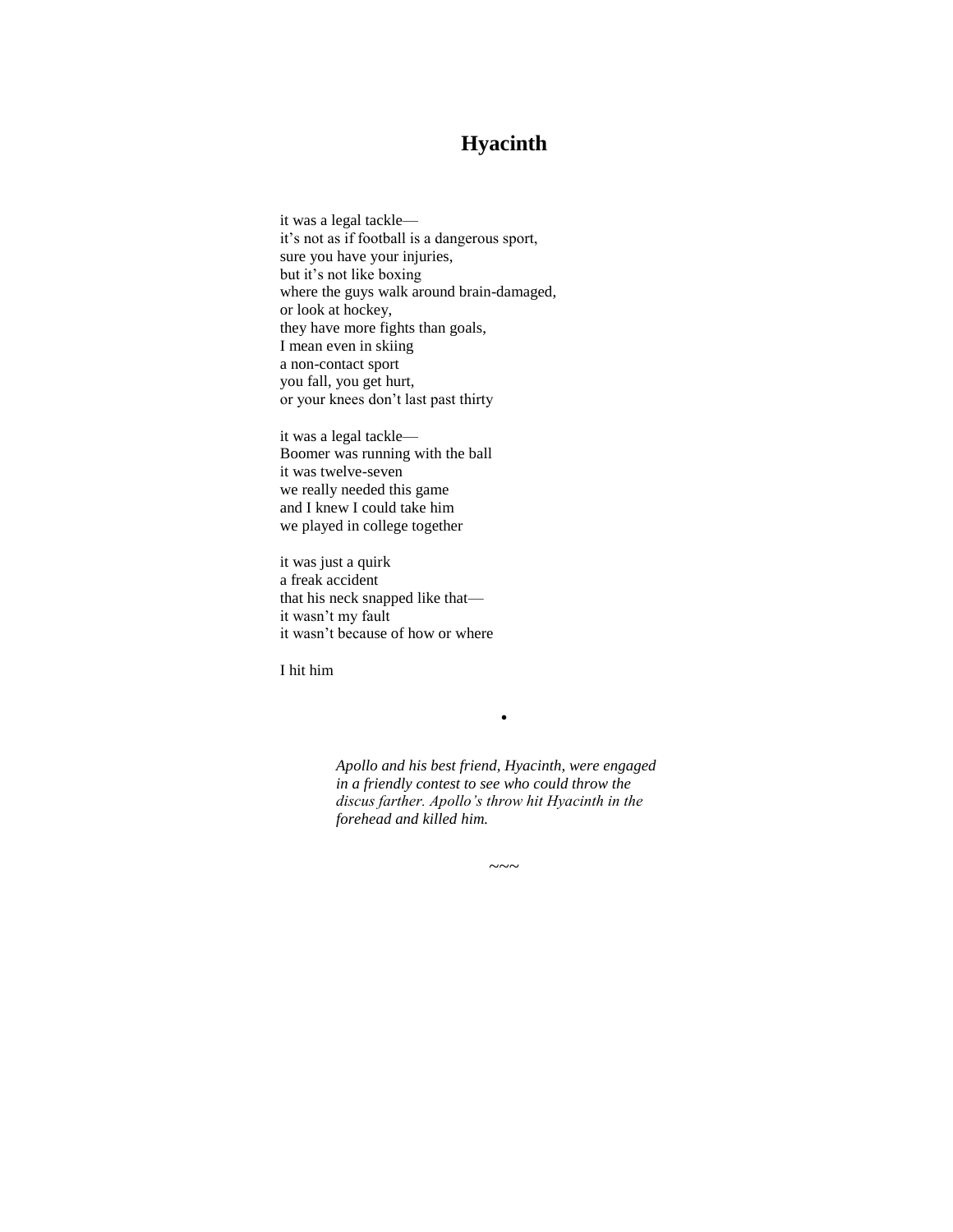## **Philomel**

did ya hear the one about Philomel? this guy raped her then cut out her tongue (he was some vip, see) and then the gods *being so very merciful* (are ya ready for this) the gods, in their mercy, turned *her* into a *bird*.

> *Tereus, a son of Ares, raped Philomel. When she threatened to expose his crime, he cut out her tongue. She eventually told her story to her sister (who was his wife) by weaving a tapestry. They both escaped from his household, but he pursued them, and just as he was about to kill them, Philomel was turned into a swallow, and her sister into a nightingale.*

> > $\sim\sim\sim$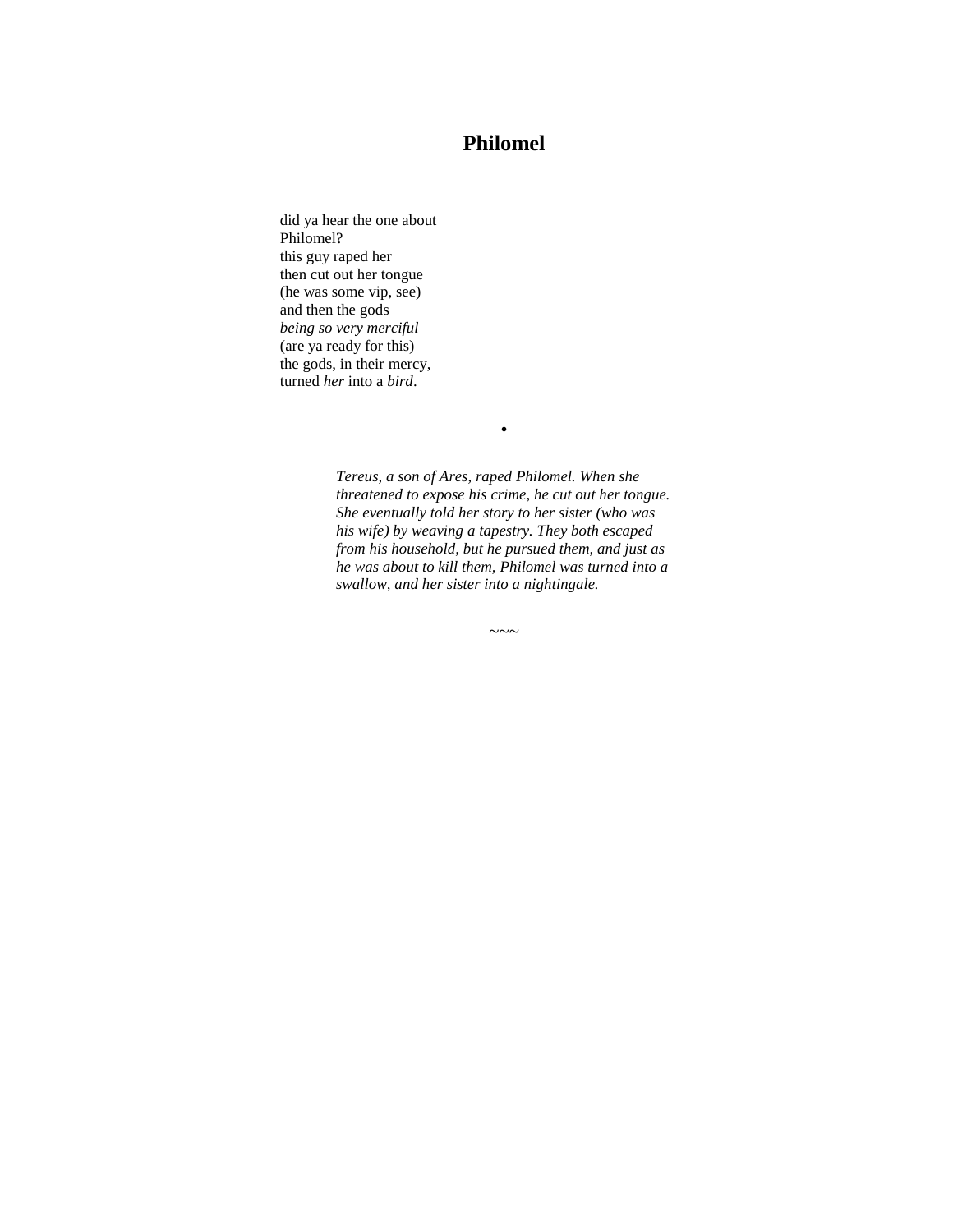## **Clytie**

I can see you sitting there looking up to your love watching his every move through the sky

> like the girl who waited every day at the corner so to follow him to school I knew his timetable where he sat for lunch and which afterschools he had practice

gradually your life changes from human to plant till you are finally immobilized by your adulation and unrequited love

> if only you"d known he wasn"t a god at all but just some bunch of hot air

*Clytie was a young woman in love with the Sun god. She would sit outside all day and watch him. Eventually she turned into a sunflower.*

*~~~*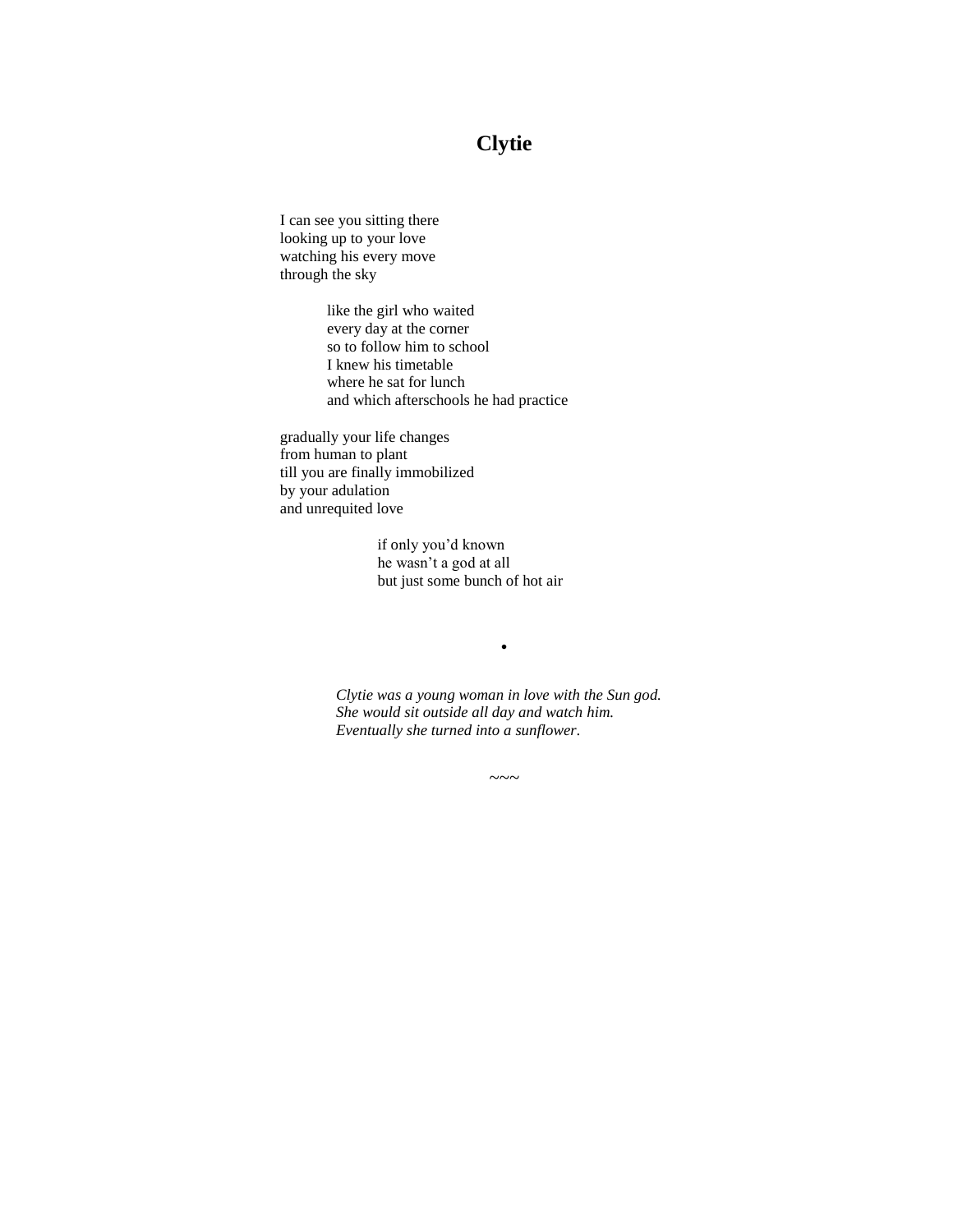## **Eurydice**

I heard your plea to the gods of the underworld— "the bud was plucked before the flower bloomed"— What is this shit? I was a grown woman had been 'in full bloom' for years! Then I noticed a phrase here and there— 'all born of a woman' 'the rape of Proserpine' —so I know why you came back.

what I don't know is why you asked for a year when nine months would've done.

> *A few hours after Orpheus and Eurydice were married, she died (while she was walking through a meadow with her bridesmaids, a viper stung her). Heartbroken, Orpheus went to the Underworld to ask if he could have her back for a year.*

> > $\sim\sim\sim$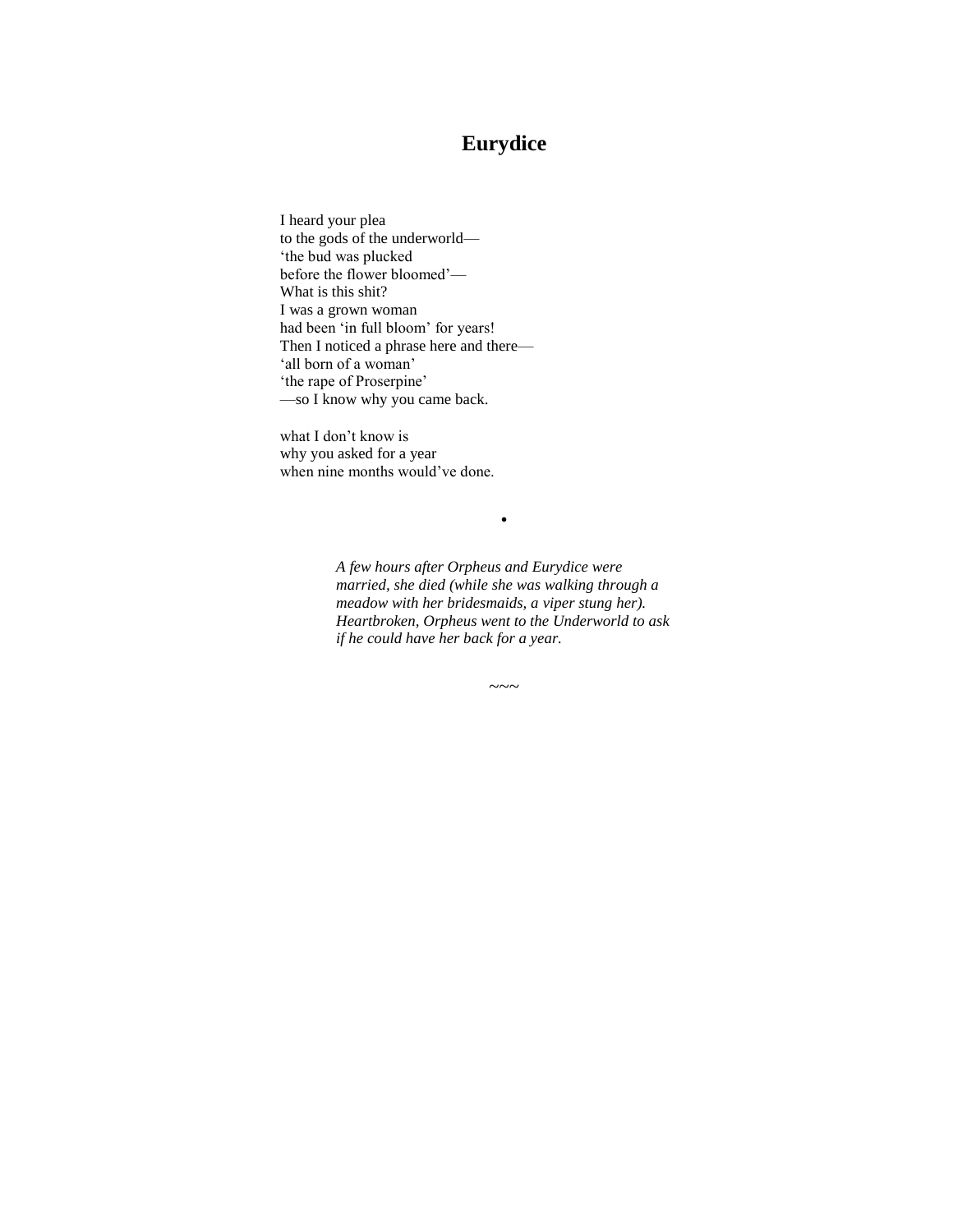#### **The Danaids**

there are so many of them in the kitchen doing the dishes in the bathroom cleaning the toilet in the laundryroom washing his clothes in the livingroom dusting the furniture in the kitchen preparing his dinner in the bathroom scouring the tub in the laundryroom ironing his shirts in the livingroom vacuuming the rug in the kitchen doing the dishes in the bathroom cleaning the toilet in the laundryroom washing his who did not want to marry to become a wife

> *The Danaids were fifty sisters who were to be married to their fifty cousins. The women opposed the marriages but were forced into them. On their wedding night, each of them (except one) killed her husband, for which they were doomed in Hades to fetch water from a river using sieves—an endless (and impossible) task.*

> > *~~~*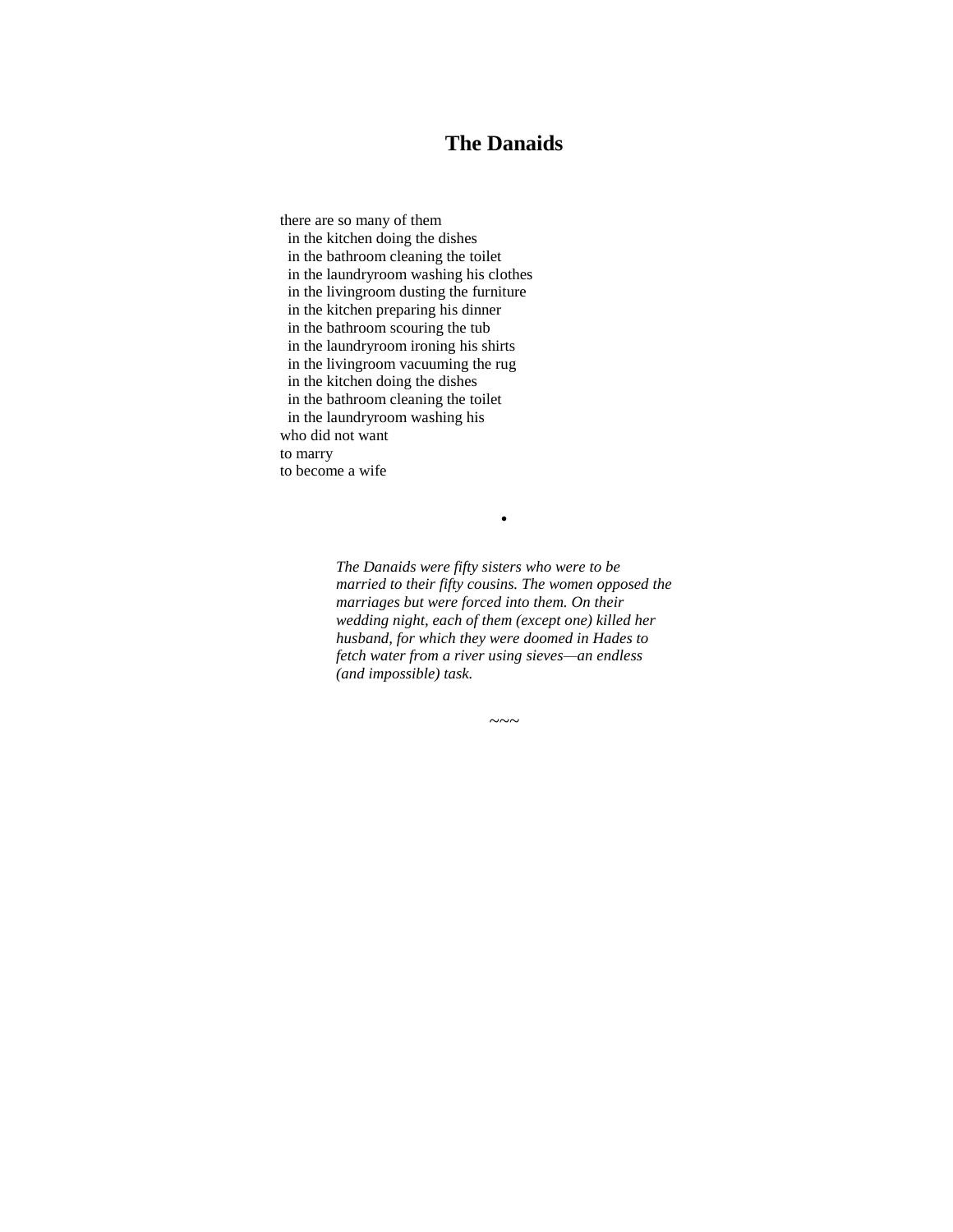## **Amphion**

perhaps you"re right about my beard it's funny, I guess facial hair well, hair of almost any kind is a measure of masculinity and academics and artists have always felt a little like eunuchs (real men use their bodies)

it's an interesting insight (and surprising from you) but it falls a little short what I wonder is this: do I have a beard to look more like a man or less like a woman?

> *Amphion was scorned by his brother, Zethus (a man who had great physical prowess), because he dedicated his life to art rather than to athletics.*

> > $\sim\sim\sim$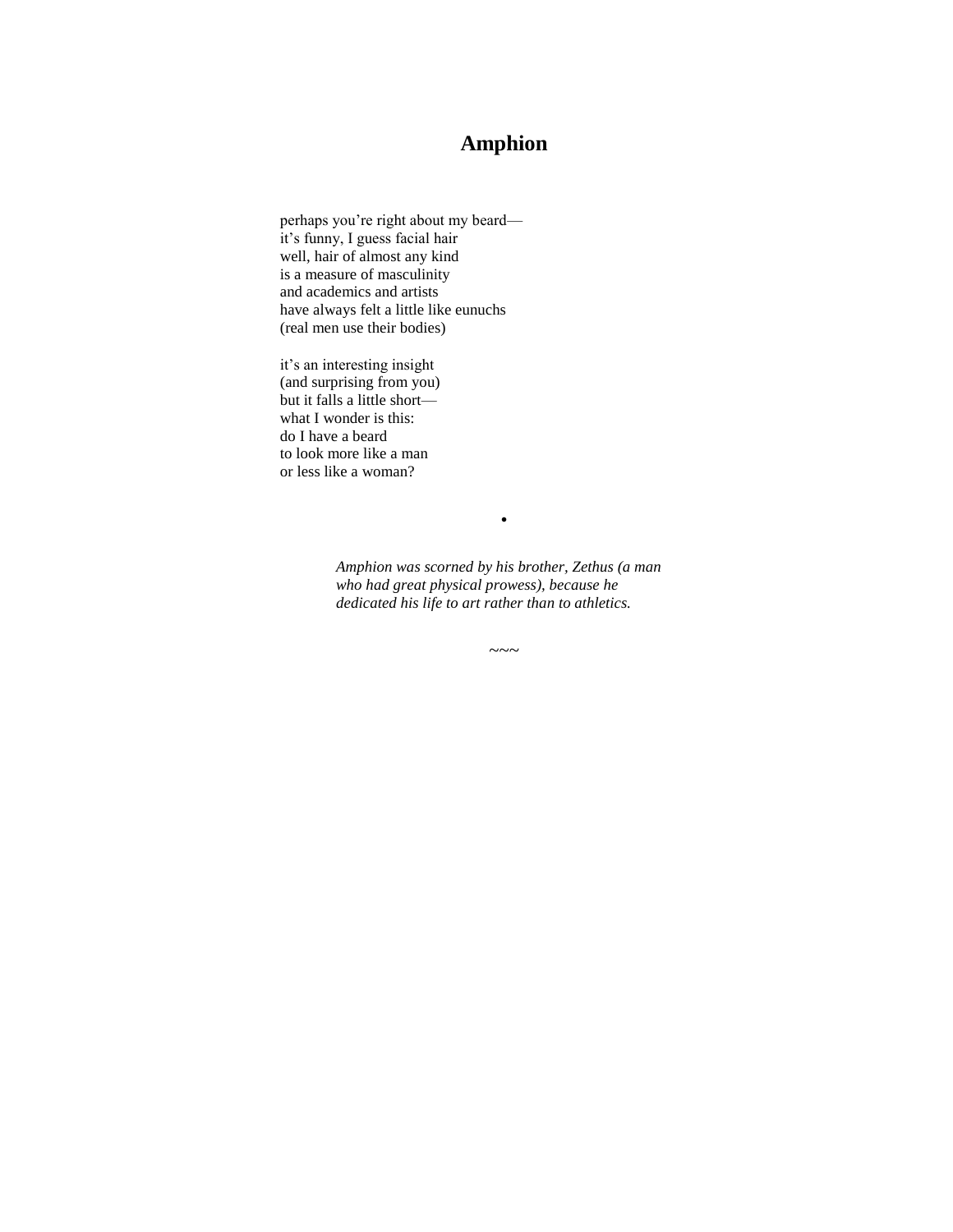#### **Galatea**

you don"t know me by name, though you"ve heard of my husband, of course—Pygmalion. the myth ends with our marriage. then the real story begins. (no, the real story begins a year later, with our divorce.)

it shouldn"t surprise you— I mean, look at the courtship: it really didn"t involve me: he spent months romancing his own private image of the perfect woman, not me. (that happens a lot.)

then, as you know, he visited Venus, she was impressed with his passion, and made his sculpture (his archetype of the life-sized inflatable doll) come alive: he proposed immediately, and, I accepted. (why, you might wonder. well, it's not uncommon for a disproportionate attachment to develop toward the agent of, no, the first encounter after, one"s sexual awakening. in my case, since the awakening included my entire physicality, I think my initial infatuation, and hence, consent is understandable.)

however, over the next little while, I found out what everyone knew: that he had spent years creating this beautiful statue, that when it was done he started dressing it, talking to it, bringing it gifts. that he caressed it, kissed it—

(I also found out what few people knew: that he had left a hollow space in the right spot, and lined it with moss —he was fucking it too.)

so let's face it, the man has problems: womb envy delusions of grandeur displaced narcissism misogyny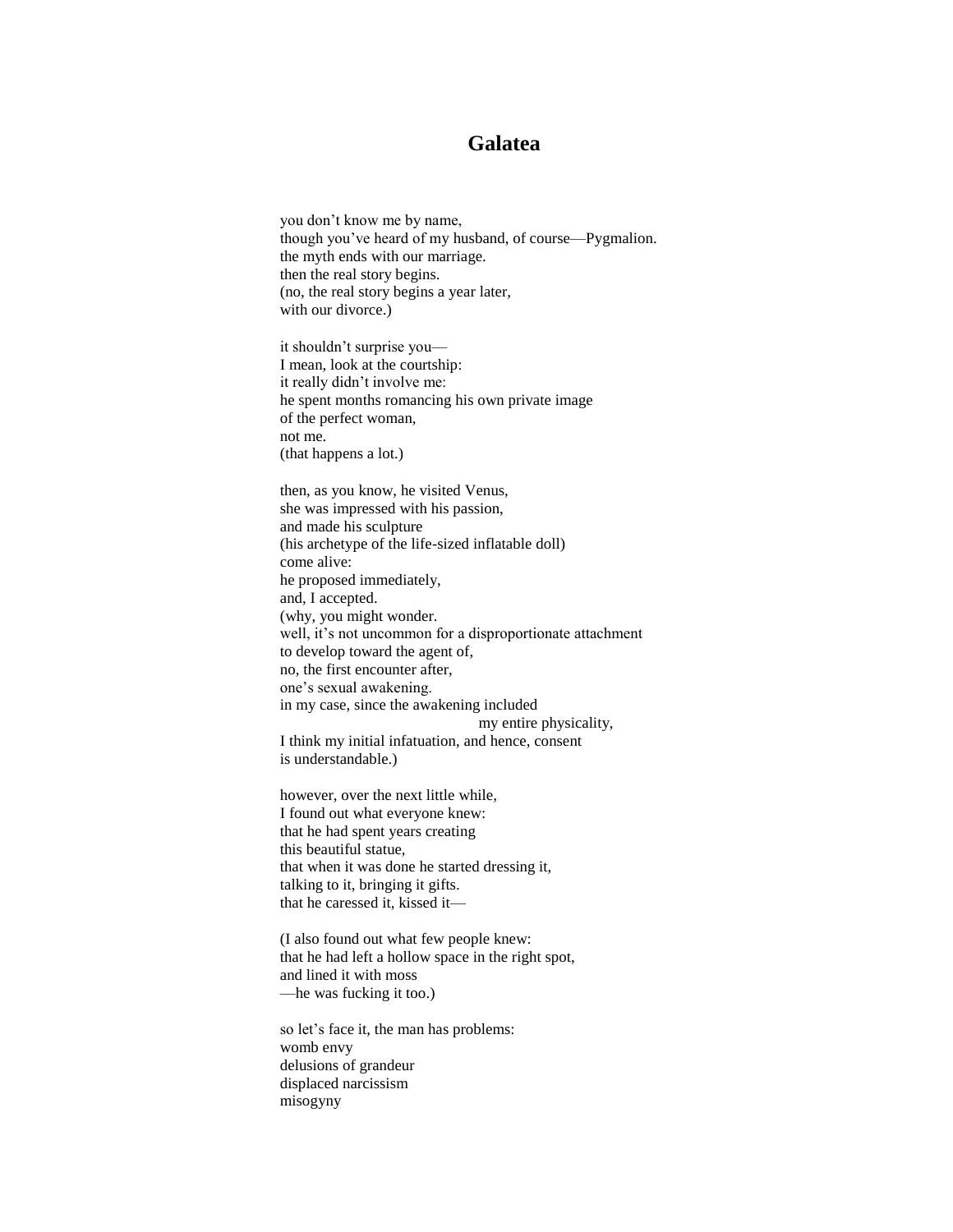stone fetishism inability to cope with reality

so when he brought home this huge block of marble one day

I left.

*Pygmalion was a sculptor who detested "the faults beyond measure which nature had given to women" and therefore resolved never to marry. In spite of, or because of, his attitude, he sculpted a statue of "the perfect woman". He grew to love it and began to kiss and caress it, dress it, bring it gifts, and put it to bed at night. Impressed with the strength of his love, Venus made the beautiful statue come alive; he named it Galatea.*

 $\sim\sim\sim$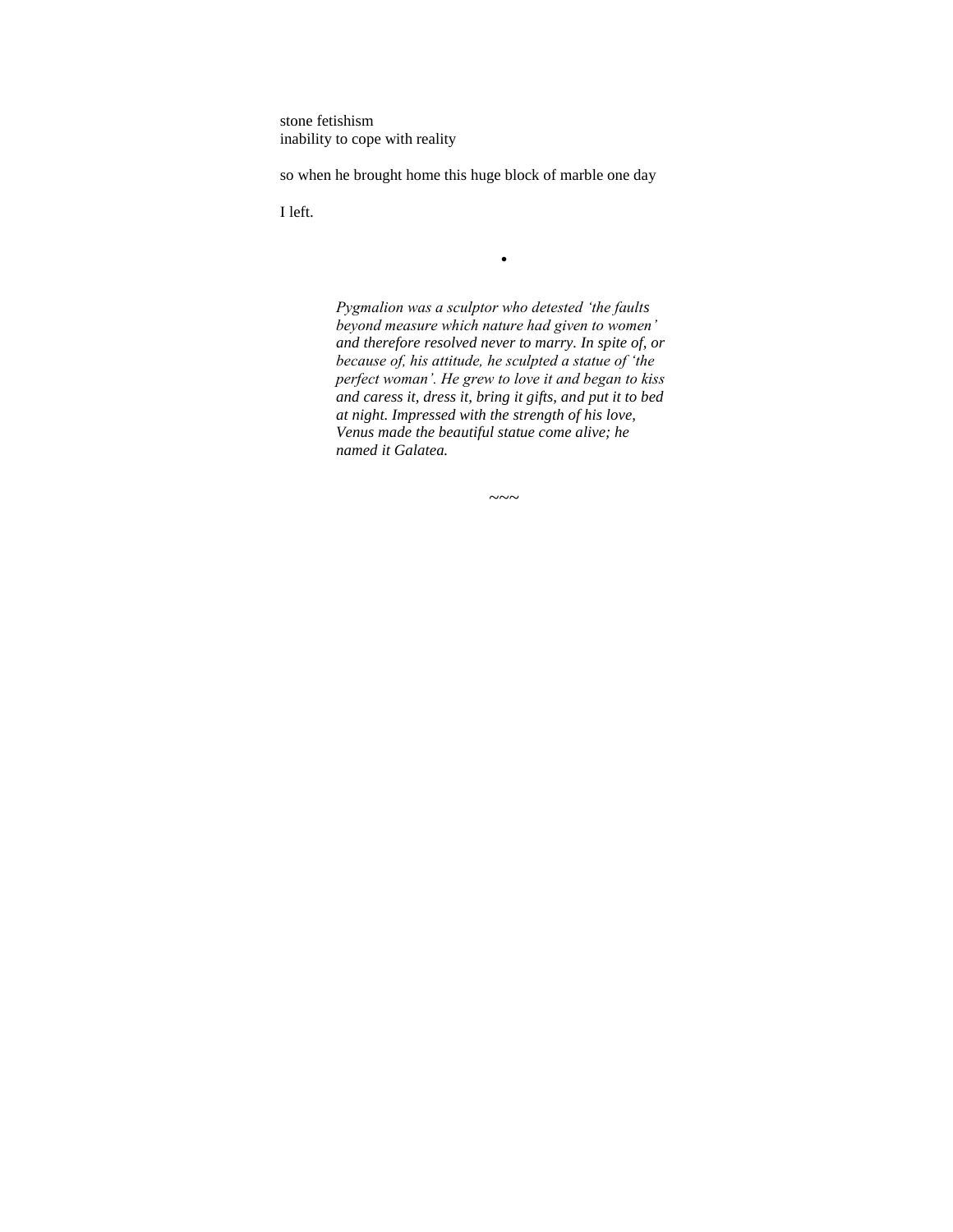## **Gorgons**

it"s not *our* glance that turns you to stone but your own—

as soon as you see us you become cold insensitive unable to respond

to ugly women

•

*The Gorgons were three sisters (Medusa was one of them) who were monsters with "snaky hair, most horrible"; whoever looked at them turned instantly to stone.*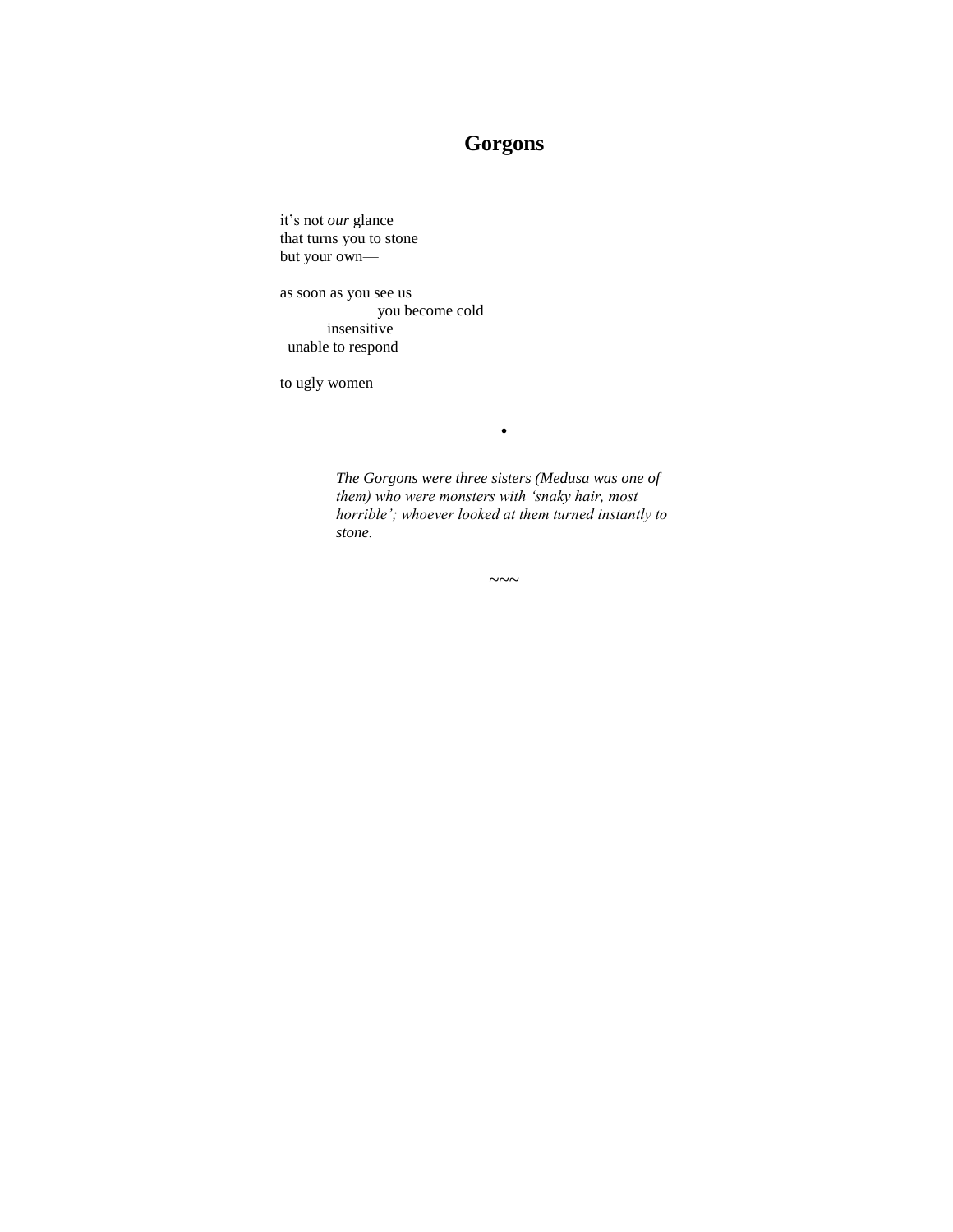### **Dido**

Founder and Ruler of Carthage, First at the bar, and Chair of the Law Association President of the Business Alliance Premier of the Year eight years running Seventeen times on the cover of *Newsweek* Lifetime member of Rotary and Big Sisters

(too bad what"s-his-name came into your life)

*Dido was the founder and ruler of Carthage. Aeneas got shipwrecked on her land, and they became lovers. Eventually Aeneas left to found his own city. Dido then committed suicide.*

•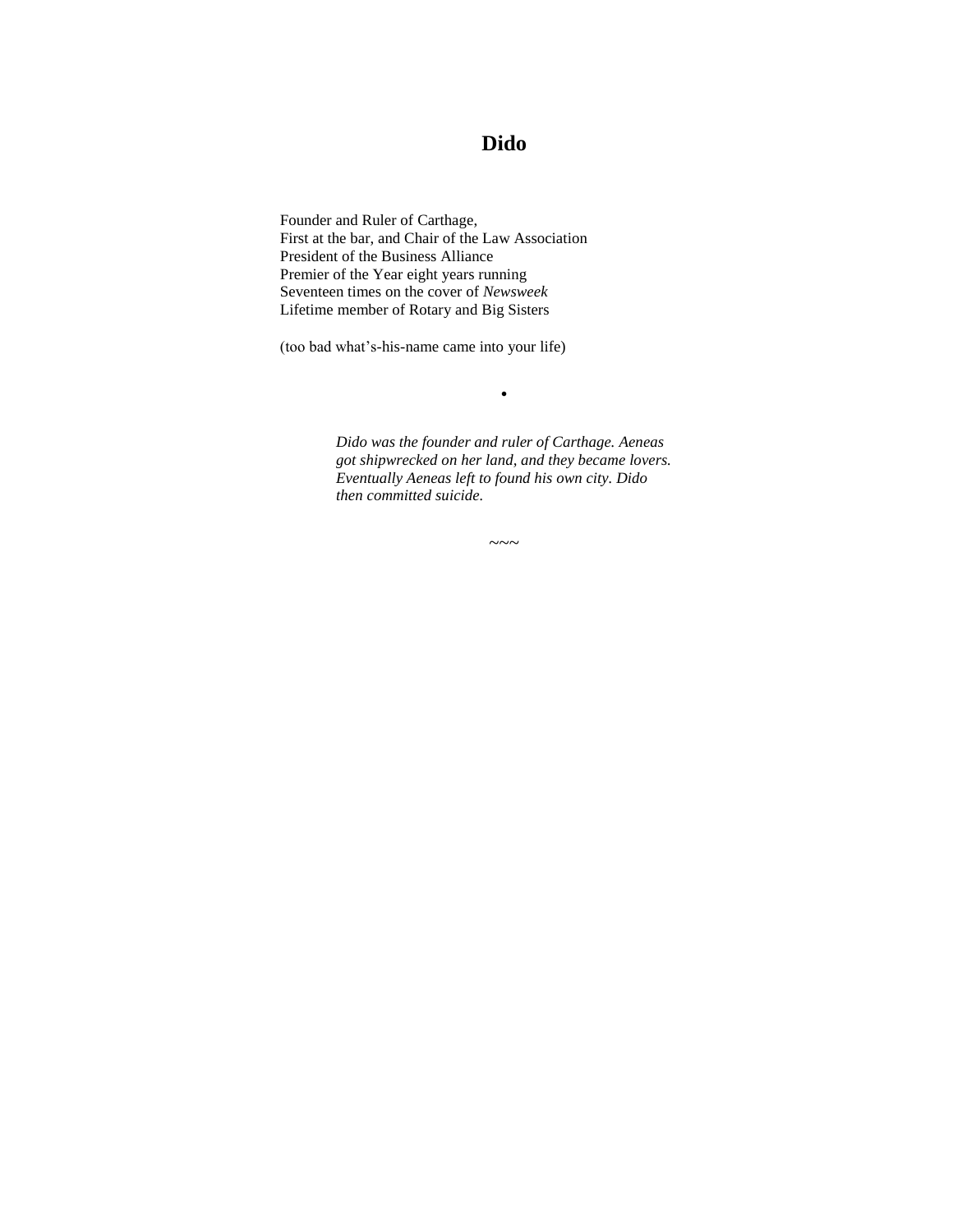#### **Menelaus**

to tell you the truth I don"t know if she went willingly or was taken— Helen had a mind of her own and was rather enraged she wasn"t allowed to use it to choose her own husband

when I got home she was gone and really it was more for show than anything else that I— I was expected to try to get her back I was expected to be angry truth is I didn"t know if I was jealous or worried

I never intended it to last nine years I never intended Troy to fall as it did all those people, dead over one woman one beautiful woman— (well, really, over one man —one very stupid man)

but one thing led to another and soon it was too late I mean soon there was too much loss to say this is stupid, let's forget itwhich one of us could face the surviving family and say we're quitting, so your husband, or your father, or your son died for nothing so we had to keep going because it just got harder and harder to stop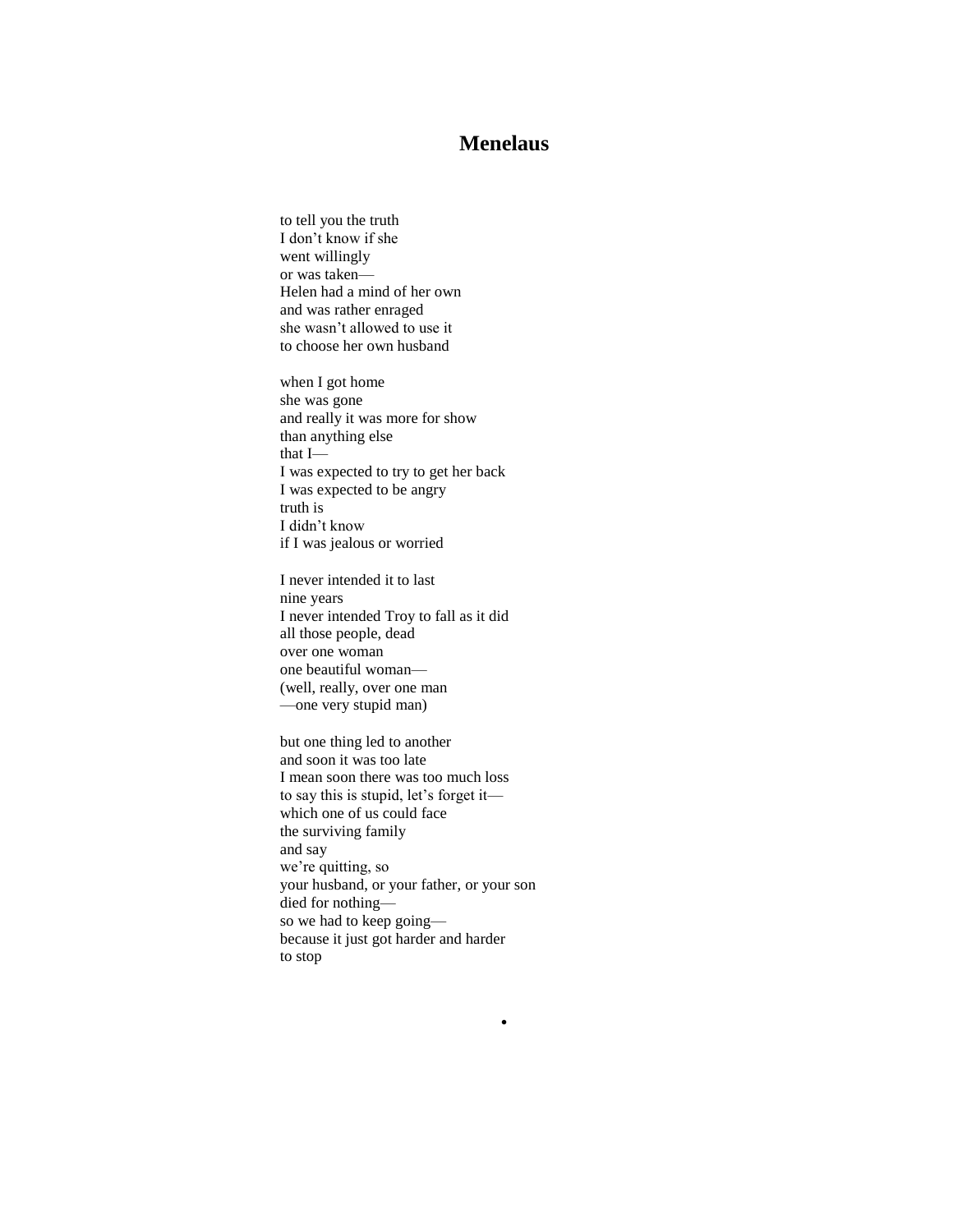*Helen, reputed to be the fairest woman in the world, had many suitors from rich and powerful families. Her father (Tyndareus, King of Greece) eventually chose Menelaus to be her husband. While Paris (Prince of Troy) was a guest in their home, Menelaus returned one day to find both him and Helen gone. Thus began the great Trojan War. (Thanks to Gwynne Dyer, author of War, for the idea in the last stanza.)*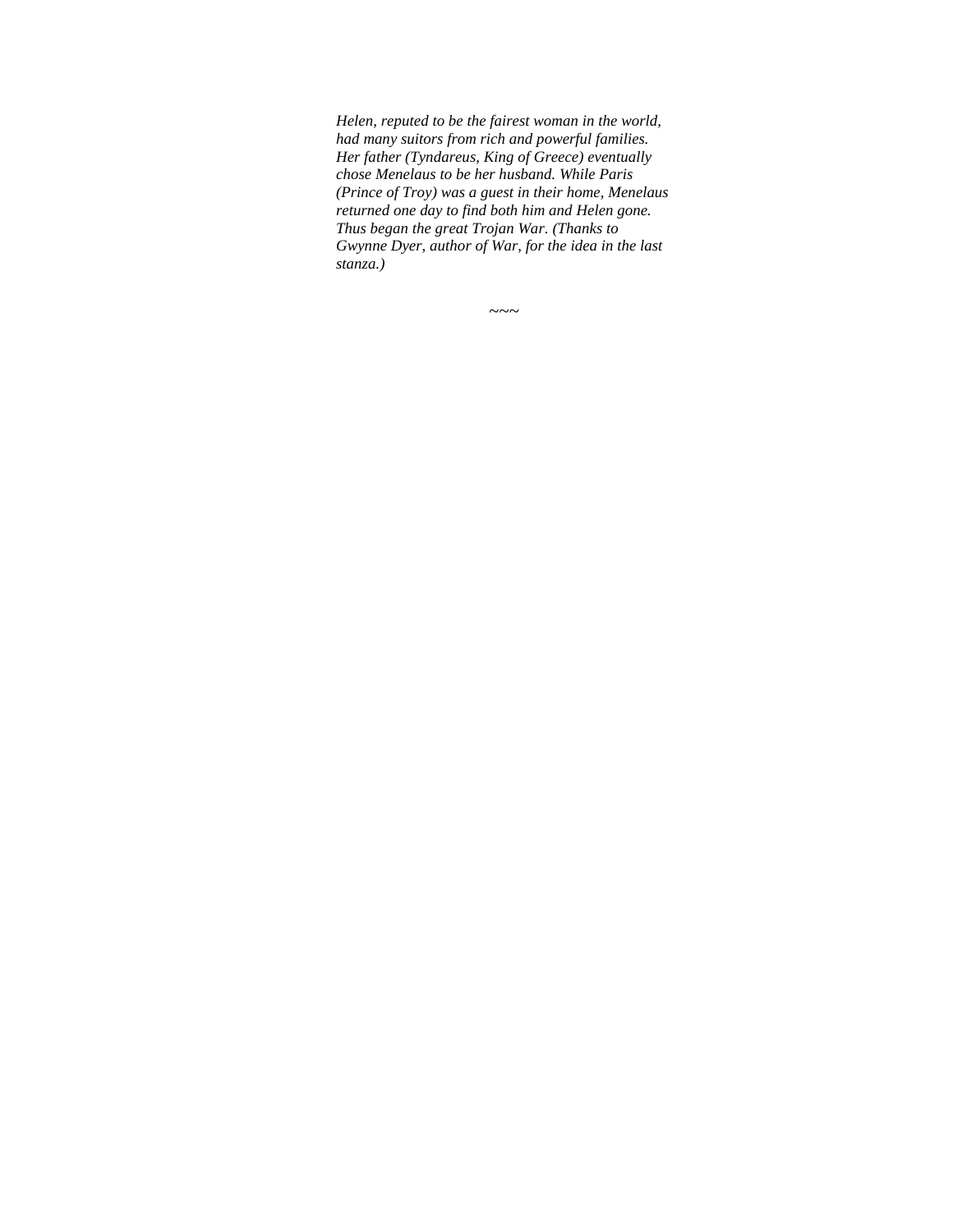### **Psyche**

'love cannot live when there is no trust' you flung the accusation at me and then walked out

yet you had been testing me again and again every single night—

—it wasn"t me who was faithless.

*Psyche was so beautiful no man wanted to marry her. Distraught, her father sought advice from the gods, and was told she must be abandoned on a hill and her destined husband would come to her. So, instructions were followed. She was transported from the hill to a beautiful mansion where she amused herself during the day; and every night her husband came, only to disappear by morning. He had told her she must never try to see him, but one night she decided to look—a drop of wax from her candle fell onto his shoulder, he woke, was indignant at her lack of trust, and left.*

 $\sim\sim\sim$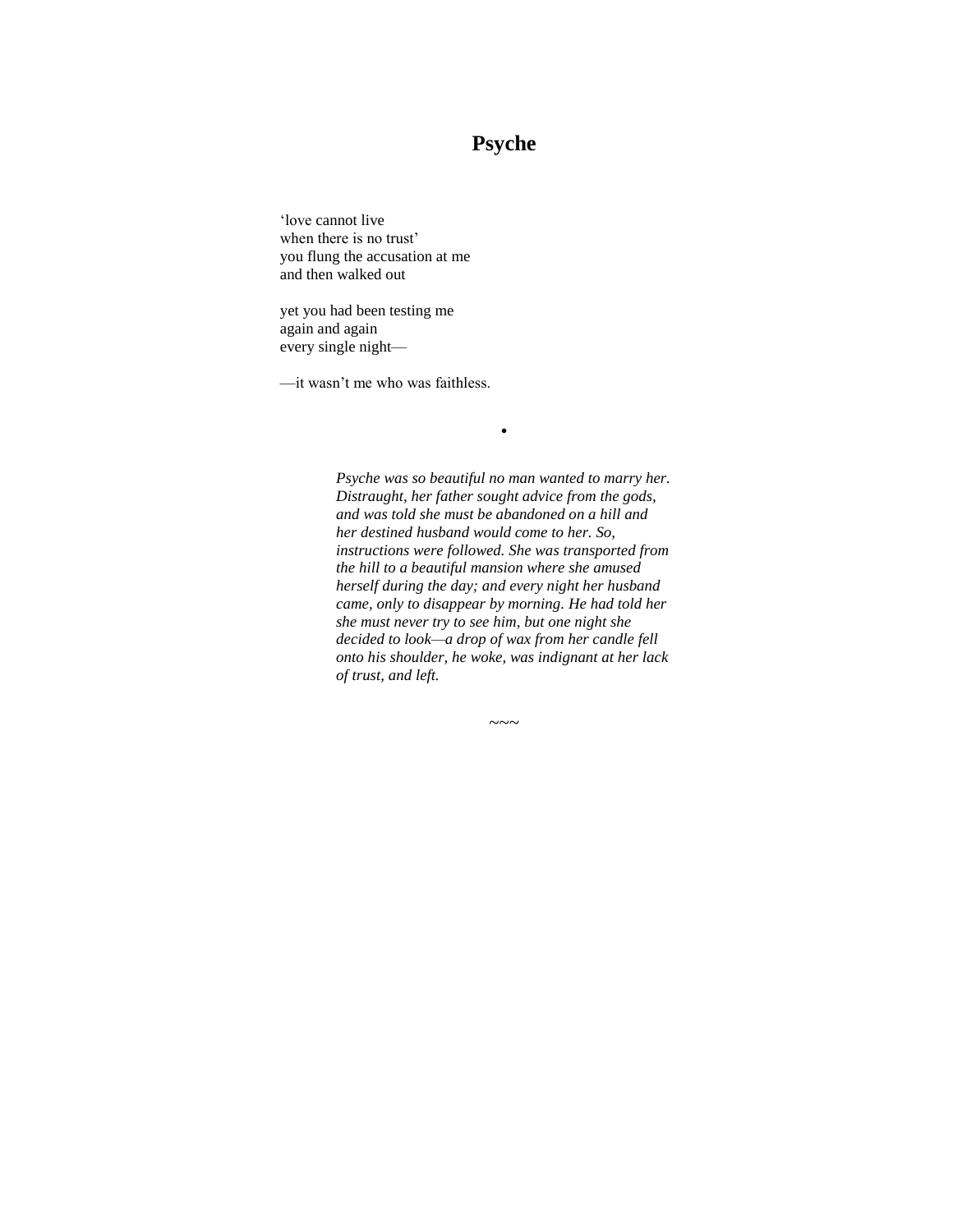### **Hylas**

It was a great arrangement to be his armour-bearer to have a legitimate reason to be close to him day and night, always, forever close to him strong, powerful, fearless —all the boys envied you (well, the few that knew)

But then finally everyone knew. When you went under, Hercules went crazy and as he exhausted himself diving down, then bursting up for air, diving down again, and again, and again, and again, as he passed up the greatest quest ever for the hopeless chance of saving you, as he slowly killed himself rather than be without you, everyone knew.

> *Hylas was Hercules" young armour-bearer; they were very close. At the beginning of the Argonauts" voyage, Hylas disappeared, drawn under water by a nymph. Hercules dove in, desperately trying to find and rescue him. He refused to give up, and did not return to the ship—which eventually had to sail on without him.*

> > $\sim\sim\sim$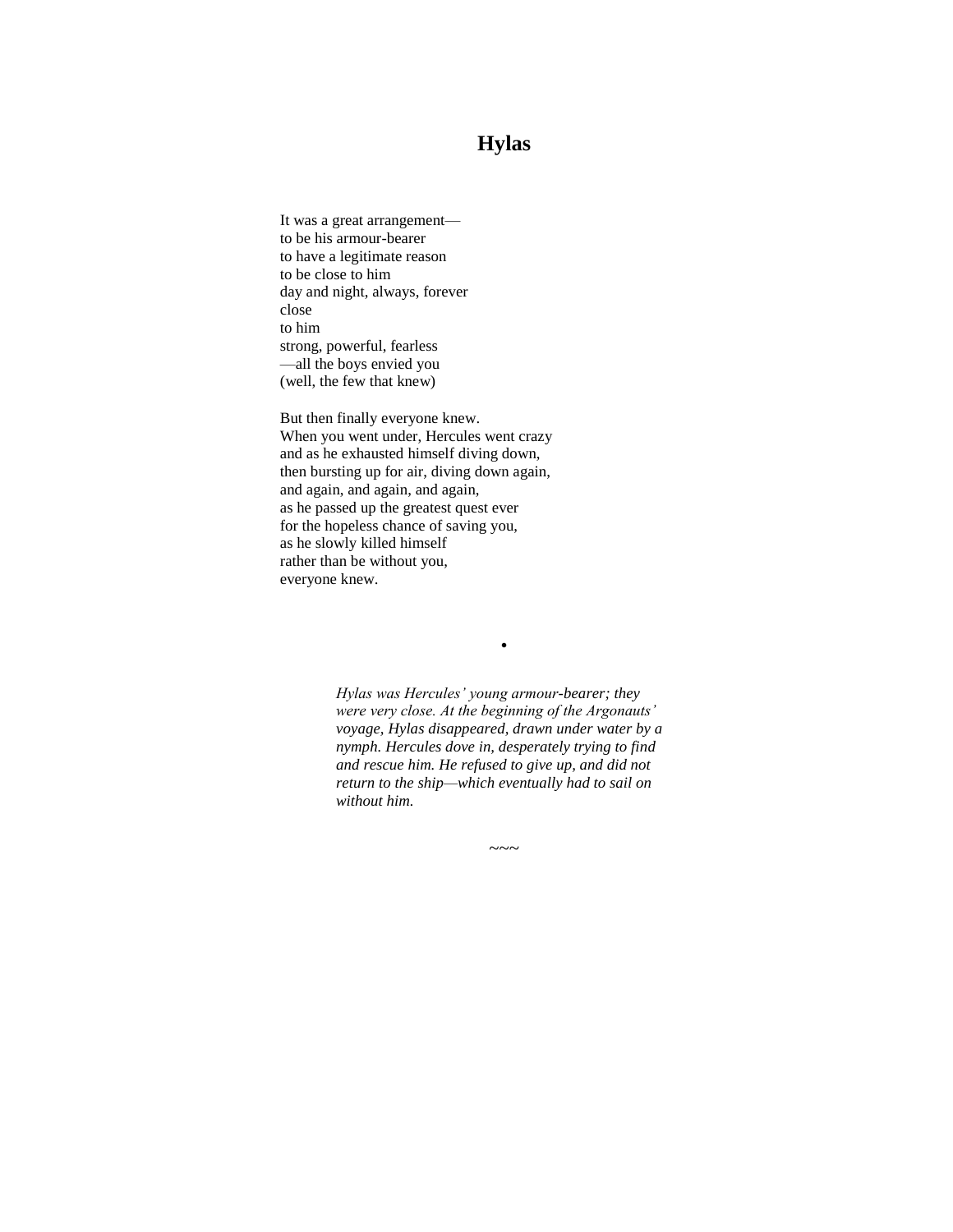#### **Atalanta**

wandering through the mines of myth I choose Atalanta as my next subject.

shall I write a simple hymn of praise for a woman who could outrun, outwrestle, and outshoot

all of her male contemporaries?

or focus on her probable adventures as one of the famed Argonauts, perhaps her talks with the crones of Lemnos while all the younger ones were off with the rest of the crew repopulating, now that the women"s revolution was over and all of their men dead, or her experience as the only woman on an all-male quest, her part in the debate to stop and fight the Amazons or go on because the wind was good.

or shall I write about the race she had said she would marry the man who could run against her and win, so Hippomenes tossed those golden apples, and since she paused to gather them, she lost.

I call my dog to go for a walk taking with me, I grin, an apple.

trundling through the autumn bush I reconsider the race trying to understand her challenge as well as her defeat. and I begin to feel parallels: as a child, I assumed I would marry a man more intelligent and more competent than me, as an adolescent, I had great difficulty finding such a man, and as an adult I realized I didn"t want to marry at all —but didn"t have to trump up some ridiculous pledge to appease the status quo; so, her challenge was a red herring and *not* an I-can-only-love-a-man-who's-superior-to-me at all: since no one *could* outrun her, it was really just a way of saying I don"t intend to marry—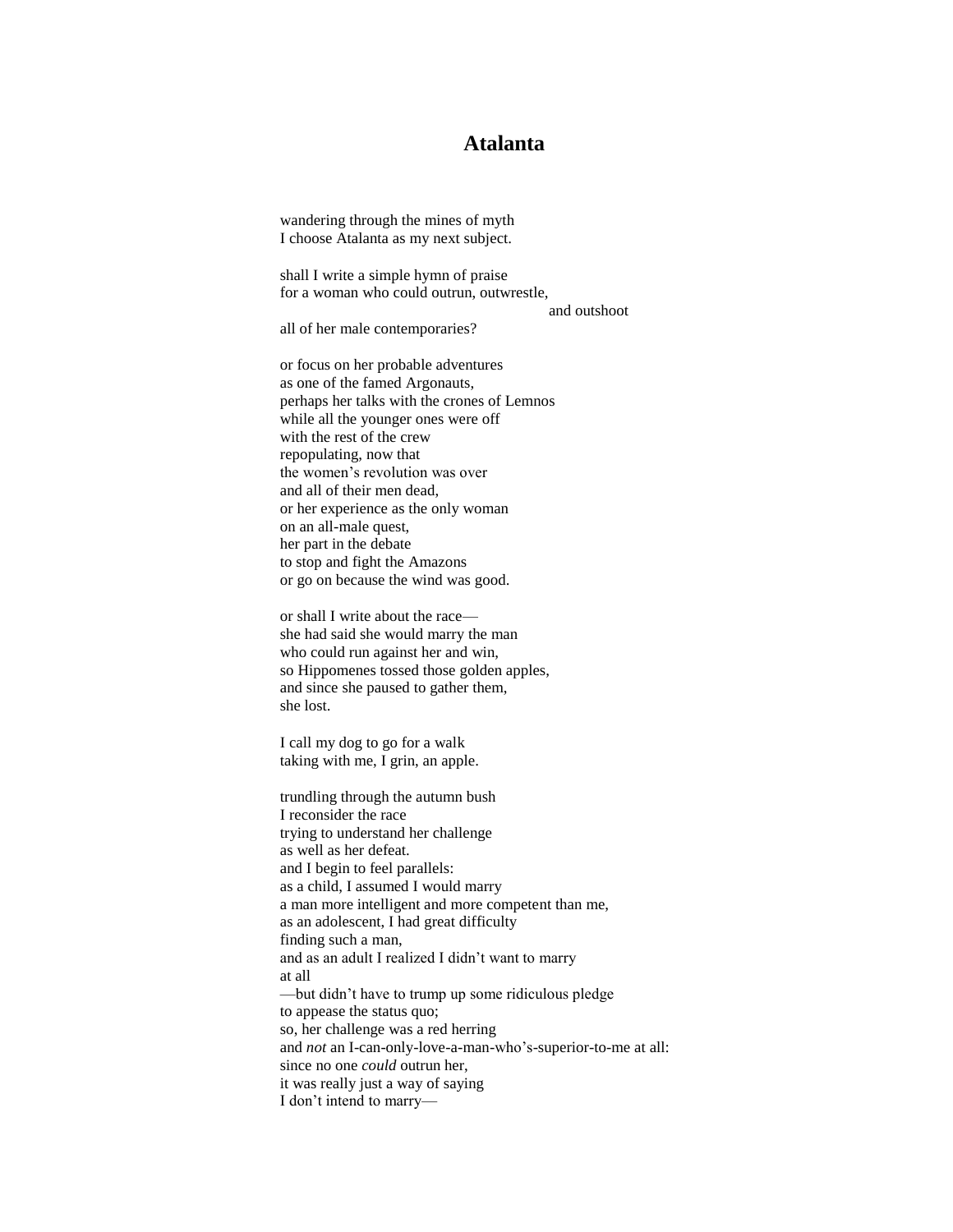but then why did she lose? were they really just golden apples or was she choosing thus to have beauty, or wealth, or knowledge, or power—

I take a bite and suddenly it comes to me: given the choice between this absolutely delicious fruit and beating a man who thinks that (only) if he conquers me, will I love him—

(and mine was an ordinary red one.)

*Atalanta was abandoned at birth on a mountainside and raised by a bear. She took part in the famous Calydonian boar hunt: many of the men resented her presence, and they were positively enraged when she won the prize. She wanted to sail with the Argonauts, but it"s not certain that she was indeed part of that quest. She did not want to marry, and as a way of declining the many proposals, she said she would marry only the man who could beat her in a footrace; one suitor started his race with golden apples which he tossed along the way—she stopped to pick them up and thus lost the race.*

 $\sim\sim\sim$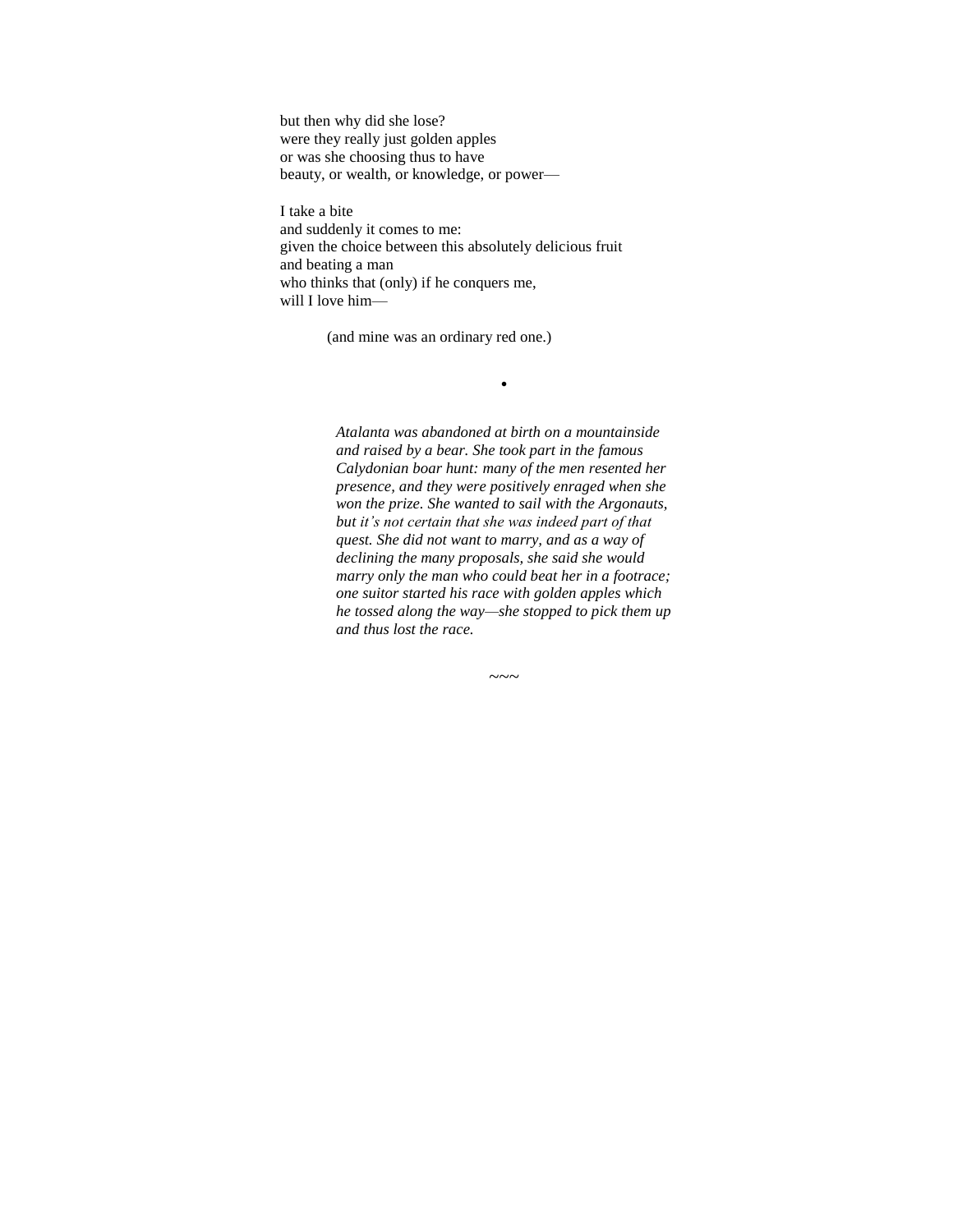#### **Penelope**

she rises from the reunion table and slowly leaves the hall Odysseus joins in one last toast bids his dearest son goodnight then follows to find her in her chamber weaving But I am back you need never play that charade again this shroud is not for Laertes it is for my husband, Odysseus But I am alive I am Odysseus twenty years ago my husband feigned madness desperately praying for exemption from the army so loath he was to kill. you have just murdered slaughtered thirty-eight defenceless men. But I this shroud is for my husband the Odysseus I know has died.

> *Penelope was the wife of Odysseus, a man who took twenty years to return from the Trojan War. (He was drafted after a failed attempt to "plead" insanity—his son was tossed into the path of his plough, he quickly averted, thus proving soundness of mind.) Since his absence was so lengthy, and since she was very beautiful, very rich, and very powerful, Penelope had many suitors. Still deeply in love with Odysseus, she stalled them by saying she would not remarry until she had finished weaving a funeral shroud for her aged father-in-law, Laertes. Every day she would weave and every night she would unravel the day"s work. Eventually Odysseus returned. Enraged at the insistent suitors, he prepared a banquet for them, locked them inside the hall without their weapons, then one by one he killed them.*

> > $\sim\sim\sim$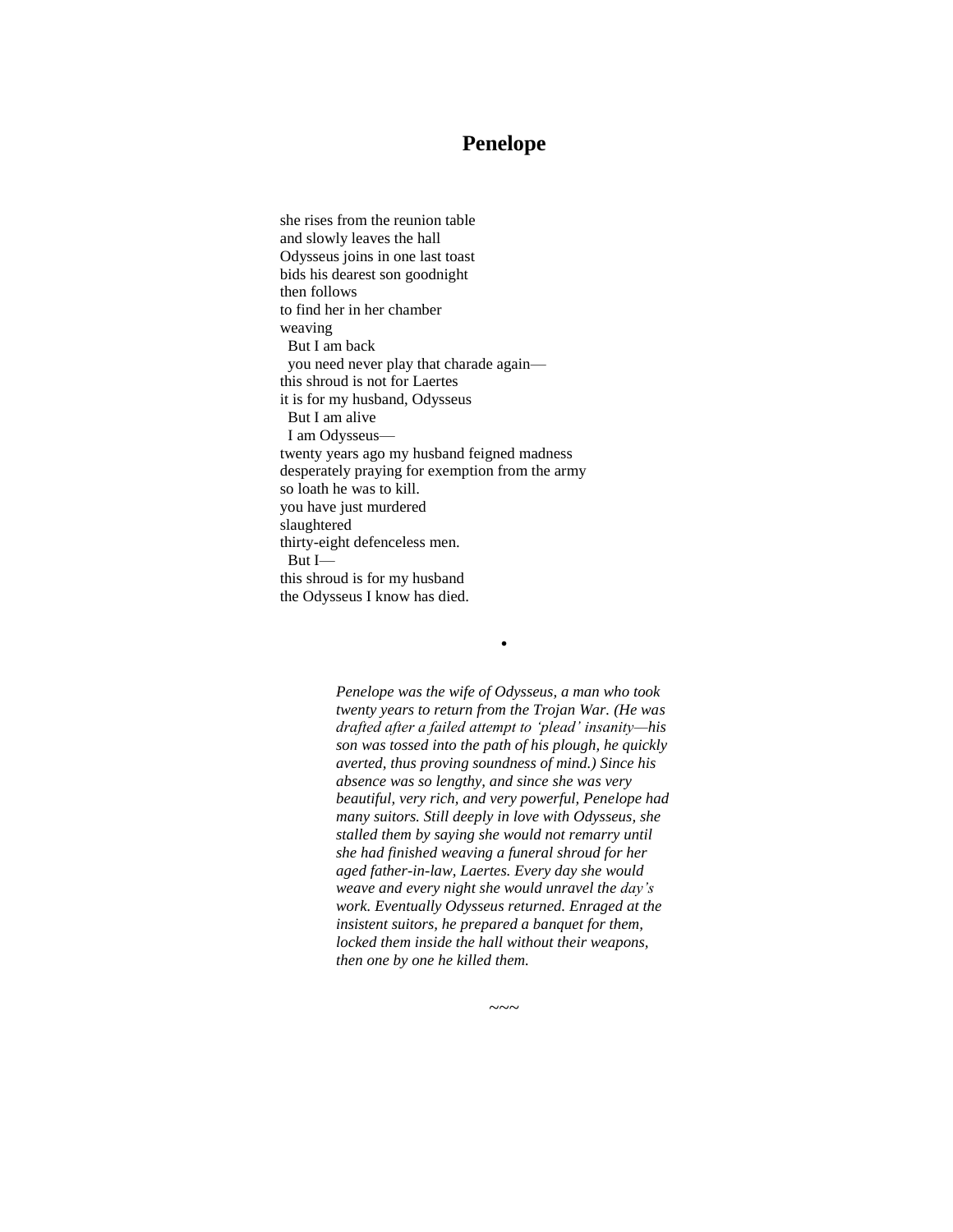#### **Macha**

this one I"ll tell straight:

you were forced to race against a team of horses you were pregnant at the time you won then you died, giving birth

but with that last great exhalation you cast a curse upon the warriors of Ulster: for nine generations whenever they attempted to fight they were incapacitated with childbirth pains.

> *According to Celtic legend (Ireland), Macha was forced to race against a team of horses despite being pregnant; she won, then died giving birth to twins. At her death, she imposed a curse on the warriors of Ulster that incapacitated them for nine generations: whenever they attempted to fight, they were stricken with childbirth pains.*

> > $\sim\sim\sim$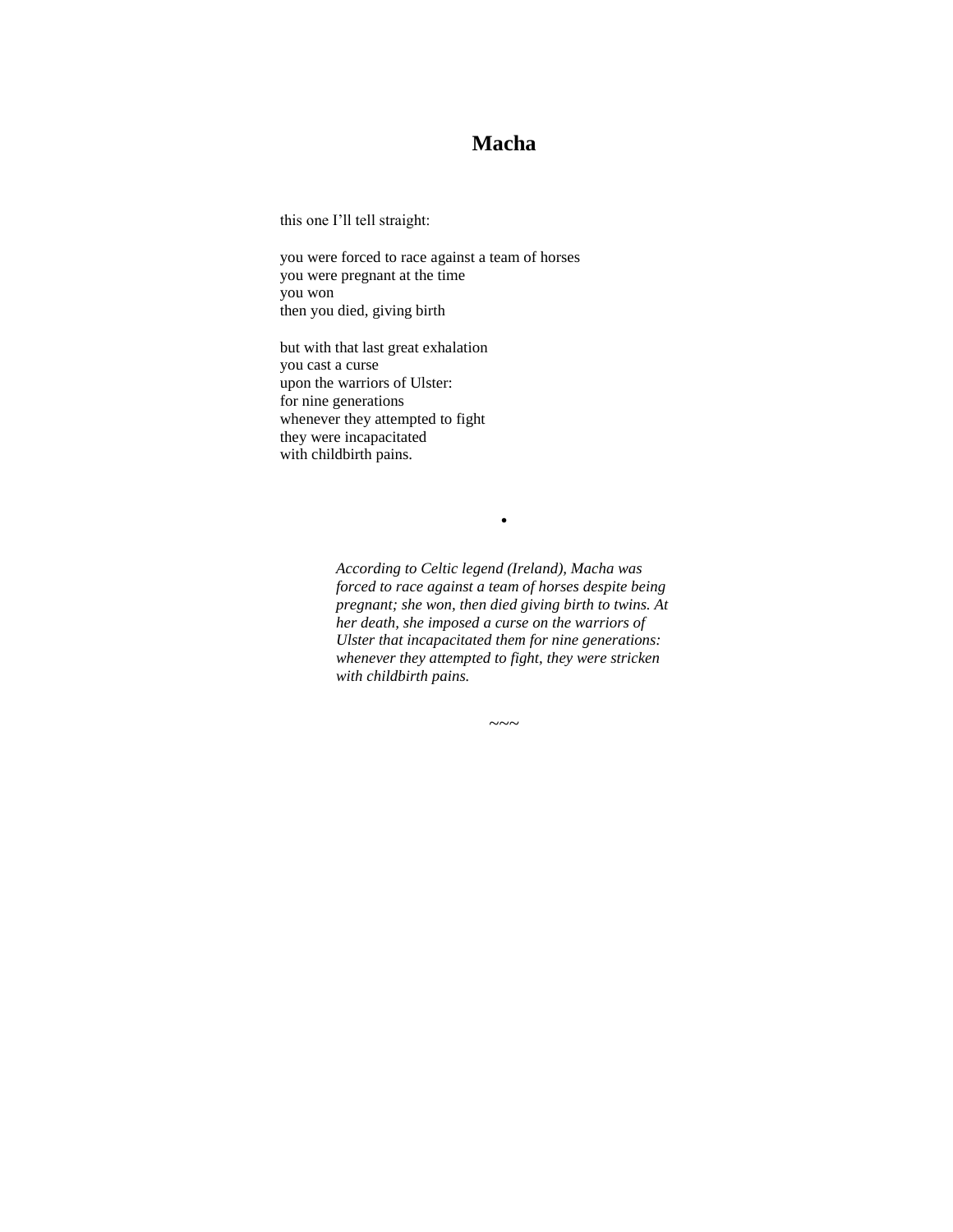### **Jason I**

so here I am perfectly happy studying, hunting, courting, then one day dad tells me that he"s not my dad at all that my real father was the King of Greece

*Pelias?* I ask

no, he"s your cousin he took the crown by force you"re the rightful heir and now the time has come: you must go back and reclaim the kingdom restore the family line

*but you"re my family*

no, you have a duty you must avenge your father"s death

*what"s done is done I don"t want revenge —and I don"t want the kingdom*

my son, you will make a great king

*maybe I will—but so what— I don"t* want *to be*

Jason, it's your responsibility

*what, to fulfill my potential? what about my choice? (I have other potentials I want to pursue)*

> *A certain King of Greece had his kingdom taken away by his nephew, Pelias. So his son, Jason, was secretly sent to a place for safety, so that when he was grown, he could return and reclaim the kingdom that was rightfully his.*

> > $\sim\sim\sim$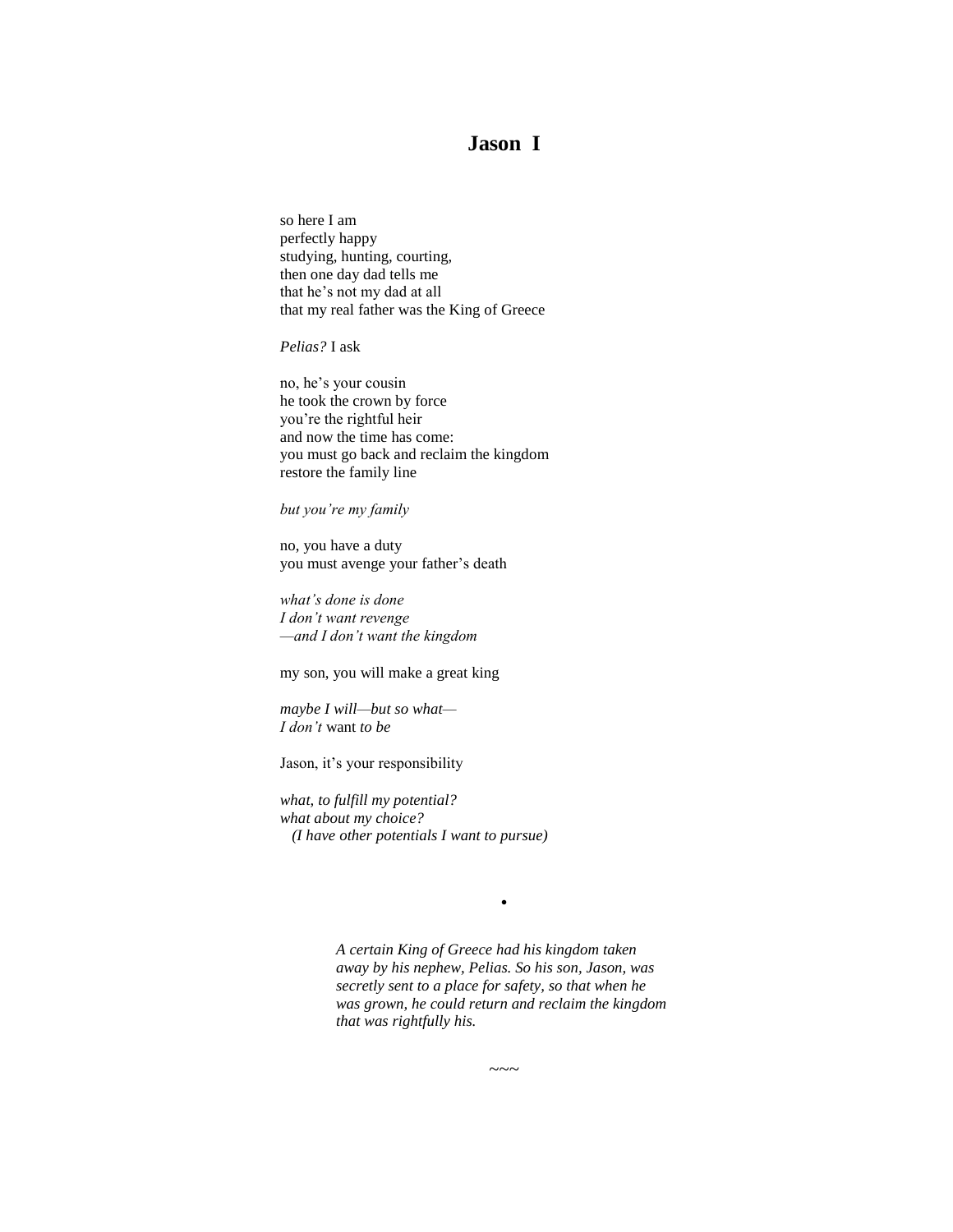## **Penthisilea**

not identified by relationship to a male so not identified at all

> *Penthisilea was queen of the Amazons—strong, independent, and seldom mentioned in books about myths.*

> > $\sim\sim\sim$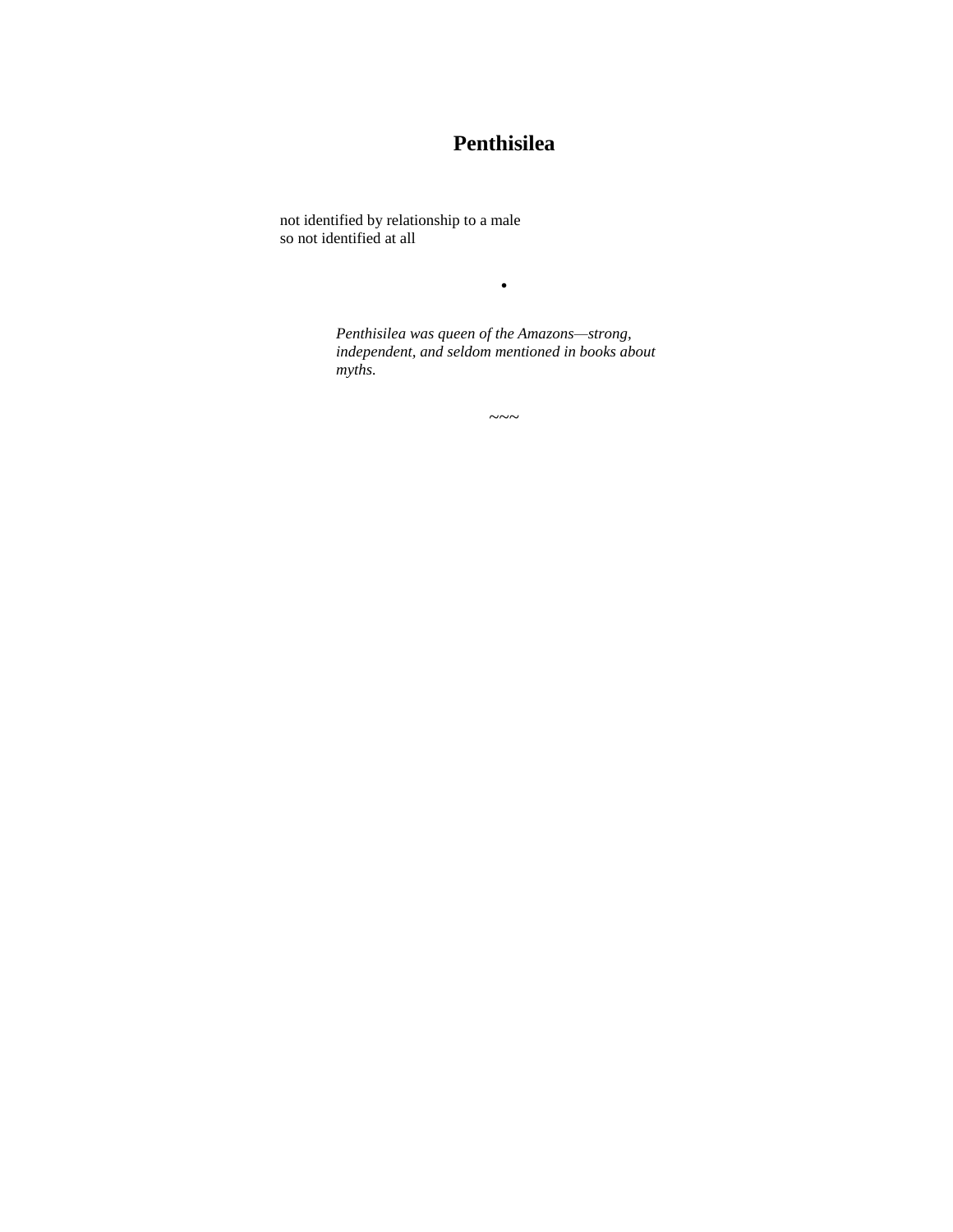#### **Persephone**

I can"t bear another spring another temporary suspension instead of an end—

Mother don't you see it's possible? Don"t you know your power? You are Demeter, Goddess of the Earth, the whole Earth, Mother! You control— Did you think it was sympathy for your grief that caused Zeus to send for me that first time? No! It was the threat of world-wide famine! Blackmail! It worked for eight months, it can work forever— But no, you feel that's going too far, asking too much— You were confused by the pomegranate, you thought it a compromise, in our favour, that I was granted even that eight months— Why should *we* compromise, when it is *us* who have been wronged! Do you forget? I was kidnapped! Taken against my will!

let me tell you about the pomegranate: he likes my lips smeared with red it"s a turn on but that"s not the seed he forces me to swallow every night every night l am brought before him as he sits on his throne I am forced to my knees my arms are spread and bound tight my face in his lap my mouth— What do you expect in a marriage that began with rape— MOTHER—PLEASE—UNDERSTAND—DO SOMETHING—

every year when I am released I pray it will be winter—

> *Persephone was kidnapped by Hades, who then took her to live with him in the Underworld. Her mother,*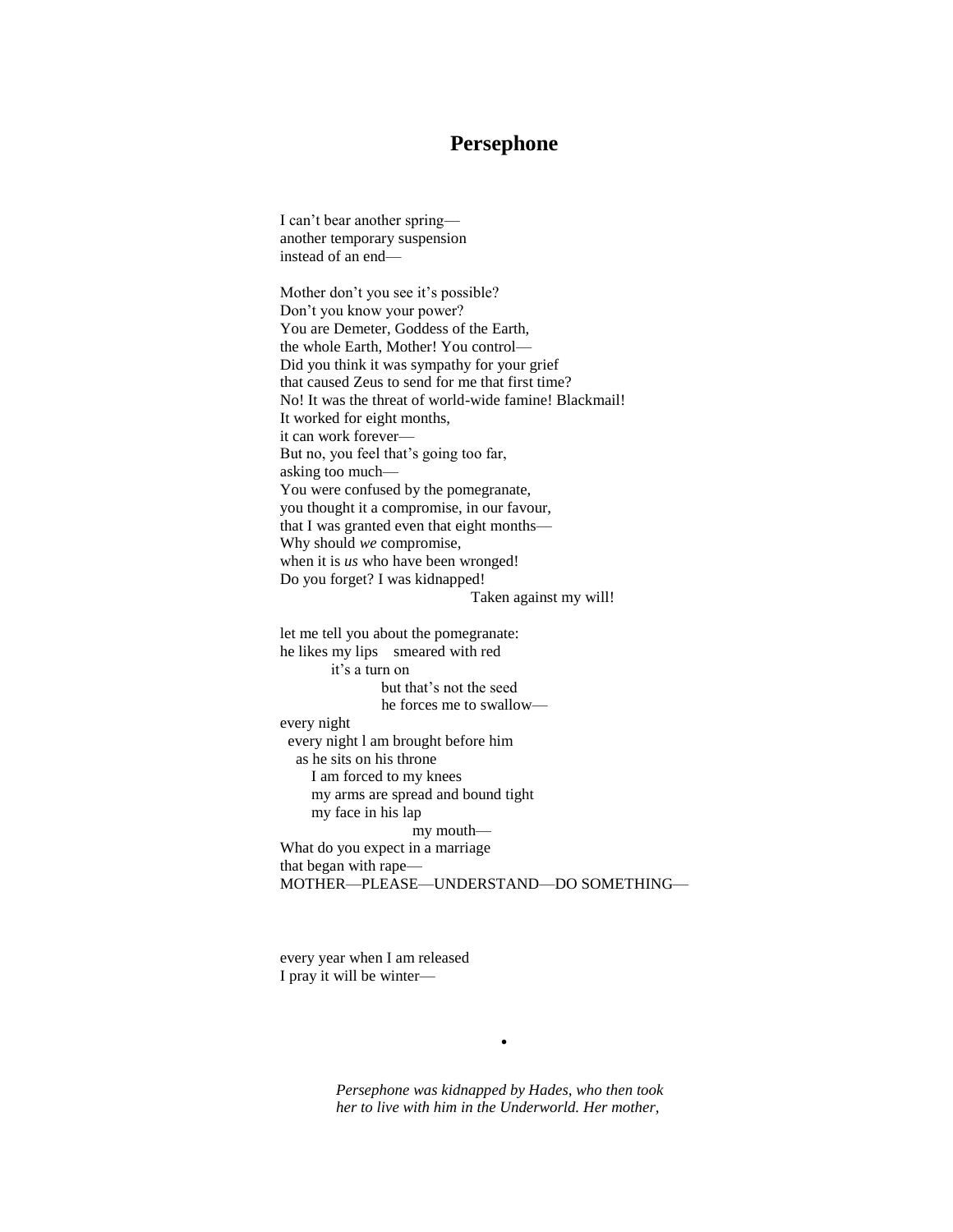*Demeter (Goddess of the Corn), mourned greatly for her and the earth became barren. Appalled at the possibilities, Zeus sent Hermes to bring Persephone back. Before allowing her to leave, Hades made her eat a pomegranate seed—apparently that would make her return to him. When Demeter found out about the pomegranate, she realized she could not keep her daughter with her. Fearing again the possible consequences, Zeus sent a messenger to make a bargain: Persephone would have to return to the Underworld, but only for four months of every year.*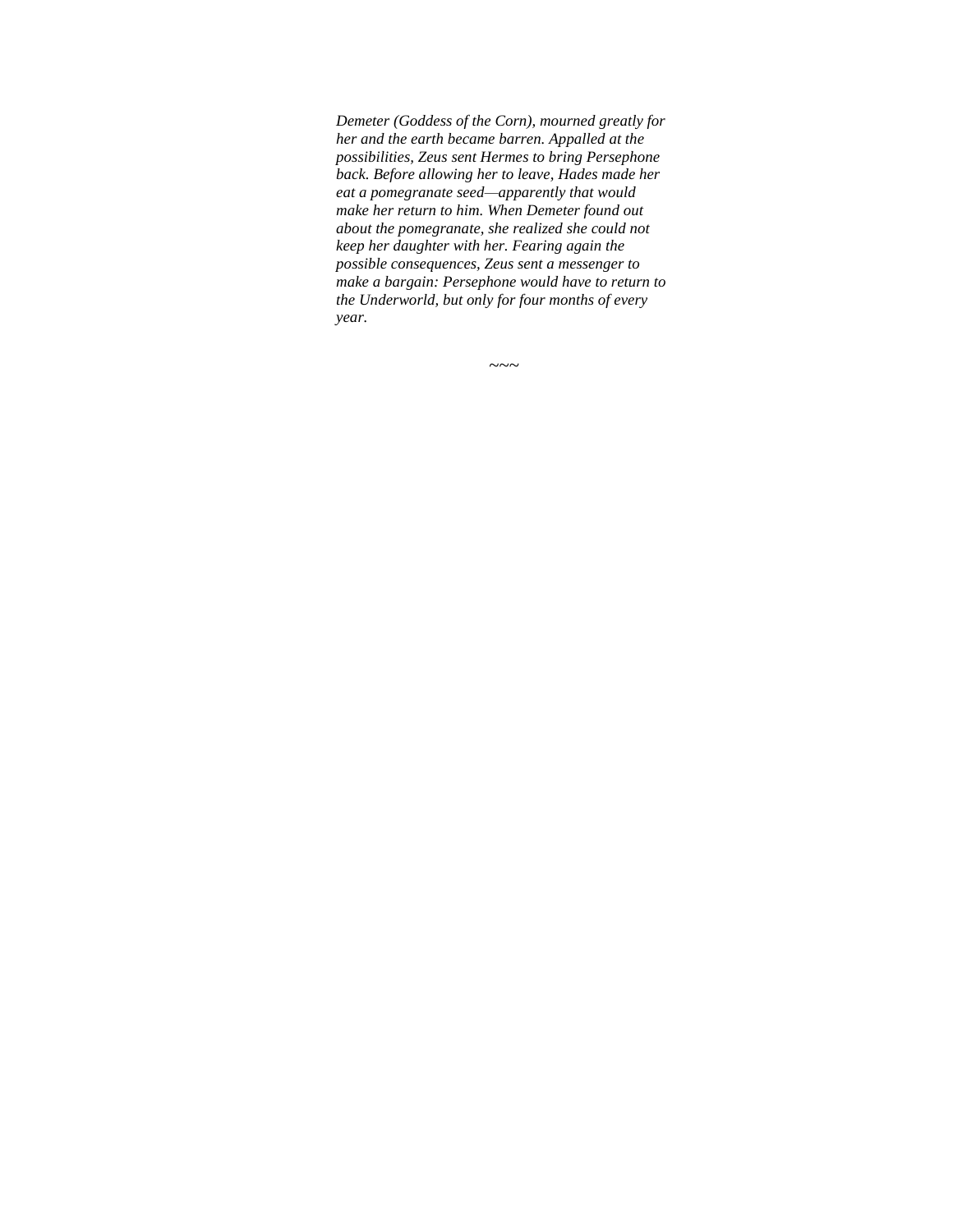#### **Adonis**

I"m a lover not a hunter: so what the hell am I doing here, in the middle of the fucking forest, gored and bleeding to death— I should"ve never left her side.

but it serves me right: trying to be two things the great lover and the great hunter

no, it's the same thing really-

I was trying to be a man.

> *Adonis was very favoured by the Greek women indeed Persephone and Aphrodite, both insistent in their love for him, shared him. One day while hunting, he wounded a boar—the boar gored him and he bled to death.*

> > $\sim$ ~~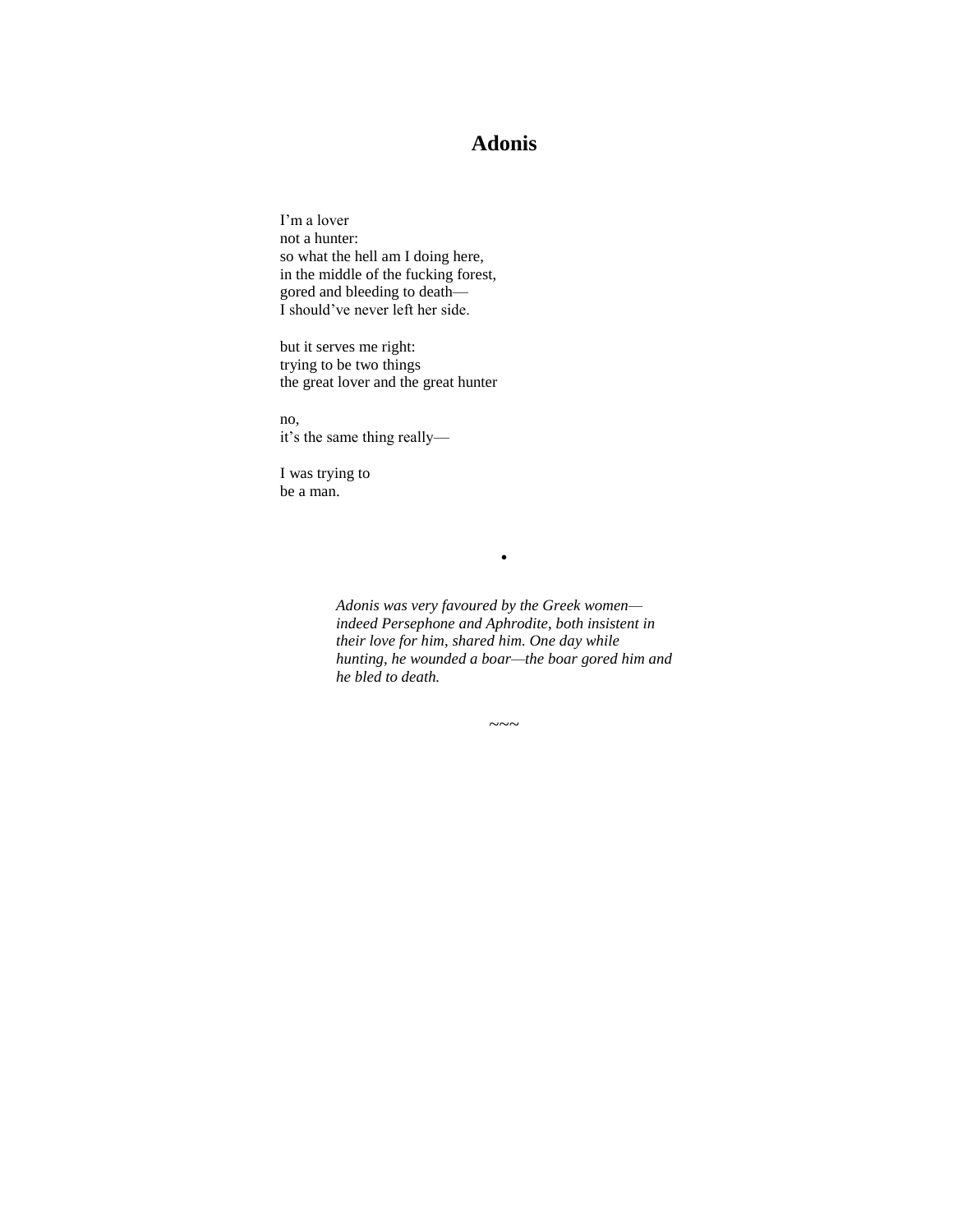#### **Ares**

Hera, Camilla, the Amazons— I am delighted to see you cross the lines that separate sex and create gender, to see you burst out of the passive and the meek; but I am dismayed to see the blood on your breast after doing so or was it *to* do so *is* it simple abuse of new power and freedom? an adolescent over-compensation? a belief that the superior *is* superior? —or is it an intermediate that *must* be, like the ugly maggot between newborn and airborne, the swing of a pendulum to the other extreme which is necessary, by all laws of motion, before achieving the centeredness of androgyny, bisexuality. so dangling thus between delight and dismay I have suspended my pen, and chosen others.

But Ares also crossed some lines and this is one story I *must* tell: when the spear aimed by Athena pierced him that great god of war went whining to Zeus, and standing before him, took his sucker out of his mouth long enough to pout "she hit me"

> *Ares was the god of war, a ruthless, murderous god. When he was injured during the Trojan War, he went immediately to Zeus to complain of the violence.*

> > $\sim\sim\sim$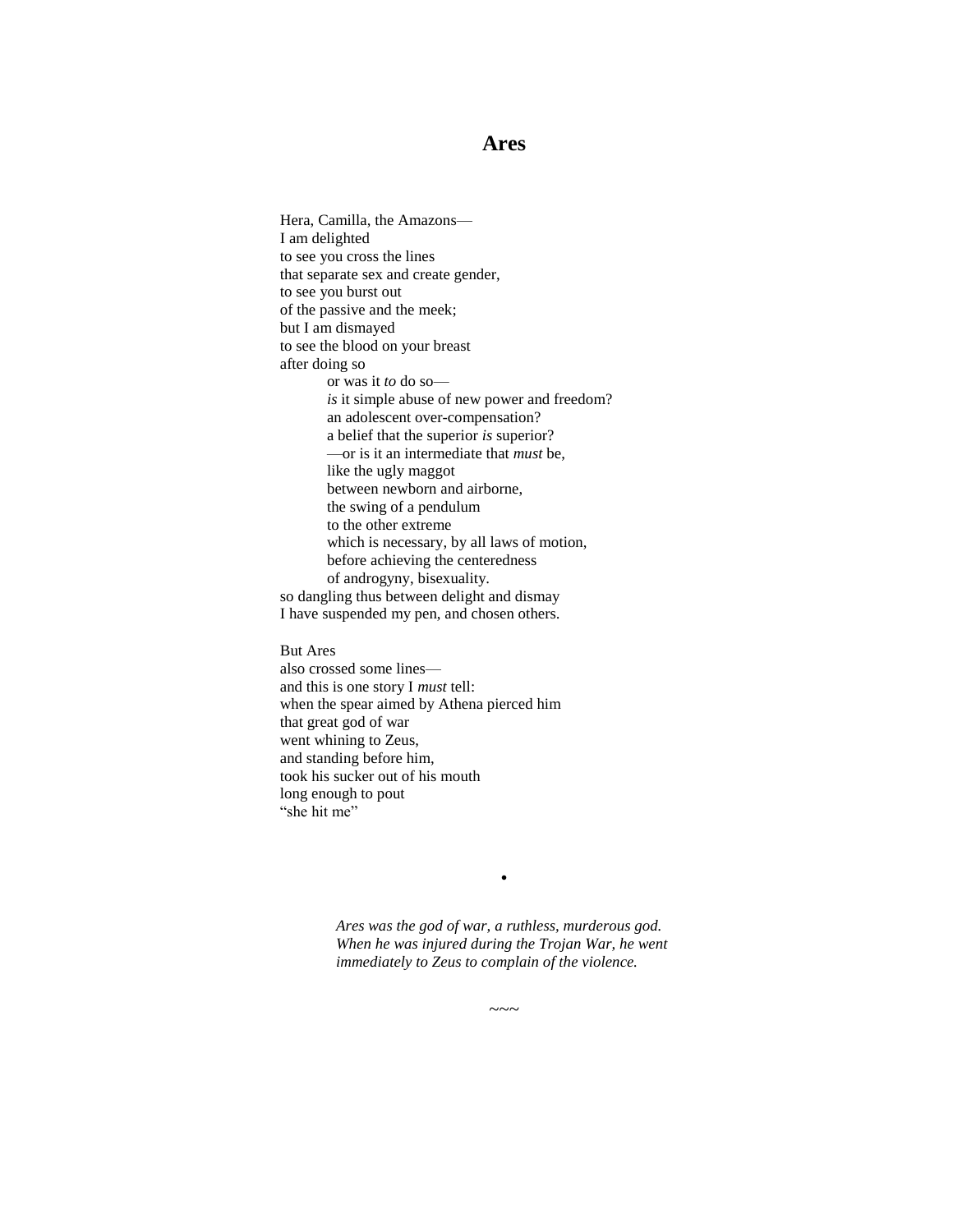## **Siren**

standing on a streetcorner to make bail for a friend who"s in with a john who"s not

she screams, piercing the night don"t keep faulting us for your lack of resistance!

> *The sirens were famous for their singing which was so beautiful that no man could hear it and continue his course; many a man was drawn to their island in this way, forgetting all else and eventually dying.*

•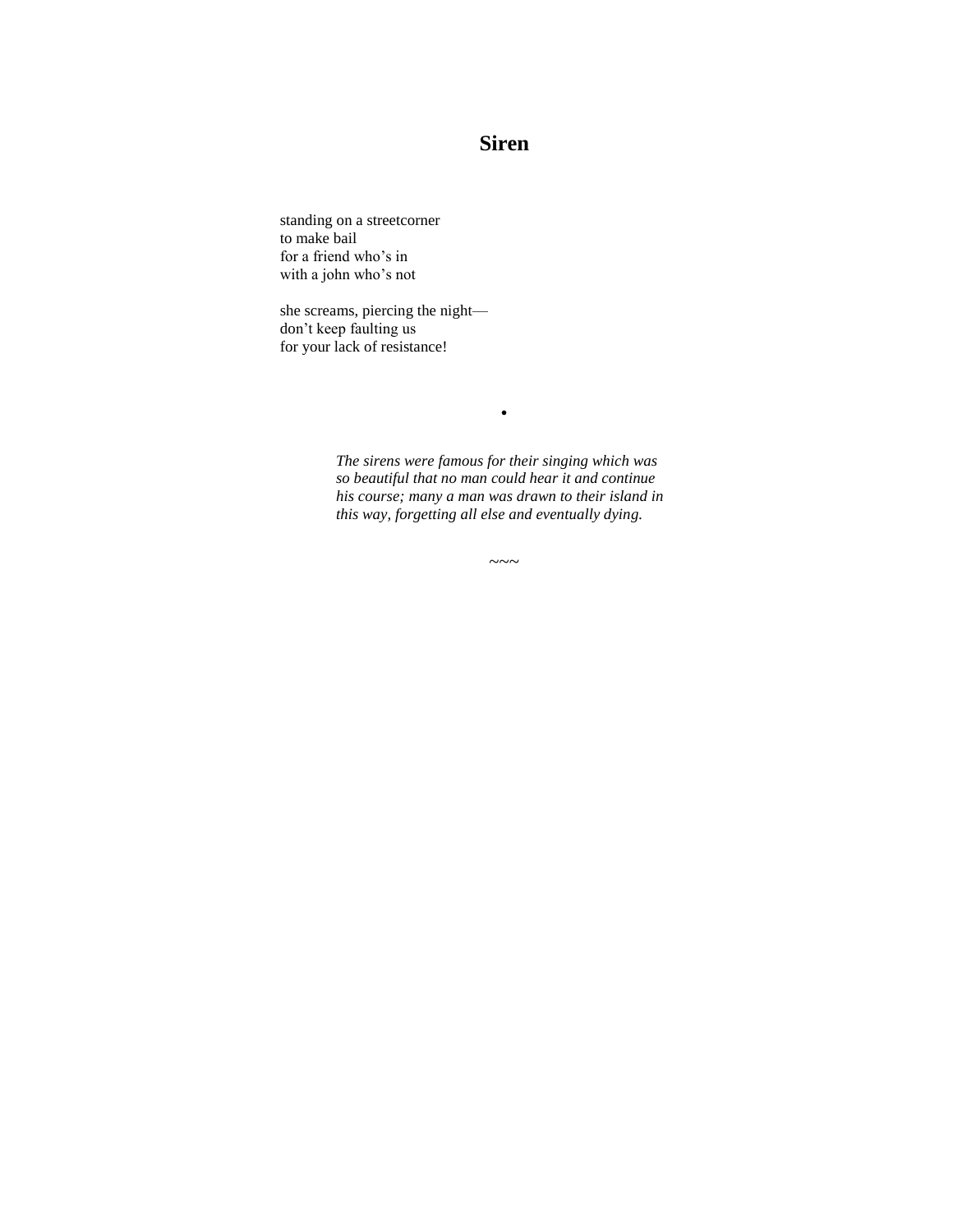#### **Acrisius**

I realize now what nemesis it was:

like most of the men I knew I wanted a son daughters weren"t quite good enough it wasn"t quite the same a man needed a son to be his rightful heir to carry on the family name

well I got one— (in a way—a grandson—) then lived the rest of my life in fear that he would usurp.

> *This King of Argos had a daughter but no son. Very troubled by this, he travelled to Delphi to ask for a son; he was told he would never father a son, but his daughter would bear a male child who would kill him.*

> > $\sim\sim\sim$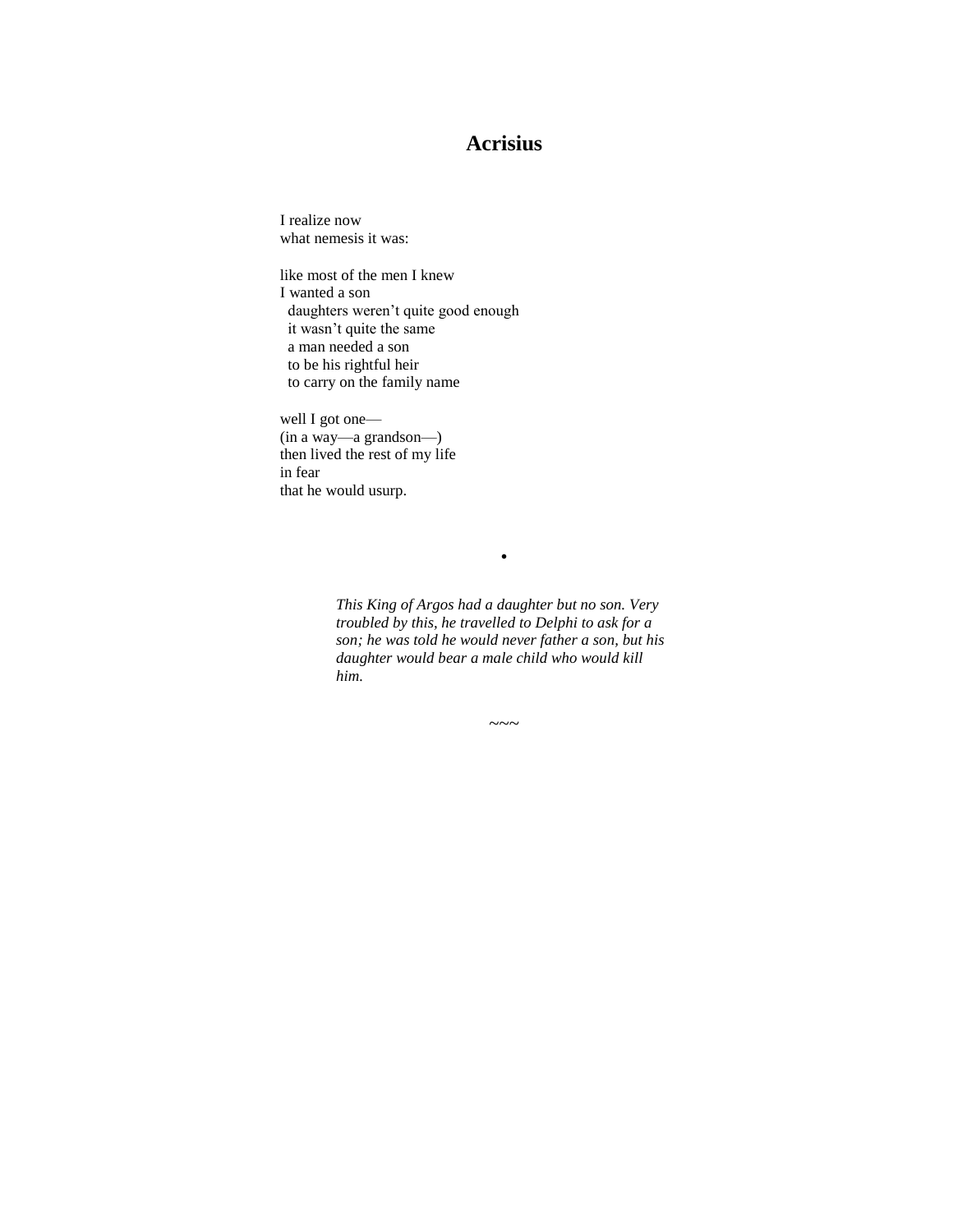## **Iphigenia I**

really, your case is no more horrible than the millions of us who are blown up on the way to market or while sitting at the third desk in the fourth row who are raped by a soldier after his invasion of our town or by a can"t-be-soldier after the double shift in the munitions factory, who are handed a letter in return for nineteen years of nurturance or in place of an anniversary card—

all of us, like you, we are sacrifices in the name of war; we are the women men kill in order to kill each other.

> *On the way to fight the Trojan War, Agamemnon and his ship ran into some strong opposing winds. He was told by a soothsayer that if he offered up his daughter, Iphigenia, the winds would cease. So he sent for her, with the lie that he had arranged a marriage for her with one of his greatest chieftains. She arrived and was carried to the altar not to be married but to be killed.*

•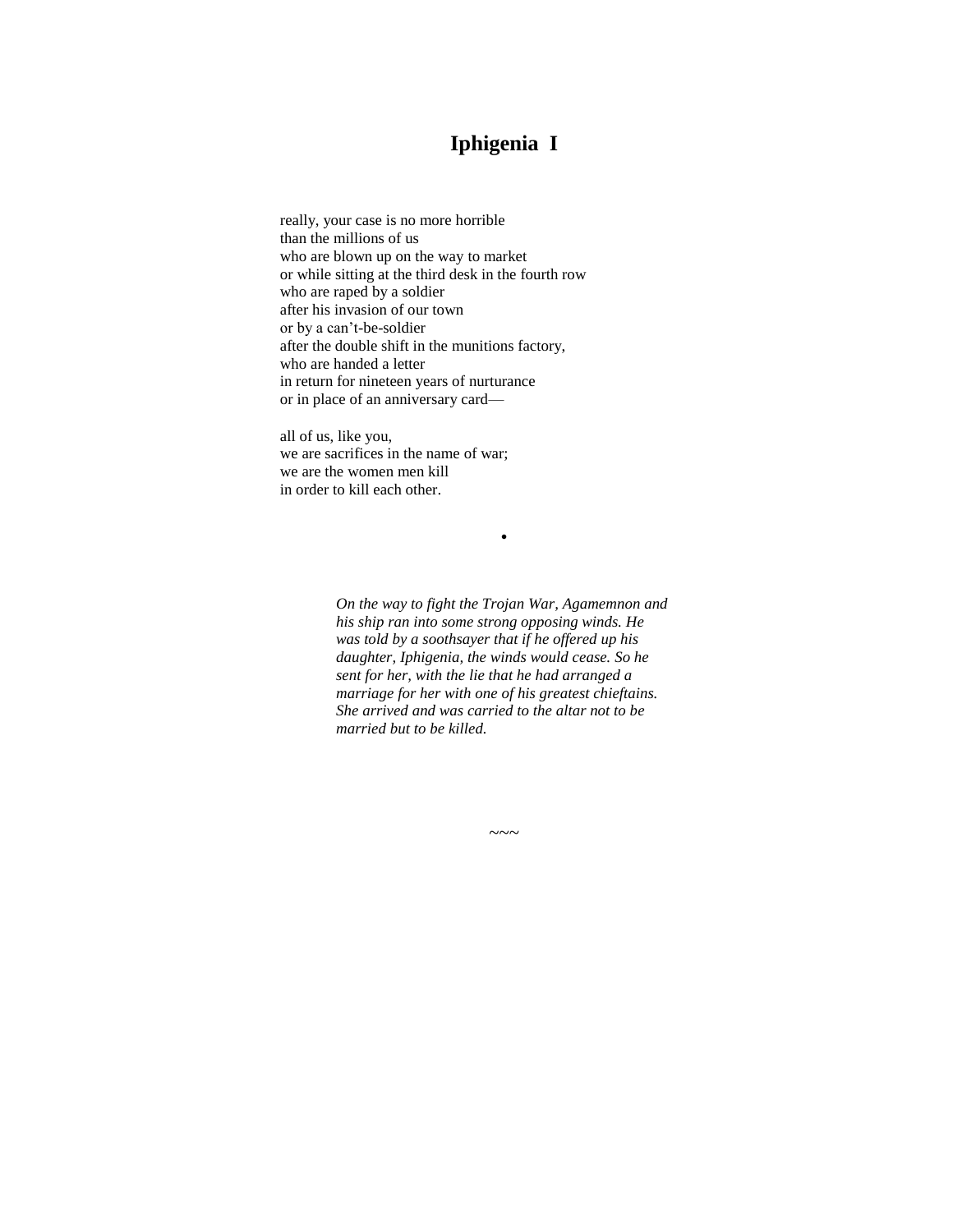## **Thetis**

I remember the sixties all those long-haired draft dodgers all those sons of Thetis knowing (however unconsciously) that a way to avoid killing a way to stop making war is to become women (however incompletely)

> *Thetis, mother of Achilles, didn"t want her son to be drafted, so she dressed him like a woman and sent him to the court of Lycomedes where he would mix with the maidens.*

•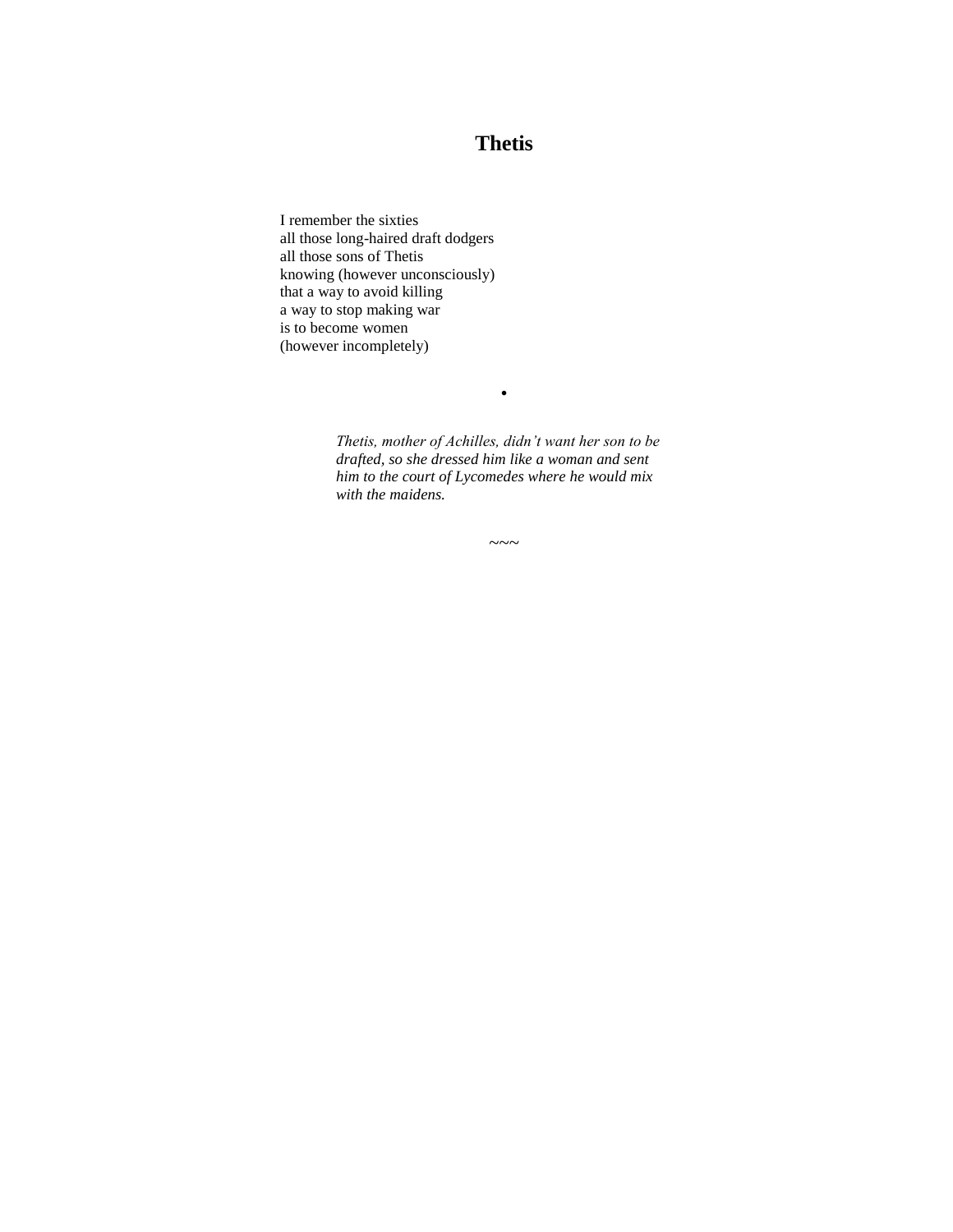#### **Chryseis and Briseis**

it would seem that nothing is more important to a man than a woman: they go to war because of one and once there they fight and kill to get one: Agamemnon got Chryseis, then sulked when the gods said he had to give her back, and stole Briseis, the one Achilles had gotten, to have instead.

so this is my poem for you, Chryseis, and you, Briseis sitting in their tents trying to understand how you can be both prisoner and prize, how you can be sought like gold but treated like shit.

suddenly it comes to you: it's not womanhood that's being glorified but manhood and proof of the latter is having one of the former

•

the problem understood the solution is clear: establish another proof of manhood. no, it"s really not so much a matter of proof as a matter of definition—

in either case, it's out of your hands, as long as they"re tied.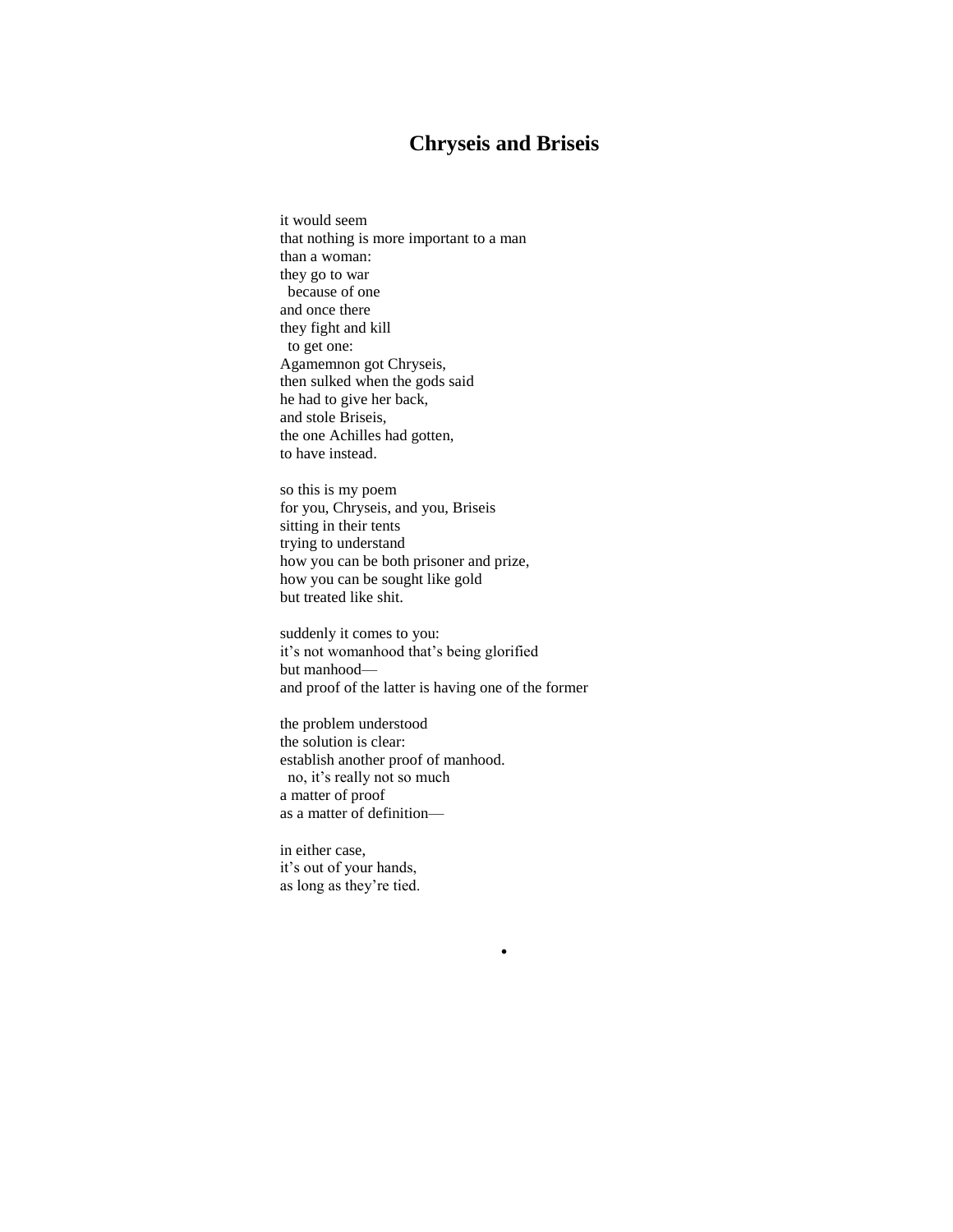*Agamemnon and Achilles were both members of the Greek army that fought the Trojan War (a war begun over a woman, Helen). A quarrel began about Chryseis, who had been carried off by the Greeks and given to Agamemnon. Chryseis" father begged for her release but Agamemnon refused. Because this angered the gods (Chryseis" father was a priest of Apollo), the army chiefs, led by Achilles, persuaded Agamemnon to change his mind. He did so, saying "But if I lose her who was my prize of honour, I will have another in her stead". He then sent two of his men to Achilles" tent to get his prize, a woman named Briseis. Achilles allowed them to take her, but swore he would have revenge.*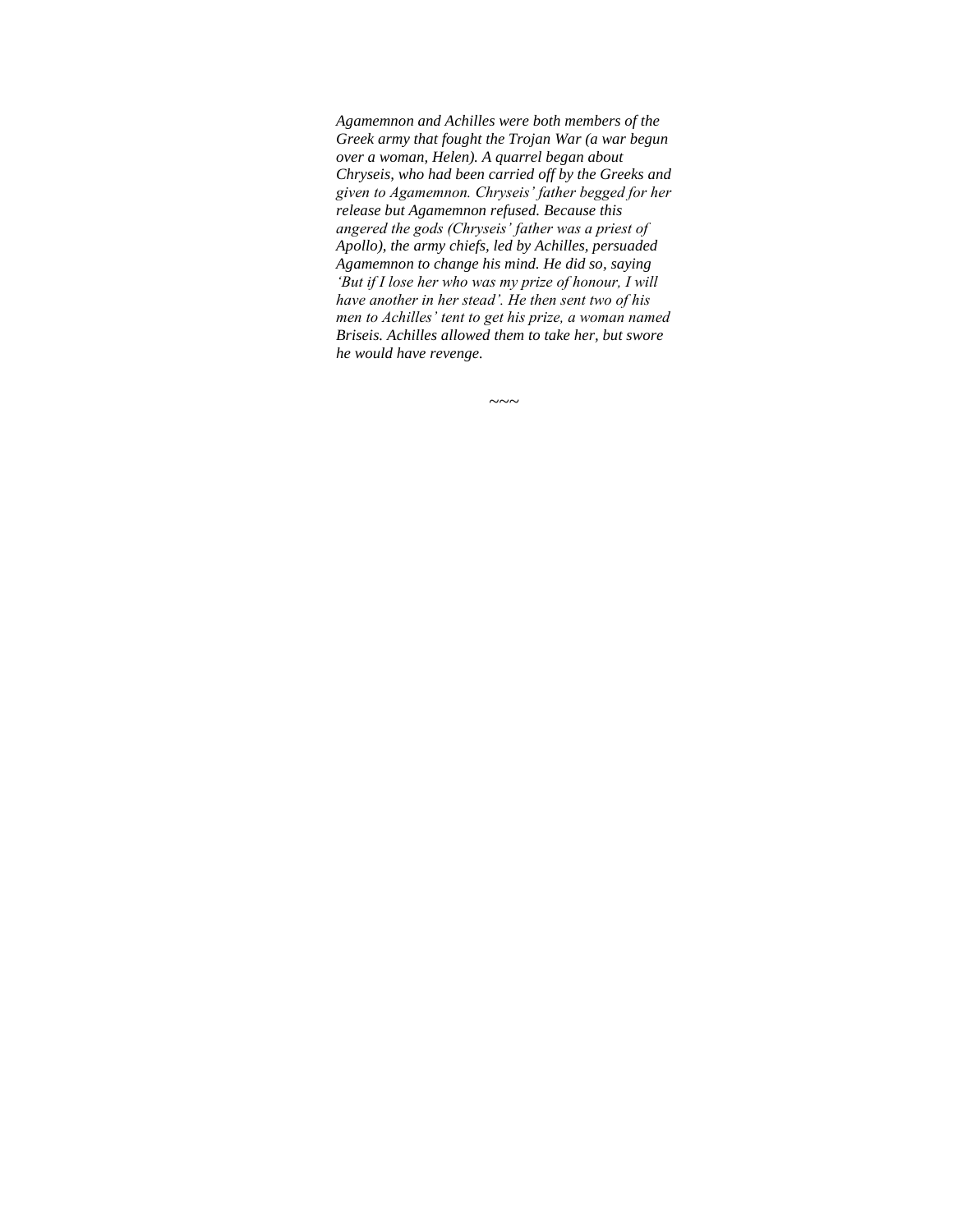### **Jason II**

so I"m flipping through the applications Hercules, Castor, Pollux, Orpheus, Peleus, Hylas, Atalanta. —Atalanta

well that must've taken some nerve everyone knew, this was understood, for men only well, we need nerve—

I scan her resume: Prizewinner of the Calydonian Boar Hunt, awards for shooting, and running, and wrestling; clearly equal to many of the men here and they had a headstart so that makes her superior—

she's in.

*When Jason came to reclaim the kingdom that was "rightfully" his (it had been taken away by his father"s nephew, Pelias), Pelias agreed to give it back only after Jason found and brought back the Golden Fleece, a task he believed no one could attempt and stay alive. Jason accepted the conditions, and got a magnificent crew together for the quest. Since they sailed on the ship Argo, they became known as the Argonauts. Atalanta requested permission to join the crew.*

 $\sim\sim\sim$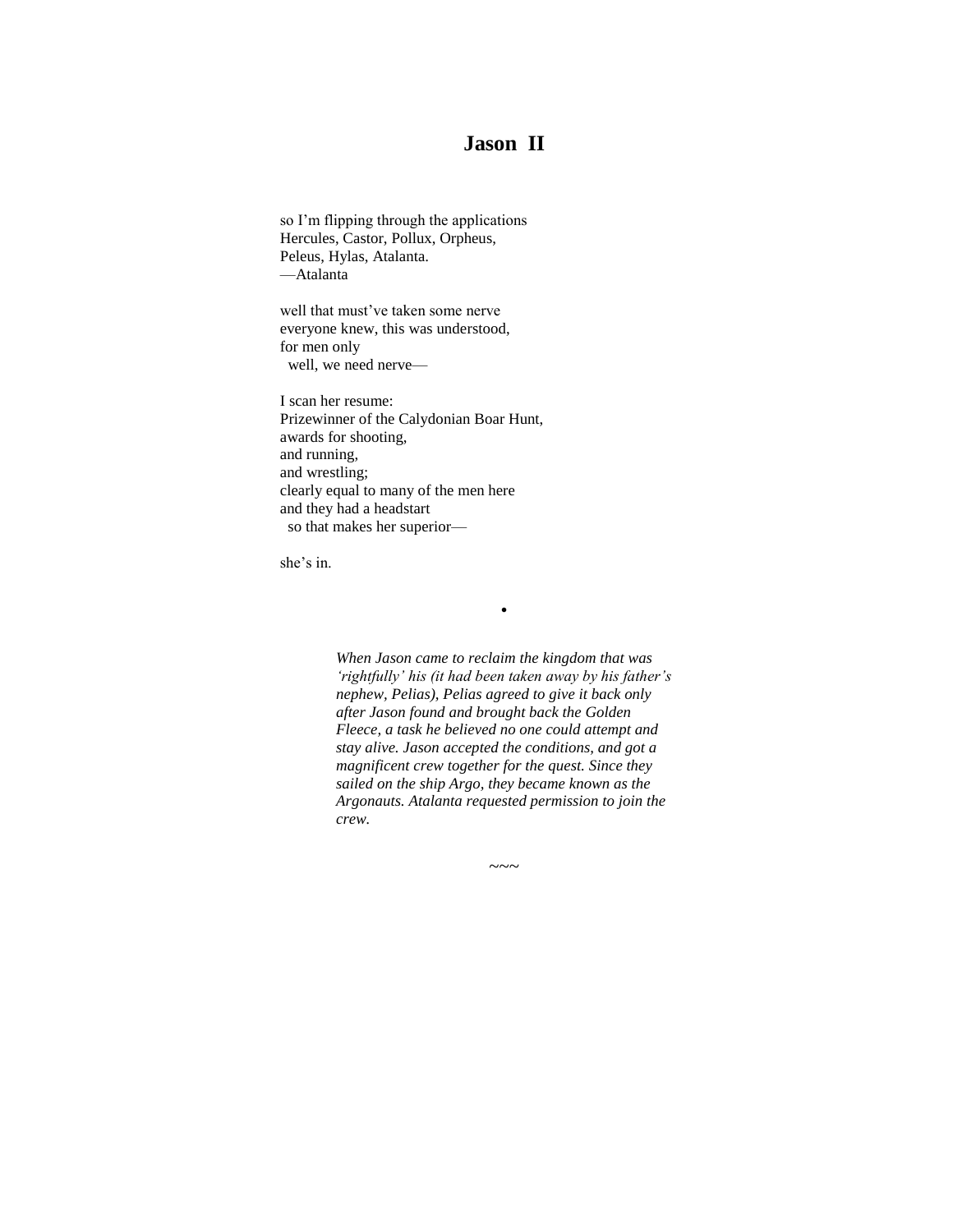## **Chiron**

what? you don't know my name? how can that have happened? yes, of course I was there with all the other heroes in that glorious Hall of Fame, I was at the end running the daycare center.

> *Many gods and kings took their children to Chiron for safe and good upbringing.*

> > $\sim\sim\sim$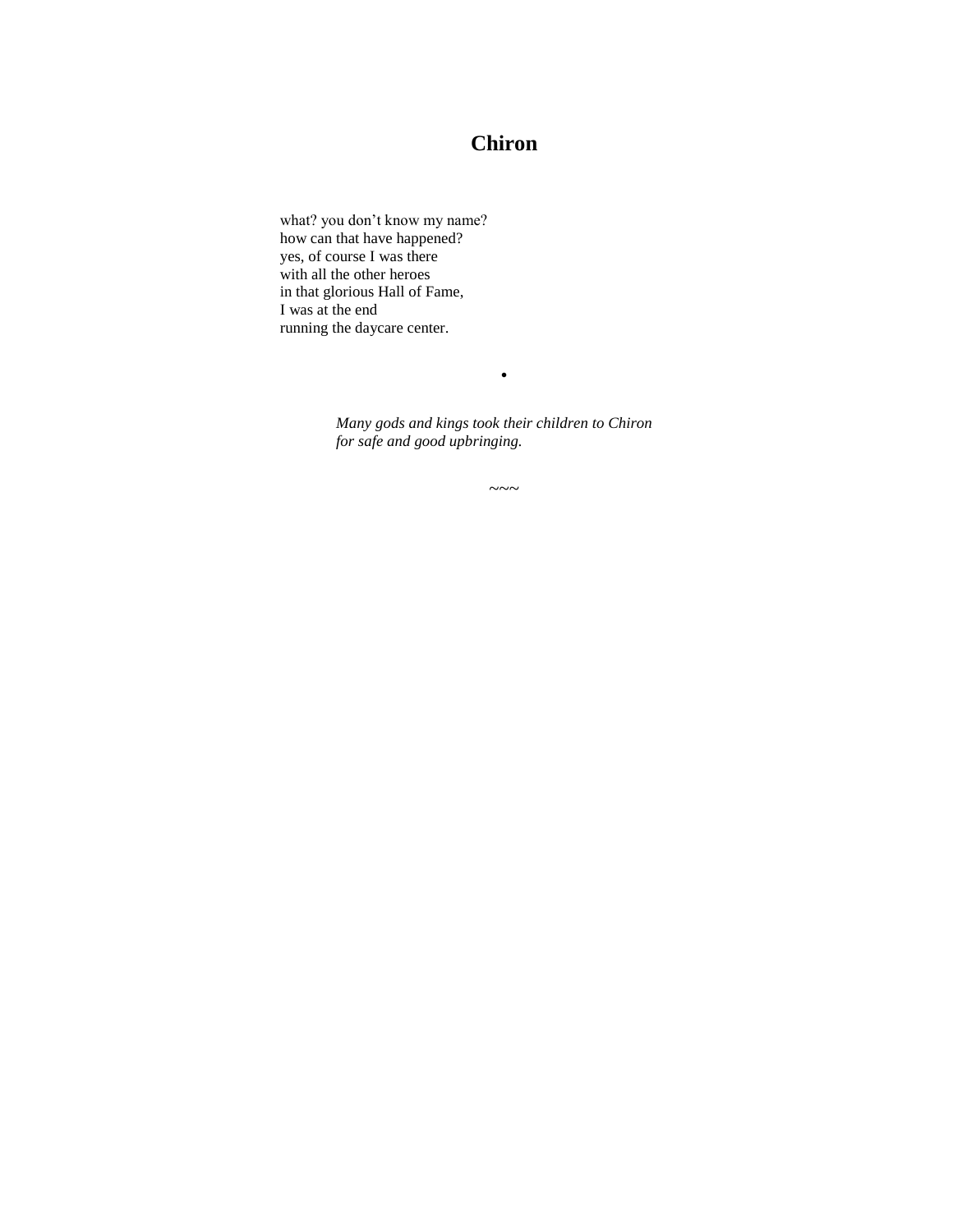#### **Artemis**

I know what this chase is all about because there are two of you (though there could be more) and that is enough: one to do and one to watch that"s the real reason for teams the motive behind male bonding it doesn"t matter if you score when you're all alone, and it"s not really worth it if she"s the only one who knows, it only counts if the guys are witness

I know what this chase is all about because only uncertainties need to be tested need to be proved and you"ve always been unsure about your masculinity and your power

 the fact of the matter is this chase is all about two men pursuing me with intent to rape

so when you split to increase your chances of success, I will lead you to a clearing, and standing in the middle, in between, I will wait, till each of you hurls his spear toward me, then, a quick duck, and your javelins will kill each other

(how else can I make you understand that when you so seek to injure me you also do injury to yourselves)

> *Otus and Ephialtes, brothers and sons of Poseidon, decided one day that each should seize the woman he loved. So the two of them began to track down Artemis, who was Ephialtes" choice. Eventually they found her on the shore, and followed her across the*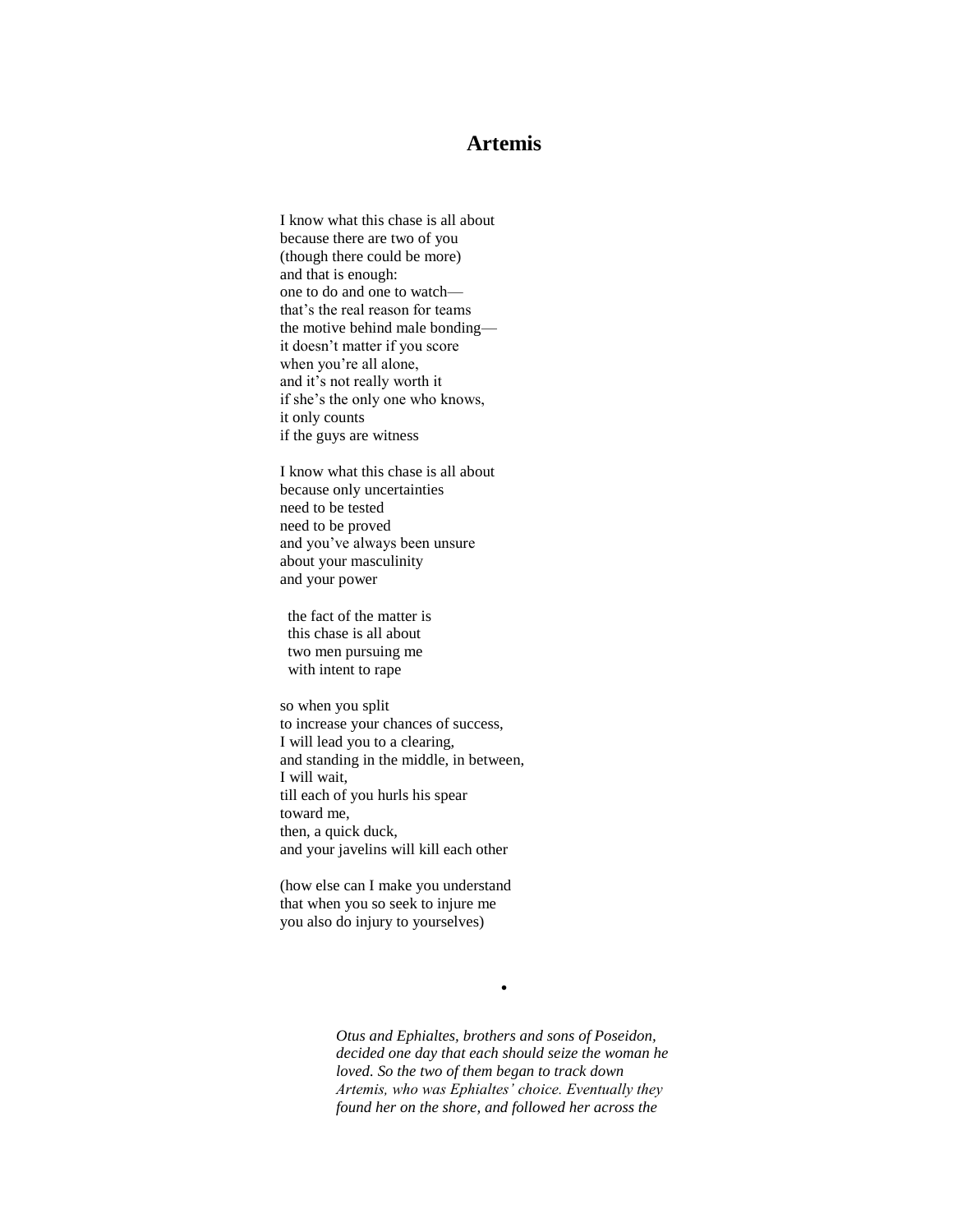*sea, into a forest. She turned into a deer, and they decided to pursue it "instead"; they split up to continue their chase, soon "circling" her in a clearing. When they had both let loose their javelins, she leapt out of the way, and they ended up killing each other.*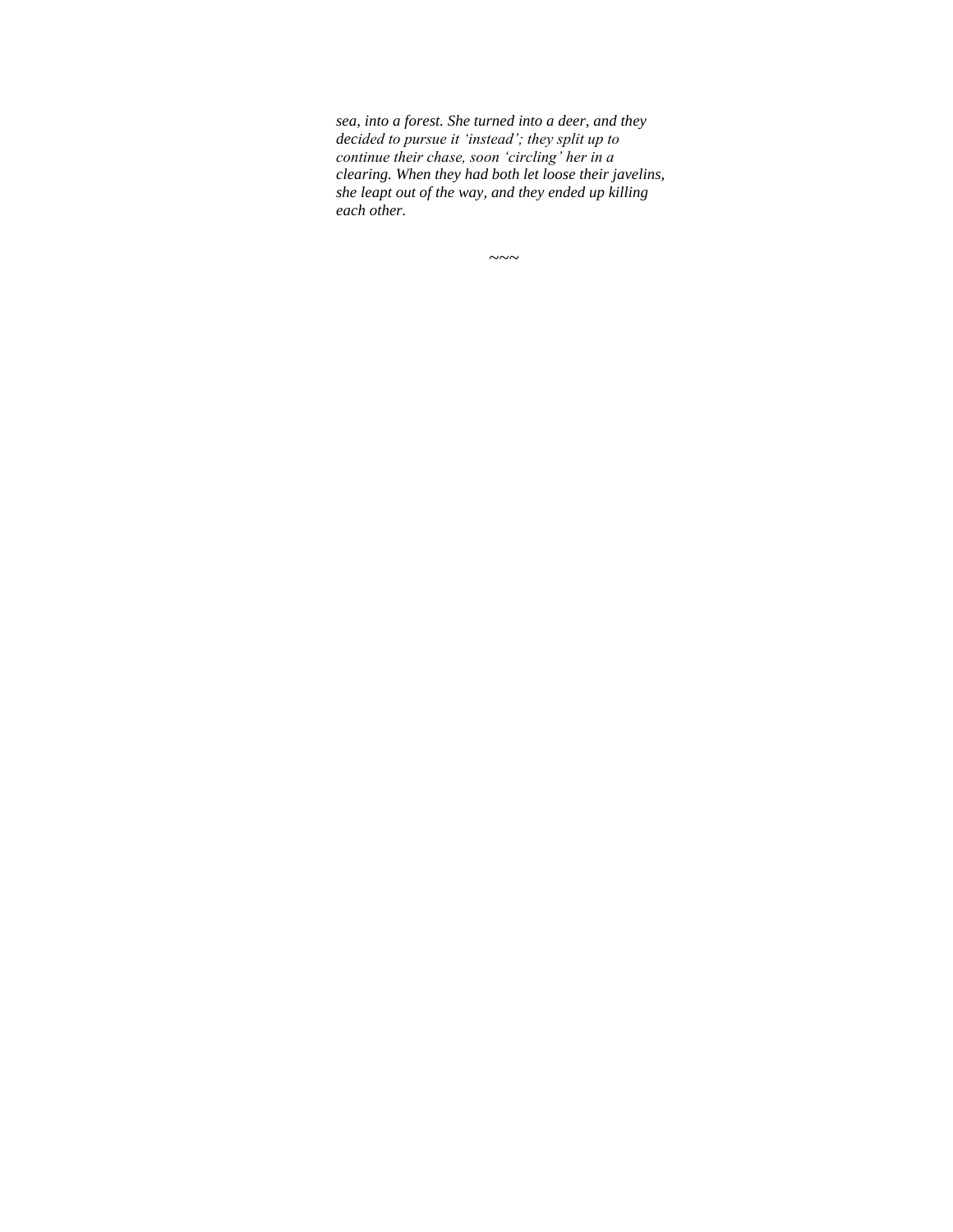#### **Bellerophon**

it"s frightening I mean, it's just her word against mineand quite apart from the problem of simply lying for revenge or reputation, there can be real misunderstanding—

I mean it's not like we sit there and I say do you want to have sex with me and she says yes or no of course not—it"s all body language and you know how unclear that can be—

and a lot of women *do* mean yes when they say no because they can"t say yes it"s like they"ve been taught, told to say no if a woman *wants* sex, let alone *admits* it, says it out loud *to a man*, well she's a slut, a whore-

so you can"t even talk about consenting adults as long as one of them isn"t really allowed to consent—

well *both* of them actually— I mean, if she says yes, she"s a whore but if I say no, I'm gay—

so the way it's set up, I"m supposed to say yes and she"s supposed to say no —and that"s rape.

and that"s frightening.

•

*Bellerophon was unjustly accused of rape by Anetia, whose husband, Proteus, sent him on a journey sure to end in his death.*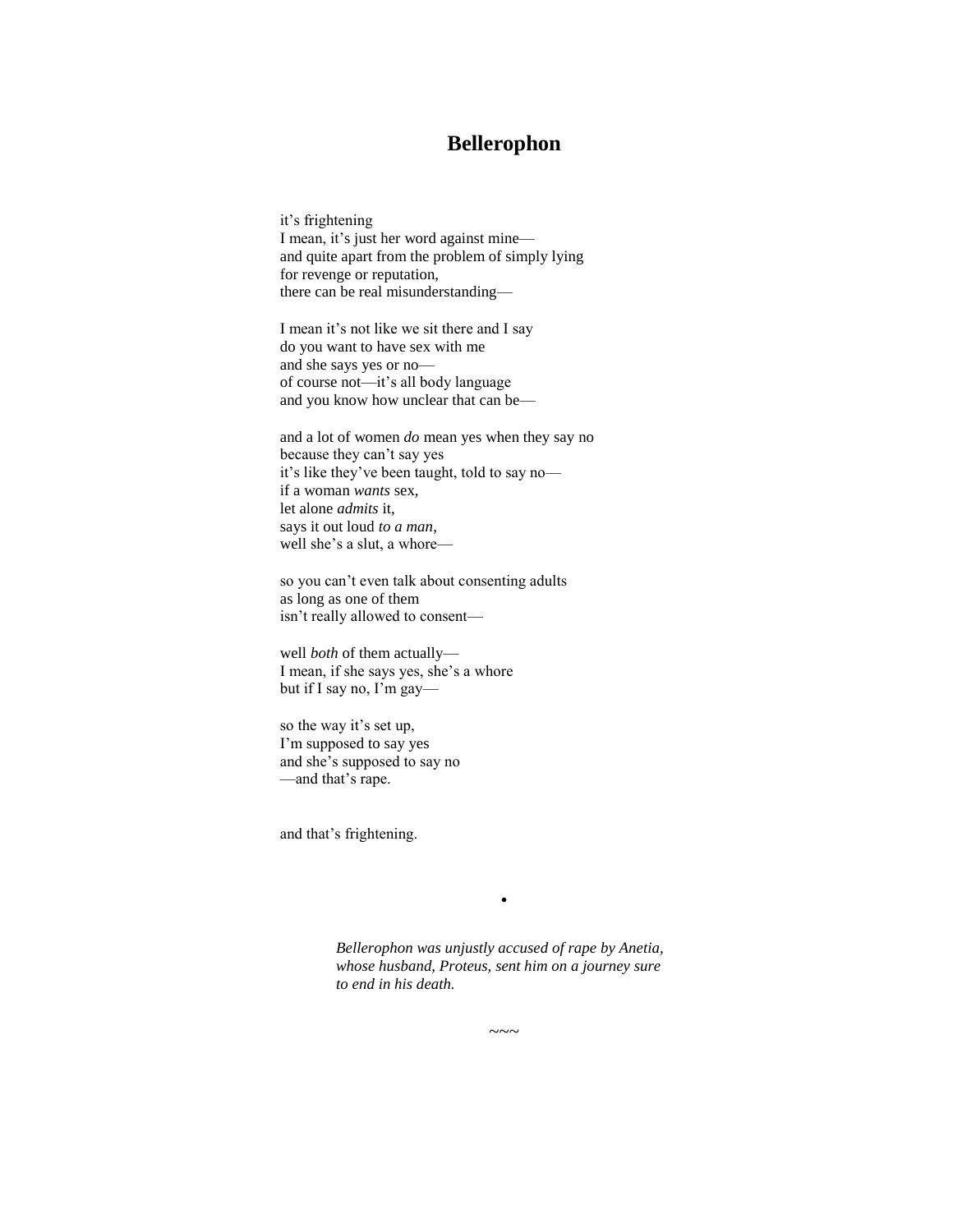### **Iphigenia II**

it was your job to get them ready for the execution

 extract a signed confession as to their national origin or persuasion (in whatever way necessary) take them incommunicado from the interrogation room to the holding cell and make sure no food or drink was given then when there were enough to make it worthwhile lead them to the death yard and tie them to the posts

but one day you questioned your orders

and decided not to

 refuel the gas chambers push the red button

you broke the chain disturbed the diffusion of responsibility that makes ugly deeds possible

and discovered your brother alive and in your arms

> *Another version of this myth (see "Iphigenia—I" above) tells that at the last moment, Artemis substituted a deer and Iphigenia was carried off to Taurus, a country whose people sacrificed Greeks to the goddess. There she was made priestess of the temple and her duties were to consecrate and deliver any Greek found in Taurus to those who would conduct the sacrifice. It was a task she did not enjoy, and she wondered whether a goddess would command such sacrificial murder. One day she talked to two victims-to-be, planned their escape, and discovered that one was her brother, Orestes; all three of them managed to leave the country safely.*

•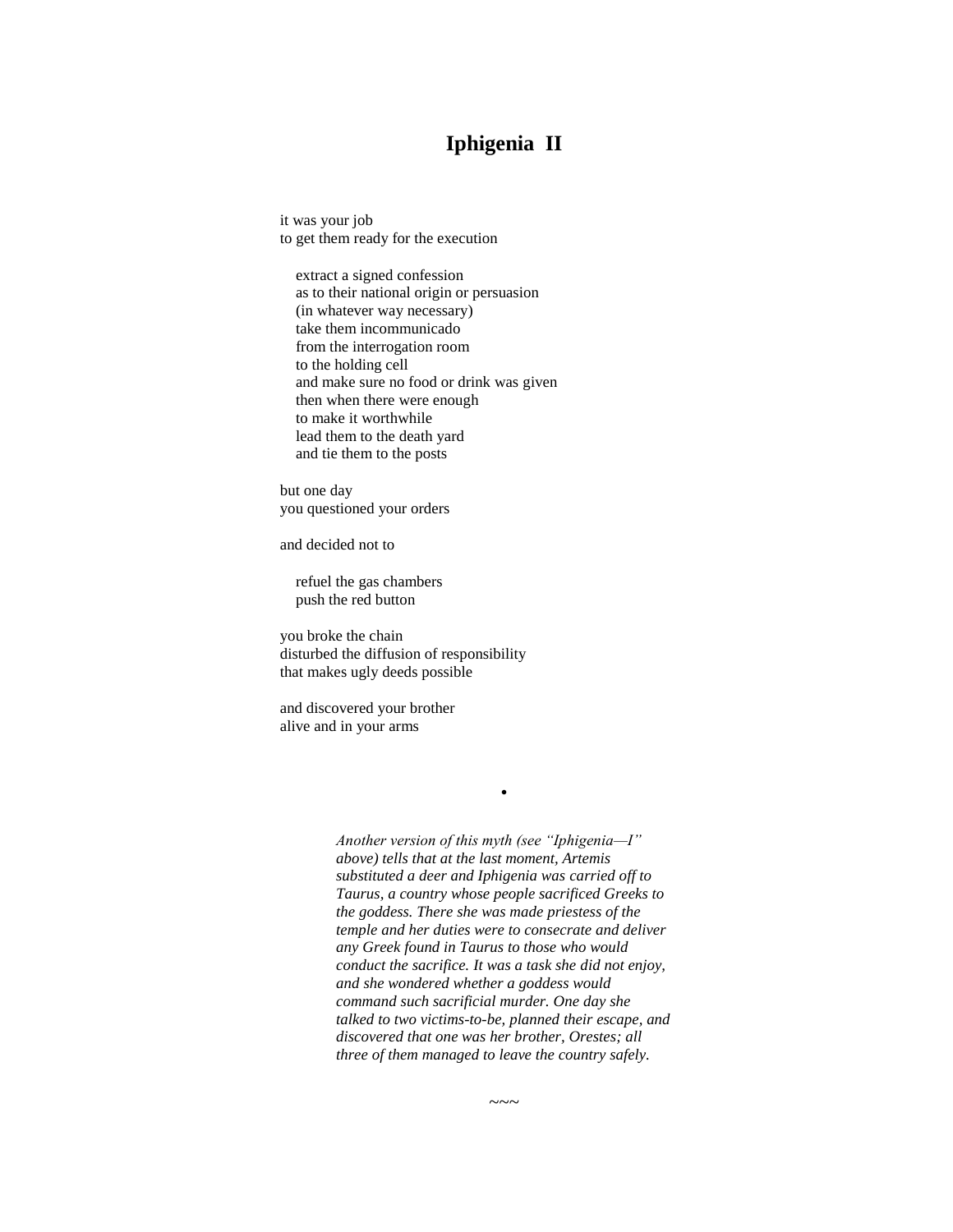#### **Prometheus**

shivering in our black cave, one hand holding the infant who can no longer cling, the other gripping a spear or a stone just in case—

you saw us

 then you came, and you gave— 'from one woman to another' you smiled

when I see you now crucified to that rock I think 'of course': who but a woman is cursed with "forever shall the intolerable present grind you down" who but a woman endures while others pick, tear, and suck at her flesh

and I think back right from Katya Komisaruk and Margaret Sanger all the way back to you who but a woman is the great rebel against injustice and the authority of power

still shivering, a bit, I call out to you be strengthened with the knowledge that your flesh has sustained me.

> *Prometheus (which means "forethought"), son of Zeus, stole fire from the gods to give to mankind [sic]. As a punishment, Zeus chained Prometheus to a rock, and every day an eagle came to eat out his liver.*

> > $\sim\sim\sim$